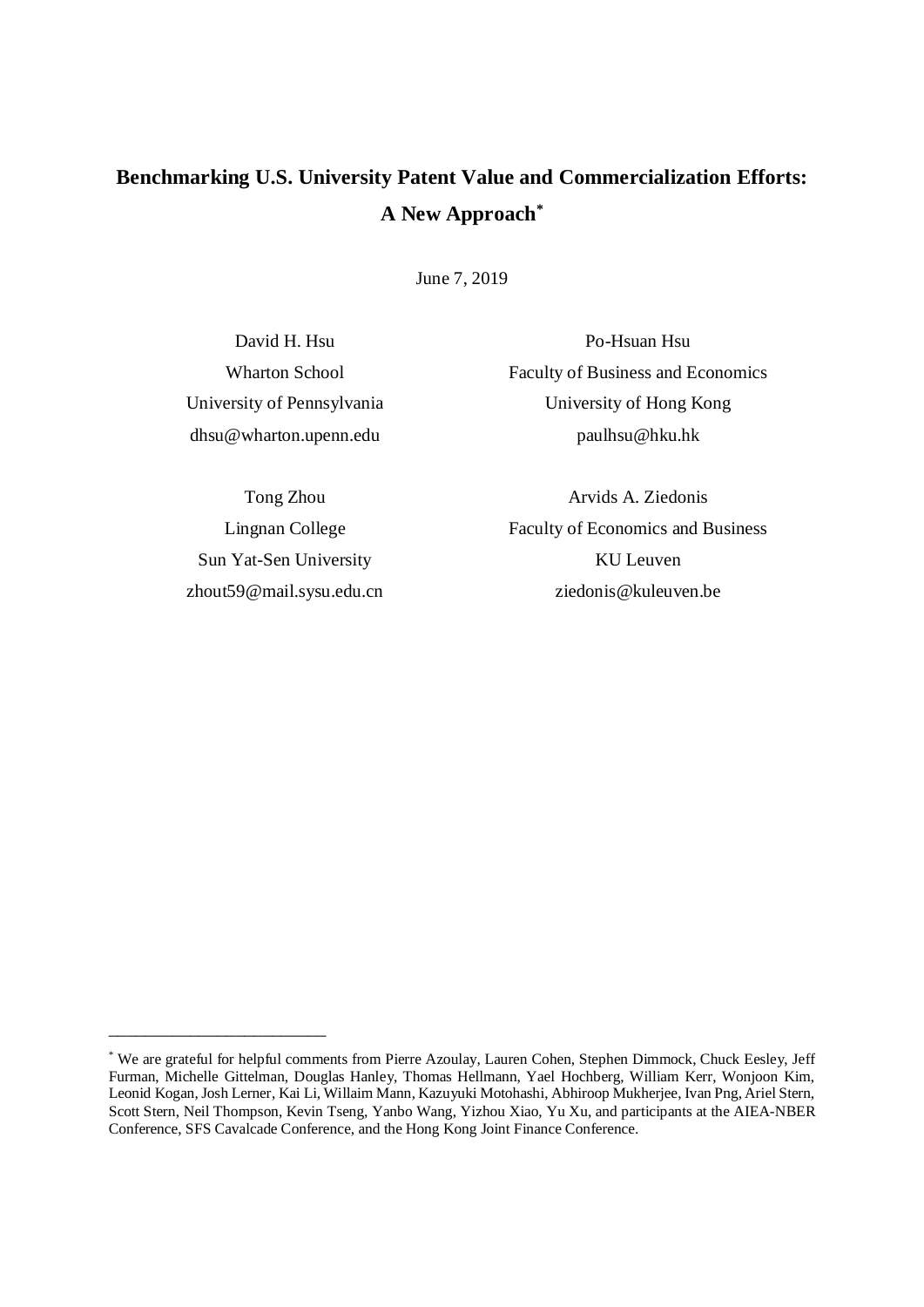# **Benchmarking U.S. University Patent Value and Commercialization Efforts: A New Approach**

### June 7, 2019

**Abstract**: Despite the significance of patented university research, it is difficult to measure the economic value of their patented inventions and observe the extent to which universities are able to capture such value through patent licensing. Moving beyond assessing commercialization performance by simple statistics, we propose a new approach to benchmarking university patents and commercialization performance based on comparative corporate patent value. Our procedure involves matching university patents to patents granted to public corporations with similar patent characteristics to estimate the "potential value" of these university patents by the stock market reactions to matched corporate patent grants. We then calibrate an empirical patent valuation model for these estimated values of university patents by employing technology-level licensing data from a leading US research university. In aggregate, we compare the estimated potential values of a university's patent portfolio to its annual licensing income, and find that universities realize on average 5-9% of the estimated potential value through licensing income. Finally, we investigate the correlates of university-level potential patent value and suggest avenues for future research.

**Keywords:** university patents; patent value; patent licensing

**JEL classification:** G12; L30; O30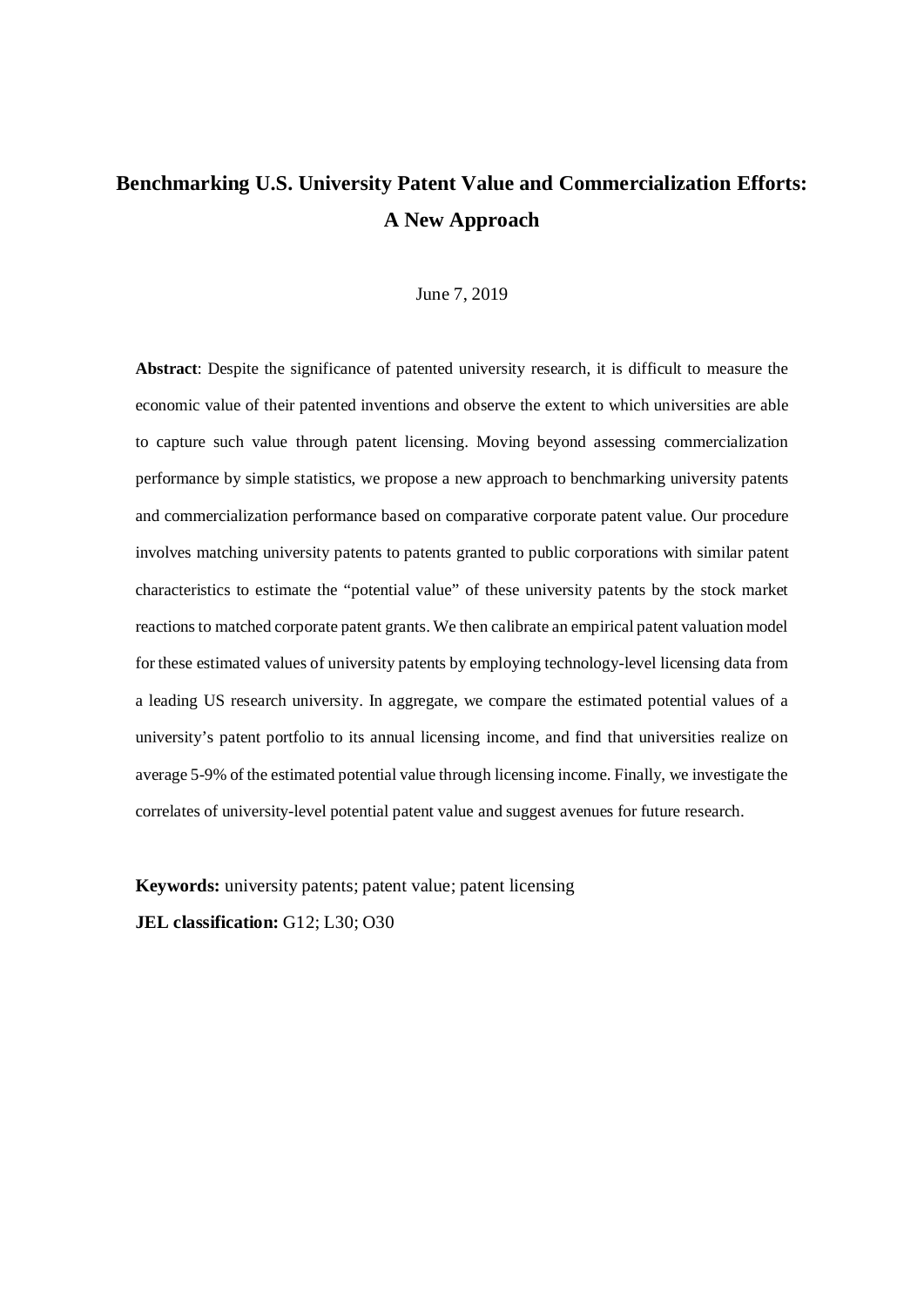## **I. INTRODUCTION**

According to the Association of University Technology Managers' (AUTM) 2015 survey of U.S. university technology transfer operations, its members filed 16,000 patent applications and received about 6,500 patent grants that year.<sup>1</sup> In addition, over 1,000 new ventures were formed. 879 new products based on university research were reported to have been introduced that year, and new and existing licensed products generated \$29B in product sales. Recent examples of influential scientific discoveries from university research include Emory University's HIV drug Emtricitabine, New York University's anti-inflammatory agent, Remicade, to treat rheumatoid arthritis, and the University of Pennsylvania's recent pioneering work in CAR-T immunotherapy. Scientific advances have occurred not just in the life sciences; university-based breakthroughs have been achieved in cryptography (such as the RSA encryption algorithm), computing, and many other fields.

Scientific discoveries based on university research have also generated significant income. For example, over the 1991-2010 time period, licensing revenues accrued to participants of the AUTM survey averaged 22.6% of endowment income based on an estimated endowment payout of 4% per year, or 11.3% based on an 8% payout (Figure I plots the distribution of technology licensing income to endowment payouts across all university-years), to make a comparison to this more widely-discussed source of university income.<sup>2</sup>

## [INSERT FIGURE I AROUND HERE]

<sup>&</sup>lt;sup>1</sup> Although patenting by U.S. universities occurred as early as the 1920s, the Bayh–Dole Act in 1980, which allows universities to own patent rights resulting from federally-funded research, is associated with a rise in university patenting in licensing since 1980 (Mowery et al. 2004). A series of studies have examined the patenting and commercialization performance of universities since the Act (Henderson et al., 1998; Mowery, et. al. 2004).

 $2$  Brown et al. (2014) have examined the recent investment performance of university endowments and show that endowment payouts have become an increasingly important component of universities' revenues in recent decades.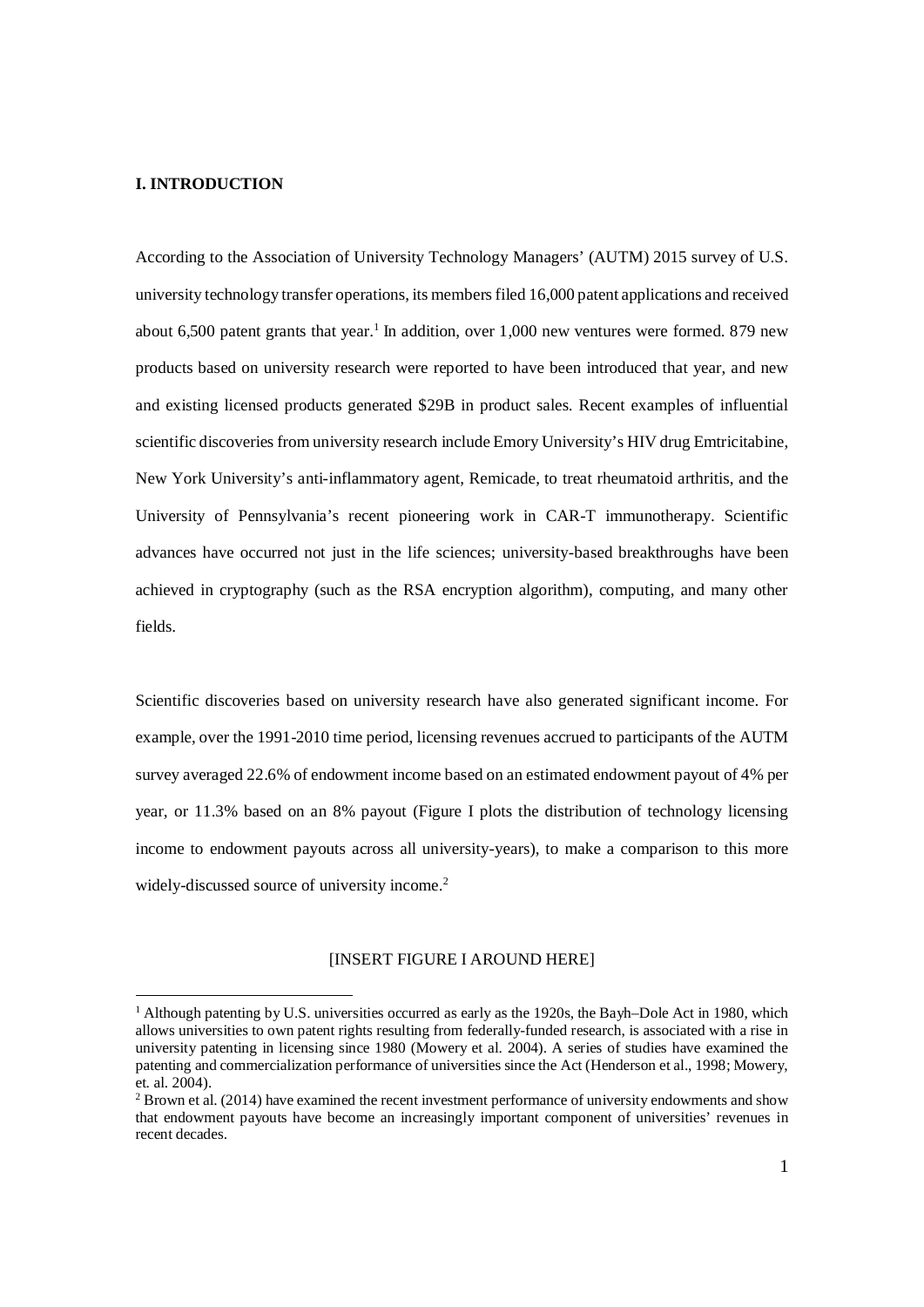While these statistics suggest that income from commercializing university research is significant, it is difficult to assess whether the realized licensing revenues are "small" or "large." Most assessments are based on simple statistics such as counts or dollar amounts (e.g., Huggett (2017) or AUTM annual reports). In general, estimating the private economic value of patents or patent portfolios is difficult, as observable market transactions of patent sales or licenses are rare (the transfers do not occur regularly, and even when they do, the transactions are privately struck between parties). There have been some efforts to value corporate patents based on forward citations, corporate acquisition events, observed patent renewal fees at various stages of the patent lifecycle, or through patent disputes (e.g., litigation).<sup>3</sup> Compounding the valuation problem is that these metrics are typically unrepresentative of the full distribution of patent values.

In this paper, we aim to evaluate the "potential" economic value of university patents (benchmarked against a similar patent portfolio granted to private firms) and to understand how much of that value has been captured through licensing revenue. We do so through the following steps: (1) we use patent-level licensing income data (including unlicensed patents) associated with 1,586 patents from a leading U.S. research university to identify patent characteristics which correlate with licensing income; (2) we use those patent characteristics to match university patents to publiclyheld corporate patents and to estimate the potential value of university patents; (3) we use the patent-level licensing income data to evaluate our estimated university patent value; (4) we use the university-level licensing income of 167 AUTM-member universities to analyze the proportion of estimated university patent value that has been commercialized; and (5) using the AUTM data, we analyze university characteristics and inputs that correlate with university patent value.

 $3$  Trajtenberg (1990), Harhoff et al. (1999), and Hall et al. (2005) have documented a positive relation between forward citations and market value. Lanjouw (1998) and Schankerman (1998) examine the relation between patent value and patent renewal. Bhagat et al. (1994), Lerner (1995), and Bessen and Meurer (2012) have examined the market reactions to firms' involvement in patent litigation.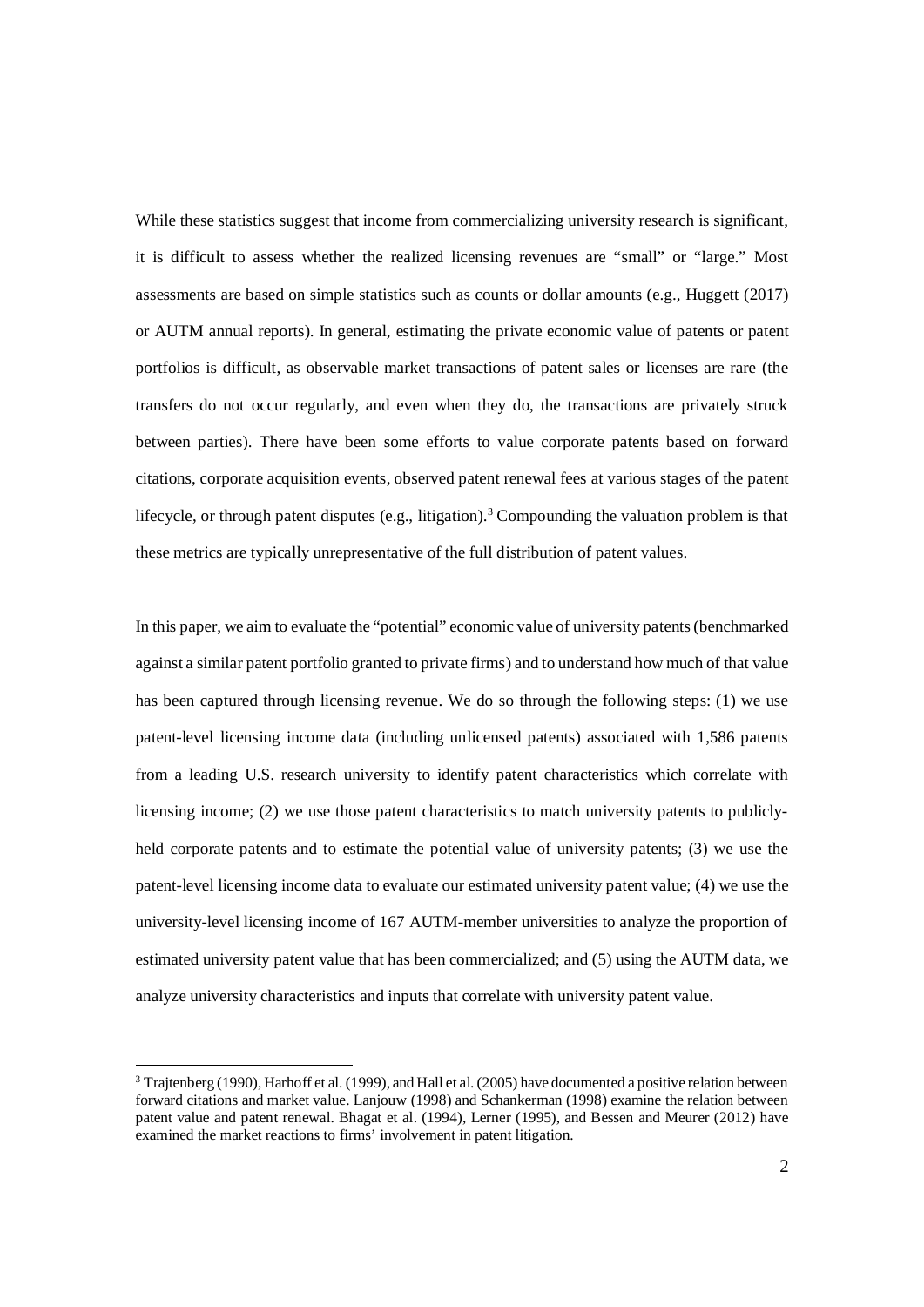With that overview, we wish to provide more detail about the estimation process. We first analyze detailed patent-level licensing income data (actual licensing revenues, including patents that remain unlicensed) from a leading U.S. research university from 1974 to 2018, and find that patent quality (i.e., forward citations) and generality are important characteristics in explaining patent-level licensing income. We then identify and match U.S. university-assigned patents granted between 1976 to 2010 to a standardized list of U.S. universities. We match each patent to a publicly-held corporate patent displaying similar characteristics (described in detail below). A university patent is then assigned the median of the values of matched corporate patents estimated by Kogan et al. (2017), which is our estimated potential value.<sup>4</sup> To examine potential errors in our sampling and matching procedure, we conduct a simulation analysis (described below) based on randomly selected university patents and corporate patents, and find modest sampling error. It is also worth noting that while we use Kogan et al.'s (2017) estimated patent value due to its public access, our matching procedure can be based on any estimation method for corporate patent value.

We then employ the detailed patent-level licensing income data to calibrate an empirical patent valuation model. We extrapolate from this patent-level data to a sample of 167 AUTM-member universities reporting aggregate commercialization results in AUTM annual reports from 1991 to

<sup>&</sup>lt;sup>4</sup> The corporate patent value estimated by Kogan et al. (2017) is based on stock market reaction to the announcement of corporate patents, which is defined as the increase in market value in the three-day period around patent approval announcements, after adjusting for benchmark returns, idiosyncratic stock return volatility, and various fixed effects (more details are provided in the Supplemental Appendix). Such a market reaction-based valuation approach follows Austin (1993) and has been widely used in the economics literature; see Bhagat et al. (1994), Lerner (1995), and Bessen and Meurer (2012) for patent litigation, and Chen et al. (2005) for new product announcements. An alternative way to evaluate the value of corporate patents is to manually collect or purchase the disclosed licensing contracts by public firms (see Kankanhalli et al., 2019); however, even those disclosed contracts are subject to selection issues and redactions. We also acknowledge the following biases in benchmarking university patents against corporate patents. On the one hand, the market reaction to patents assigned to publicly-listed companies reflects not only technological merits but also marketing and production synergies that are not available to universities (Sampat and Ziedonis, 2004). Thus, matching university patents to corporate patents may *overestimate* the value of university patents. On the other hand, it is well known that the total economic value of an invention consists of private rent and public benefits. Since market reaction to corporate patents only reflects private rents, the proposed approximation may *underestimate* the total economic value of university patents. Moreover, we evaluate each patent separately and thus unavoidably neglect the potential complementarity of patents in a patent portfolio.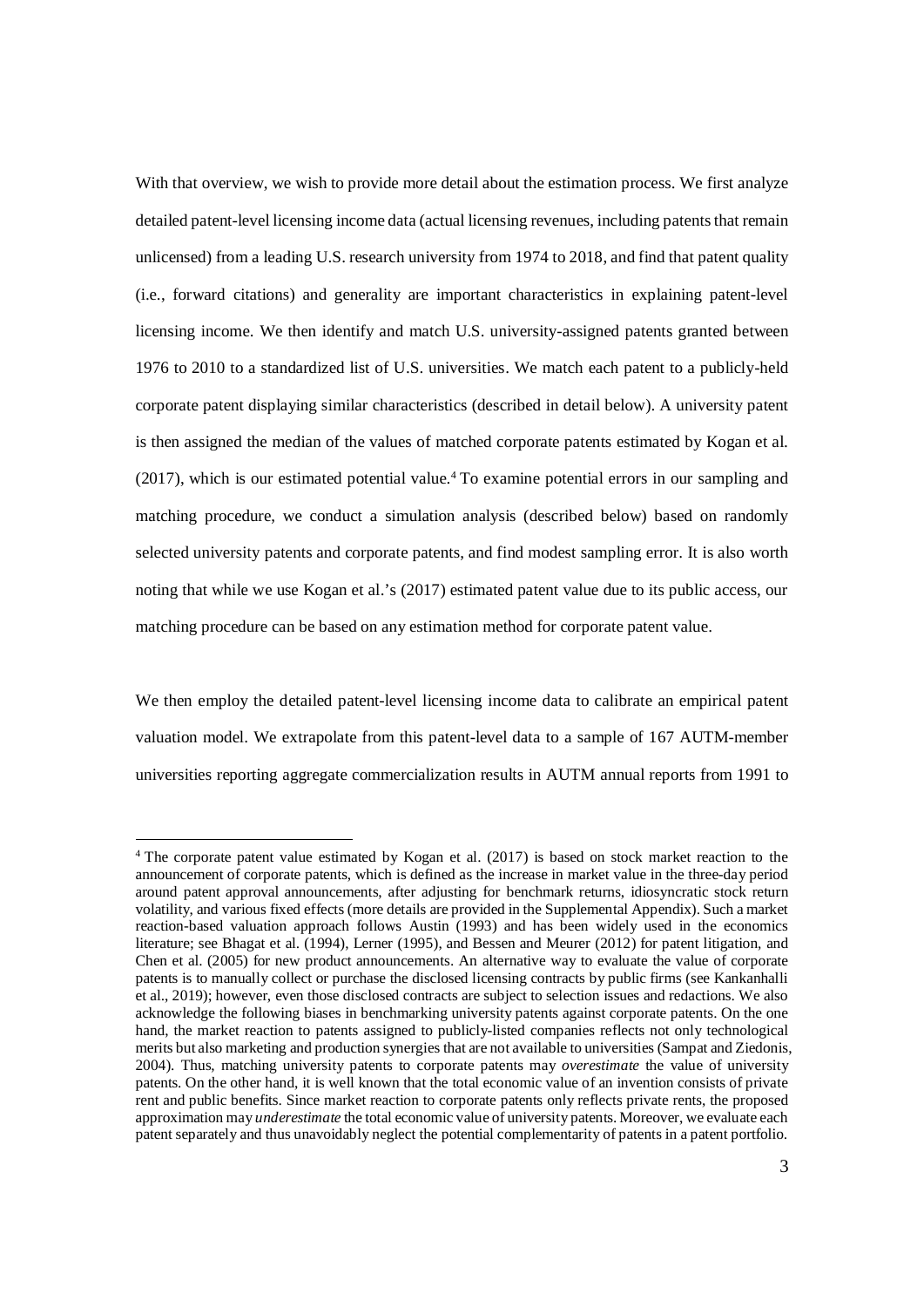2010. We find that a university's potential patent value is positively associated with its license income and startups founded. We estimate through this approach that an average university in the sample realized 5-9% of their potential patent value in licensing income.

Finally, we discuss the university characteristics and inputs that correlate with patent value creation. Among university-level variables we collect from the AUTM survey data or other sources, R&D investment, the number of faculty members, and the number of full-time employees in the technology transfer office (TTO) have explanatory power for a university's patent value, while Carnegie research ranking and the presence of an affiliated medical school have no or only weak explanatory power.

Overall, we propose a new benchmarking approach for universities and their stakeholders to evaluate the economic value of patent portfolios held by universities and assess university technology commercialization efforts. This approach may be informative to universities and policymakers for resource and asset allocation decisions relying on evidence-based indicators.<sup>5</sup> We also add new evidence to the literature on universities' patent value and licensing income, as well as the factors influencing their performance in commercialization.<sup>6</sup> A novelty of our approach is that we introduce matched corporate patent values into the evaluation. Our empirical evidence thus offers new insights to the assessment and realization of the value of university patents. Nevertheless, we also acknowledge the limitations of our estimation approach and research design

<sup>&</sup>lt;sup>5</sup> For example, UMETRICS is a recent initiative in organizing all input and output indicators related to science activities in universities (see Weinberg et al., 2014; Lane et al., 2015).

<sup>&</sup>lt;sup>6</sup> We find a university patent's forward citations and generality to be significantly and positively related to its licensing income. Using the licensing income data of University of California and Columbia University in the 1980s and 1990s, Sampat and Ziedonis (2004) find that the number for forward citations predicts if a patent is licensed but not the amount of revenue. Lach and Schankerman (2008) find that U.S. universities that give higher royalty shares to faculty members are associated with higher license income. Azoulay et al. (2007) and Audretsch et al. (2009) examine the determinants of the commercialization of research done by university scientists. In addition, Thursby and Kemp (2002), Thursby and Thursby (2002), Di Gregorio and Shane (2003), Siegel et al. (2003), Belenzon and Schankerman (2009), and Sampat (2006) have examined why some universities exploit their intellectual property more effectively than do others in terms of licensing patents and startup creation.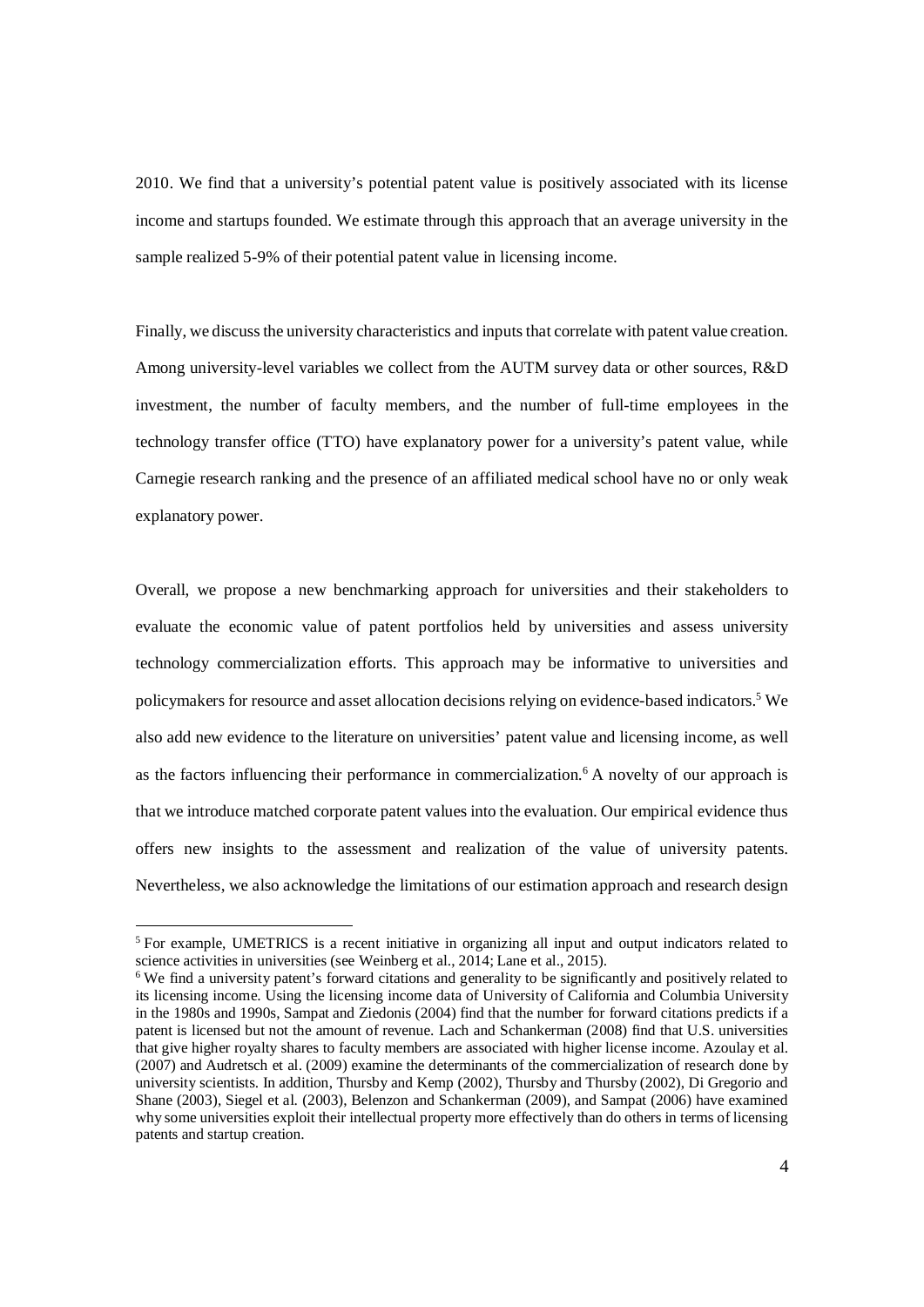and discuss them in detail in the concluding section.

Our study also speaks to the analysis of rent-sharing of innovation output. Our estimate for university patent value is based on corporate patent value that comprises not only the direct technical value of the invention, but also complementary marketing and production (Teece, 1986; Arora et al., 2001). Because universities are unable to realize the economic value of their patented inventions by reaching the market themselves, we interpret the "conversion" rate of 5 to 9% in our AUTM dataset as a rent share to, or economic value created by academic researchers through upstream research activity with the remaining value accruing to the downstream licensee.<sup>7</sup>

## **II. DATA**

We first describe the process of collecting university patents and associated information in Section A. In Section B, we describe the patent licensing dataset of a prominent U.S. research university, which allows us to associate patent characteristics with actual patent licensing revenue. We then explain our matching process for university and corporate patents and the estimation of the potential value of university patents in Section C.

#### *A. University Patent Data*

We first collect data on patents granted to U.S. universities from 1976 to 2010. Specifically, we manually construct a list of assignees and corresponding identifiers (PDPASS) that are U.S. universities, institutes, and foundations. We first examine the National Bureau of Economic Research (NBER) patent assignee file (1976-2006) and identify all assignees in the category of

<sup>&</sup>lt;sup>7</sup> Relatedly, a recent study by Kline et al. (2017) also uses Kogan et al.'s (2017) patent value and shows that 29% of patent-induced operating surplus is transferred to workers (including inventors and non-inventors).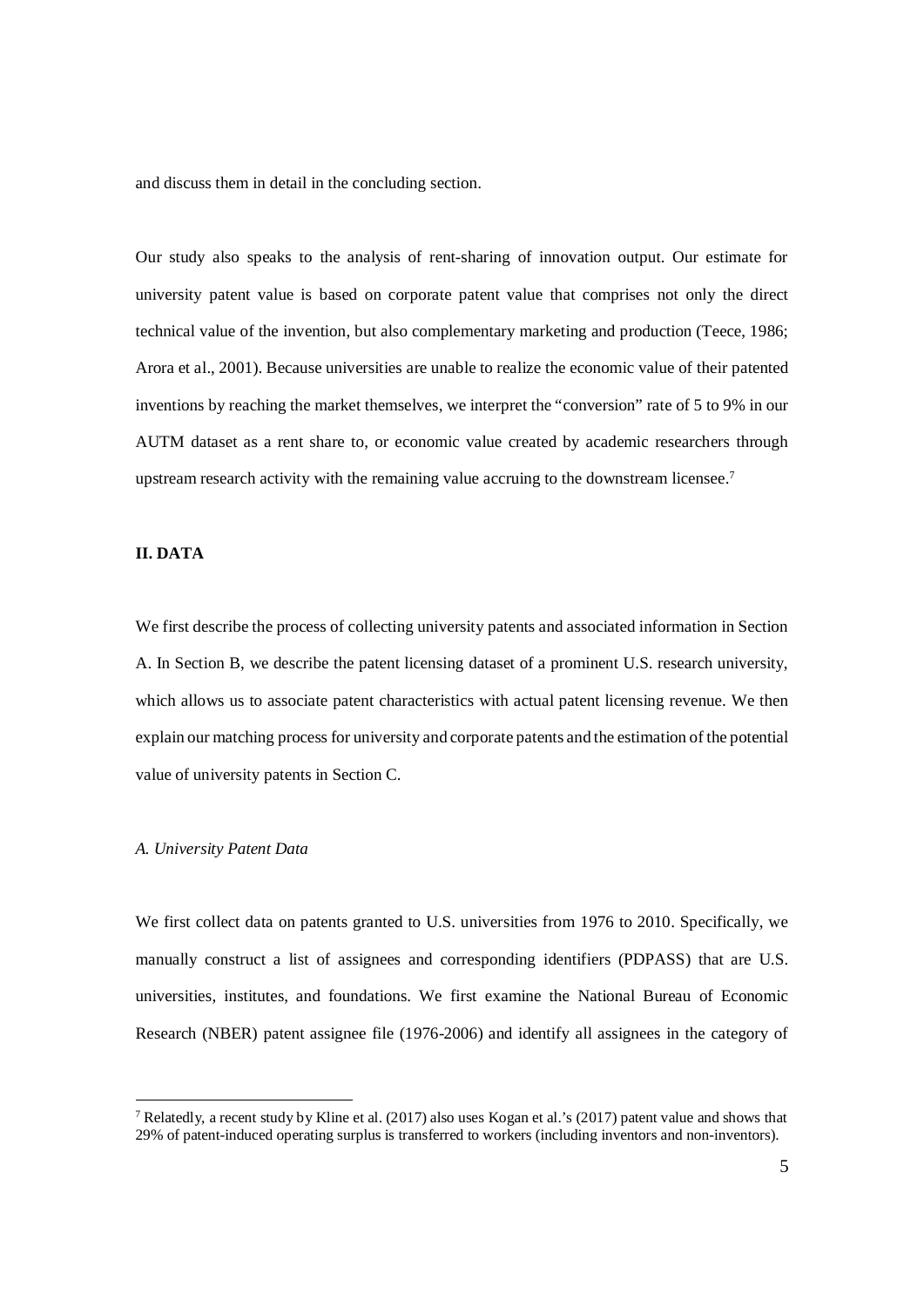"U.S. University."<sup>8</sup> We then use other sources to identify research institutes and other entities affiliated with universities.<sup>9</sup> We then manually search possible names (universities, research institutes, and foundations) in other non-university categories in the NBER patent assignee file and extract related unique identifiers (known as "PDPASS" in the dataset). For example, the hospital of the School of Medicine of Tufts University is listed under the "U.S. Hospital" category. Also, the Purdue Research Foundation affiliated with Purdue University is listed in the category of "U.S. Institute." This process results in a list of 362 U.S. universities which received at least one patent in the sample period. The complete list of the university-PDPASS pairs is reported in Table OA.III of the Supplemental Appendix.

Based on the university-PDPASS pairs, we construct a dataset of U.S. university patents. We then combine the patent and citation data from NBER (Hall et al., 2001), Patent Network Dataverse of Harvard University (Li et al., 2014), and Patentsview to construct a dataset that includes detailed information on each patent granted to U.S. universities from 1976 to 2010.<sup>10</sup> The resulting sample consists of 77,880 university-linked patents.

We then assemble the following patent characteristics variables commonly used in the prior literature on university patenting: (i) *Quality* is defined as the number of forward citations received by a patent within five years after its grant year (Trajtenberg, 1990; Sampat and Ziedonis, 2004; Hall et al., 2005);<sup>11</sup> (ii) *Generality* is defined as one minus the Herfindahl-Hirschman Index (HHI)

<sup>&</sup>lt;sup>8</sup> For example, Harvard University has several different names in this category, including "Harvard College," "Harvard President & Fellows of Harvard College," "Harvard Univ. Office of Tech Transfer," etc.

<sup>&</sup>lt;sup>9</sup> Some university patents are assigned to categories other than universities, such as institutes (e.g., university hospitals) or research corporations affiliated to universities. We use the *U.S. News National University Rankings* and *Top 100 Worldwide Universities Granted U.S. Utility Patents* published by National Academy of Inventors to help identify universities and their affiliates in our sample.

<sup>&</sup>lt;sup>10</sup> The NBER database is downloadable via: http://www.nber.org/patents/; Patent Network Dataverse of Harvard University is downloadable via: https://dataverse.harvard.edu/dataverse/patent; and the Patentsview database is downloadable via: http://www.patentsview.org/web/.

<sup>&</sup>lt;sup>11</sup> Lanjouw and Schankerman (2004) find that forward citations explain 48% of the variation of their patent quality index. Harhoff et al. (1999) and Hall et al. (2005) show that forward citations are associated with higher patent valuation from survey and stock price data, respectively.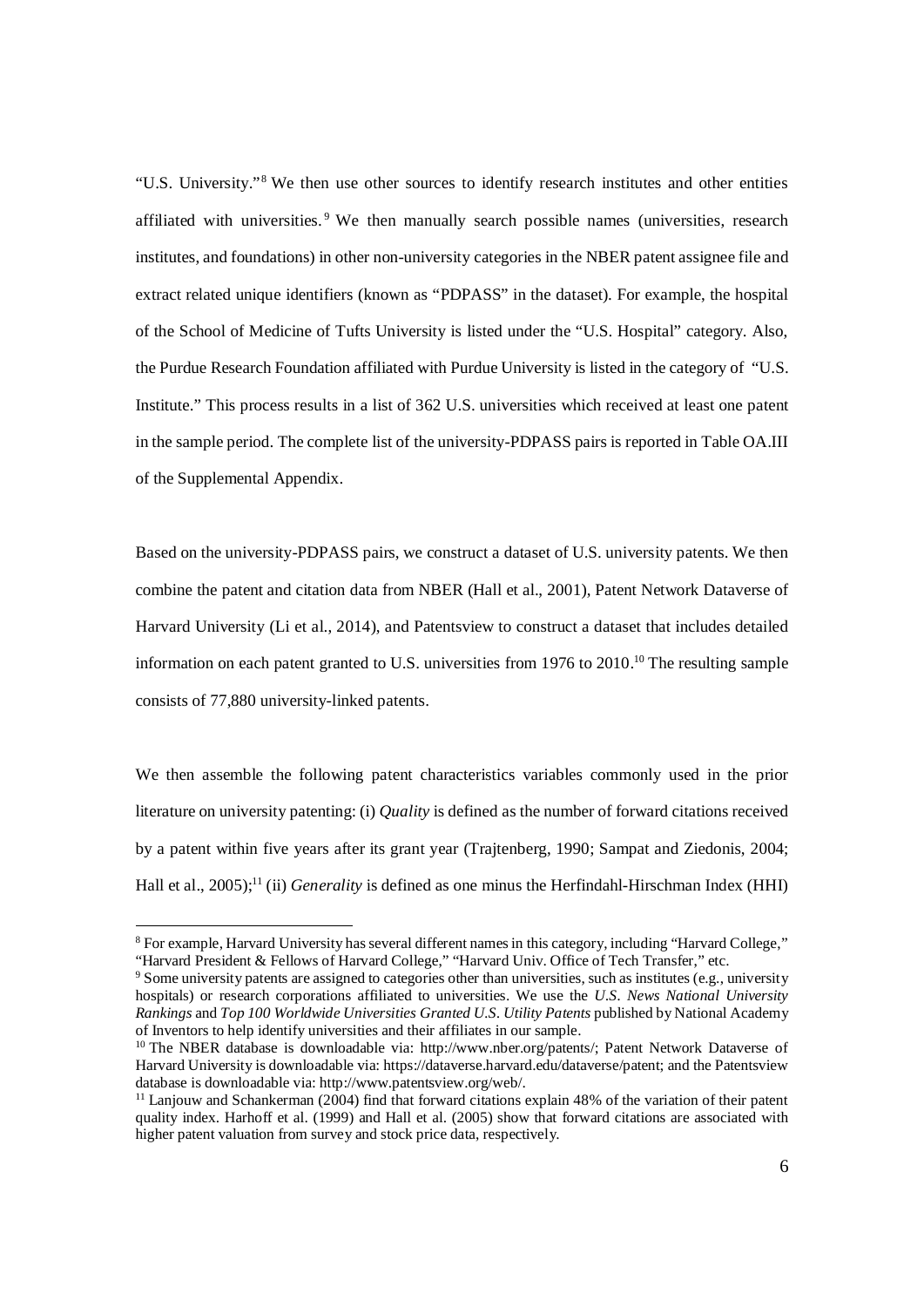of patent subcategory citations received from forward citing patents (Trajtenberg et al., 1997; Hall et al., 2001); (iii) *Originality* is defined as one minus the HHI of patent subcategory citations of the focal patent (Trajtenberg et al., 1997; Hall et al., 2001); (iv) *Basicness* is defined as the ratio of the number of references to prior non-patent documents divided by the total references in the focal patent, which reflects the direct dependence on scientific and academic knowledge (Trajtenberg et al., 1997; Fleming and Sorenson, 2004; Ali and Gittelman, 2016); and (v) *Claims* denotes the number of claims of each granted patent, which defines the coverage and scope of a patent (Lerner, 1994).

In Table I, we report the averages for all five measures for the university patents in our sample and patents assigned to U.S. public firms.<sup>12</sup> We find that university patents receive significantly more forward patent citations (5.55 vs. 4.97) on average, are more general (0.44 vs. 0.38), are more original (0.42 vs. 0.36), are more "basic" (0.47 vs. 0.11), and contain more claims (20.39 vs. 16.31) compared to corporate patents.<sup>13</sup> These differences are largely consistent with the literature (e.g., Trajtenberg et al., 1997; Henderson et al., 1998). We take these five characteristics into account in our matching procedure.

## [INSERT TABLE I AROUND HERE]

We also observe that university patents are concentrated in certain technology fields such as Drugs, Chemicals, and Surgery and Medical Instruments, as shown in Panel C of Table OA.I in the Supplemental Appendix. We define technology fields by the two-digit subcategory codes of Hall et al. (2001). Our matching procedure takes technology field differences into account by matching

<sup>&</sup>lt;sup>12</sup> Our corporate patents include 1,361,771 patents granted to assignees in U.S. public firms (i.e., assignees with GVKEY identifiers) in the NBER assignee file from 1976-2010.

<sup>&</sup>lt;sup>13</sup> Consistent patterns are observed in different sample periods (Panel A in Table OA.I in the Supplemental Appendix), in distribution (Panel B in Table OA.I in the Supplemental Appendix), and in different technology subcategories (Panel D to Panel G in Table OA.I in the Supplemental Appendix).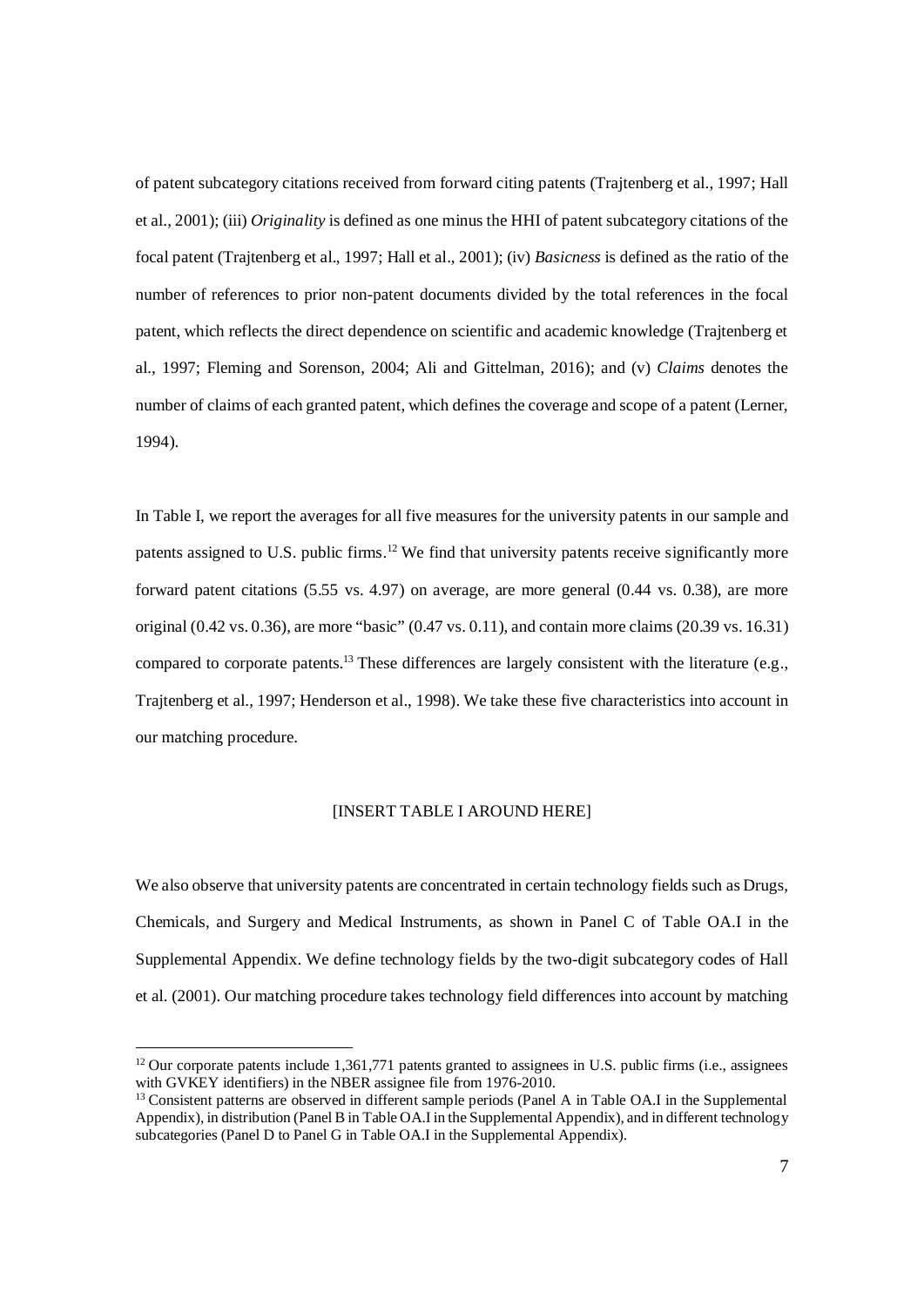each university patent to corporate patents in the same technology field (to be discussed in more detail later).

#### *B. Patent Licensing Dataset*

We collect a complete patent licensing dataset from a leading U.S. research university to facilitate our estimation of university patent value as compared to corporate patent value. The dataset includes 7,797 unique technologies and 779 licensing contracts. Among unique technologies, 2,246 licensed and 5,551 unlicensed, from 1974 to 2018. Some technologies are patented and some are not. A licensing contract (i.e., agreement) includes one or more technologies with related patent numbers (if associated patent applications were filed and granted), licensing status, execution date, license fee, maximum royalty rate, exclusivity in licensing or not, lifetime revenue, technology fields, etc. There are on average 2.88 technologies included in a licensing contract. Among the 779 licensing contracts, 227 are exclusive, 12 are co-exclusive, and 540 are non-exclusive. The licensing revenue reflects the total amount of cash received based on licensing, royalties, or equity. According to our contact at the university, the majority of the startups do *not* include an equity component in the license; thus, lifetime revenue mainly comes from license fees and royalties.

We focus on 765 licensed patents and 821 unlicensed patents from 1976 to 2010 and calculate a patent's licensing revenue as the lifetime revenue of the contract divided by the number of patents involved. Because patents in our data have different "lifetimes" to be licensed, truncation bias is a potential concern. For example, the lifetime revenue from a patent that was recently granted could be zero if it has not been licensed or may be underestimated as we only know its income by 2017. We take a conservative approach and do not attempt to extrapolate or estimate the future income from those patents that are subject to such truncation bias. Note that all revenue income recorded at this level is inclusive of the amount which will be shared with the inventor and the inventor's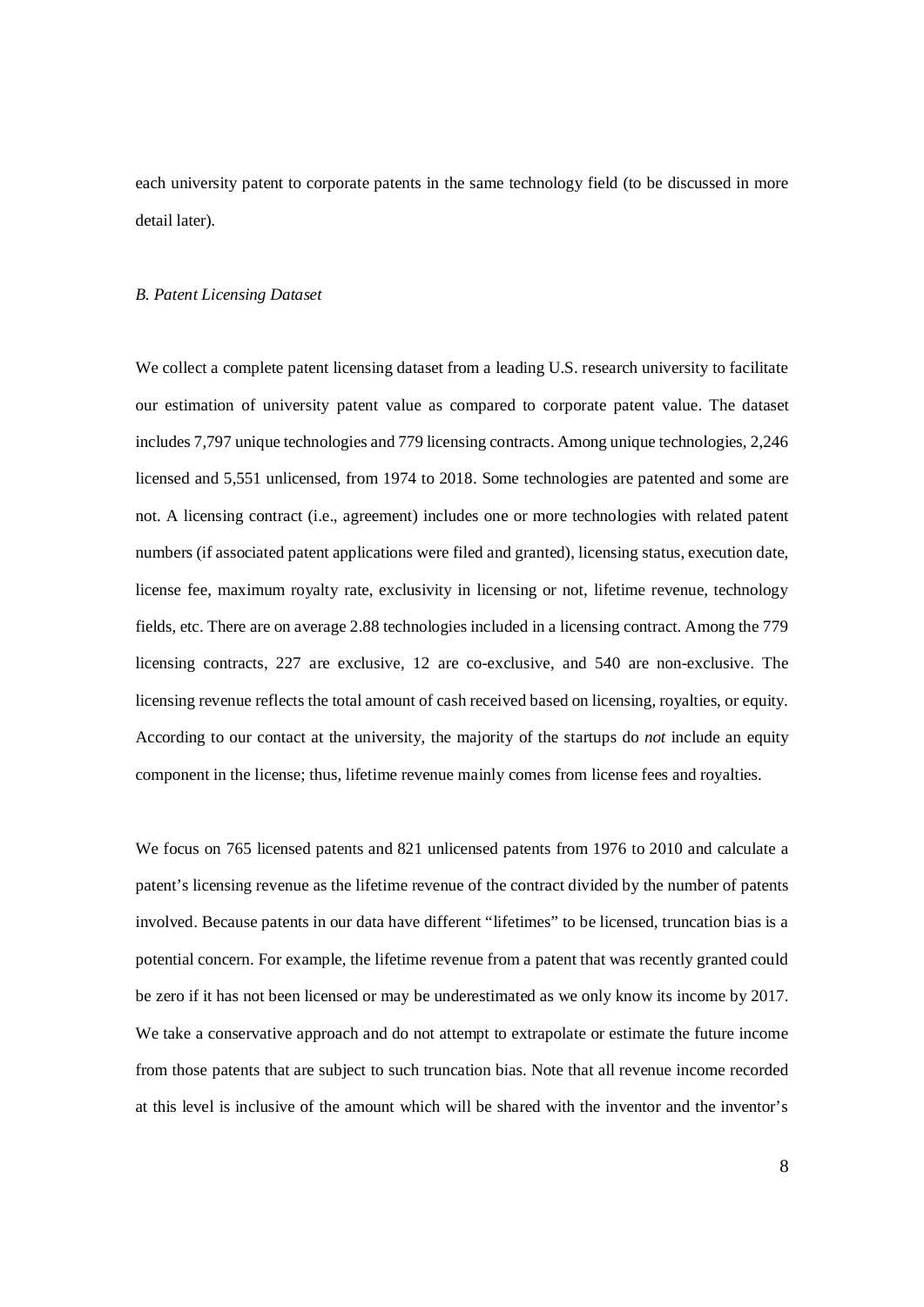department (which together represent an average of about 30% of the gross licensing revenues at this institution).

Our dataset also includes unlicensed patents, and their licensing revenue is set as zero if the patent is never observed to result in positive revenue. This conservative setting unavoidably underestimates the value of university patents for several reasons: first, some unlicensed patents may be valuable to industries but were unlicensed for any number of reasons. Second, these patents may have been exploited by firms without receiving royalties because universities may be less aggressive in enforcing IP rights. Finally, to be conservative in the estimation, we do not impute positive patent licensing income to unlicensed patents, though some of these patents may result in licensing income outside of the observation window (particularly for patents granted in more recent years).

Table II presents the patent-level summary statistics of variables of 765 licensed patents and 821 unlicensed patents from 1976 to 2010. Among the licensed patents, 333 are exclusive, 135 are coexclusive, and 297 are non-exclusive. Among these 765 licensed patents, their mean, median, standard deviation, and maximum of lifetime revenue (in thousands) are 185, 17, 725, and 11,256, respectively. The mean and median of maximum royalty rate are 3.44% and 3%, respectively. The mean, median, standard deviation, and maximum of licensing fee (in thousands) are 11, 1, 52, and 625, respectively.

We also compare patent characteristics of licensed patents to those of unlicensed patents. We find that, on average, licensed patents are created by more inventors (2.73 vs. 2.44), are more highly cited  $(7.28 \text{ vs. } 3.13)$ , are more general  $(0.46 \text{ vs. } 0.40)$ , are more original  $(0.37 \text{ vs. } 0.34)$ , are more basic (0.55 vs. 0.49), and contain more claims (15.86 vs. 14.58) than unlicensed ones. Each of these differences is statistically significant.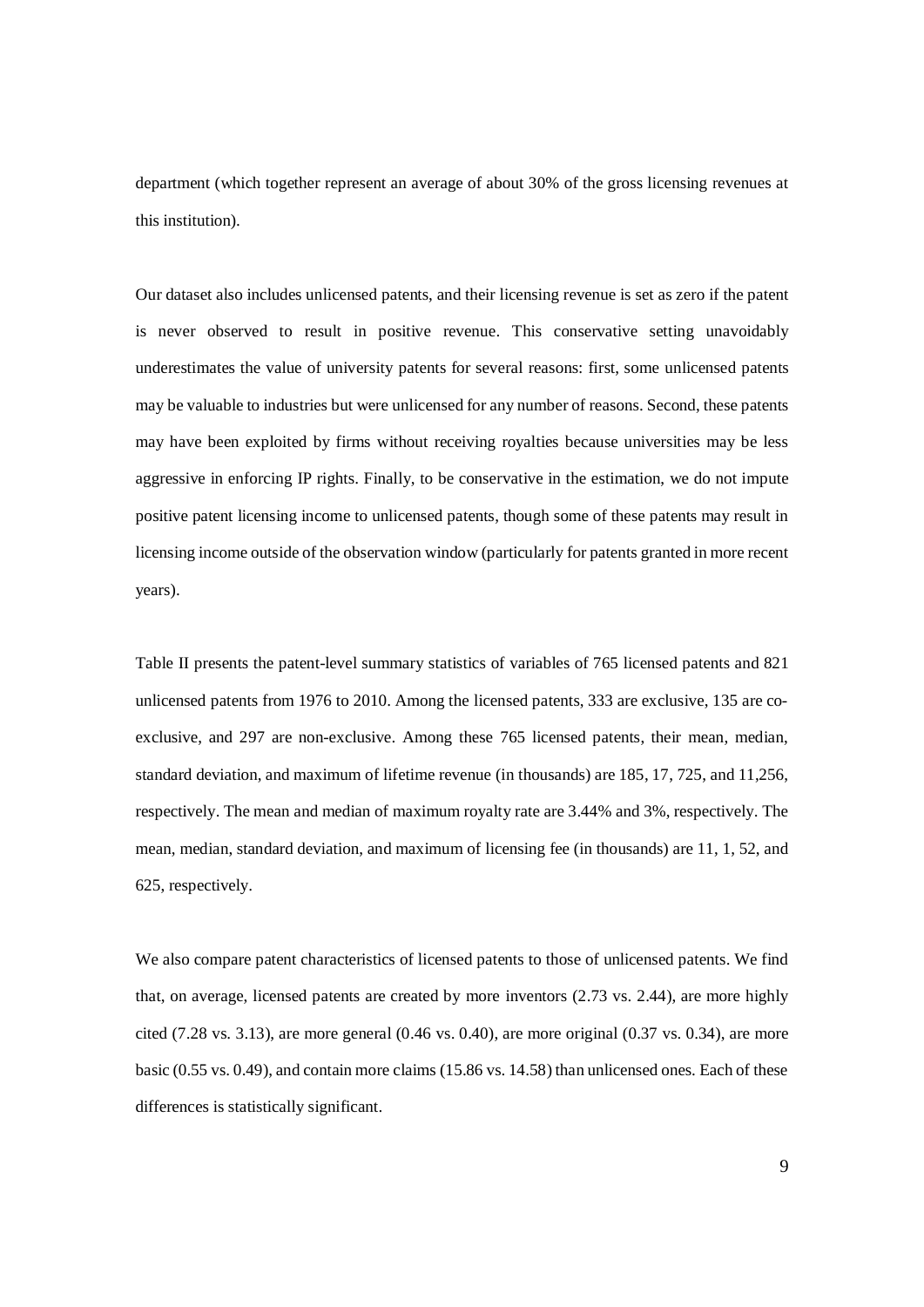# [INSERT TABLE II AROUND HERE]

#### *C. Estimating University Patent Value*

To identify which patent characteristics are correlated with realized licensing revenues, we perform OLS regressions of patent lifetime revenue on quality, generality, originality, basicness, the number of claims, and fixed effects for years and subcategories using the 1,586 patents (765 licensed patents and 821 unlicensed patents) from a leading U.S. research university. The lifetime revenue of each patent is inflation-adjusted based on the consumer price index (CPI) of the grant year of the patent: we scale the lifetime revenue of a patent by the CPI from the Federal Reserve Bank of St. Louis (the index is normalized as 1 for years 1982-1984). Results are reported in Table III. Regardless of whether lifetime revenue is specified in a linear form (Panel A) or in a log-one-plus form (Panel B), both quality and generality are estimated with positive and statistically significant coefficients in most cases. Other patent characteristics do not appear to positively correlate with realized licensing revenues. We therefore conclude that both quality and generality are key determinants of university patent value, and use them in our subsequent matching and benchmarking efforts for all university patents. Interestingly, Henderson et al. (1998) also focus on these two characteristics in comparing university and corporate patents. We also argue that, as generality reflects externality and spillover effects, it captures public benefits of university patents to a certain extent.

### [INSERT TABLE III AROUND HERE]

The next step is to estimate the potential value of all university patents by benchmarking them against similar corporate patents. First, we collect the patent value of corporate patents (i.e., patents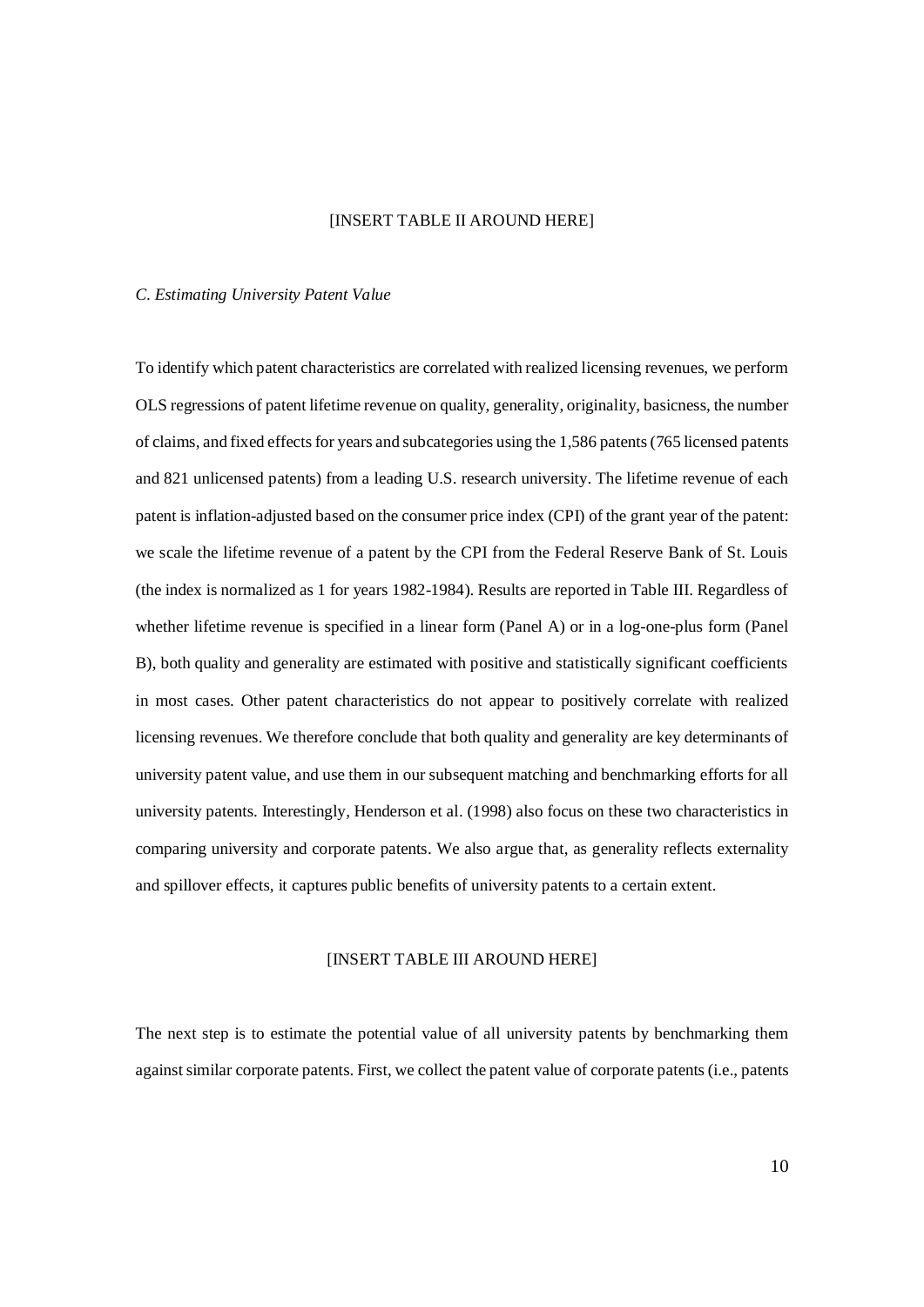assigned to public firms) from Kogan et al.  $(2017)$ ,<sup>14</sup> which calculates the value of a patent granted to a U.S. public firm using stock market reaction to the announcement of the patent – we proxy a public firm's patent value with the 3-day appreciation of market capitalization of this firm around the announcement, adjusted for measurement noise and various fixed effects. The details of the estimation is provided in the Supplemental Appendix. The estimated patent value is also inflationadjusted based on the CPI (the index is normalized as 1 for years 1982-1984). Kogan et al.'s (2017) market reaction-based valuation approach follows Austin (1993) and is consistent with the valuation of patent litigation of Bhagat et al. (1994), Lerner (1995), and Bessen and Meurer (2012) and the valuation of new products of Chen et al. (2005).

Second, we benchmark each university patent to similar corporate patents to estimate its potential value based on a matching method based on quality, generality, technology field, and grant year. A university patent's potential value is the stock market reaction to a similar patent that is granted to the private sector. Specifically, the potential value of a university patent is set to that of a corporate patent that is in the same patent sub-category, granted in the same year, and has the shortest sum of distances to the focal university patent in terms of quality and generality.<sup>15</sup> If there are multiple corporate patents satisfying the above criteria, we set the university patent value to be the median value of those corporate patents. We find that the quality and generality of university patents are similar to those of matched corporate patents: 7.67 vs. 7.58 in average quality and 0.47 vs. 0.47 in average generality.

Table IV presents the distribution statistics of estimated patent value (*PatVal(Matched)*) of 77,880

$$
\frac{|4-6|}{4+6}+\frac{|0.3-0.1|}{0.3+0.1}=0.7.
$$

<sup>&</sup>lt;sup>14</sup> The patent value data is downloadable via: https://iu.app.box.com/v/patents.

<sup>&</sup>lt;sup>15</sup> As shown in Table III, these two characteristics (quality and generality) have the greatest explanatory power of university licensing revenues. The distance along a patent characteristic is measured by the absolute value of the difference between two values divided by their sum. For example, if a university patent has its forward citation as 4 and its generality as 0.3 and a corporate patent has it forward citation as 6 and its generality as 0.1, then their distance is equal to 0.7, calculated as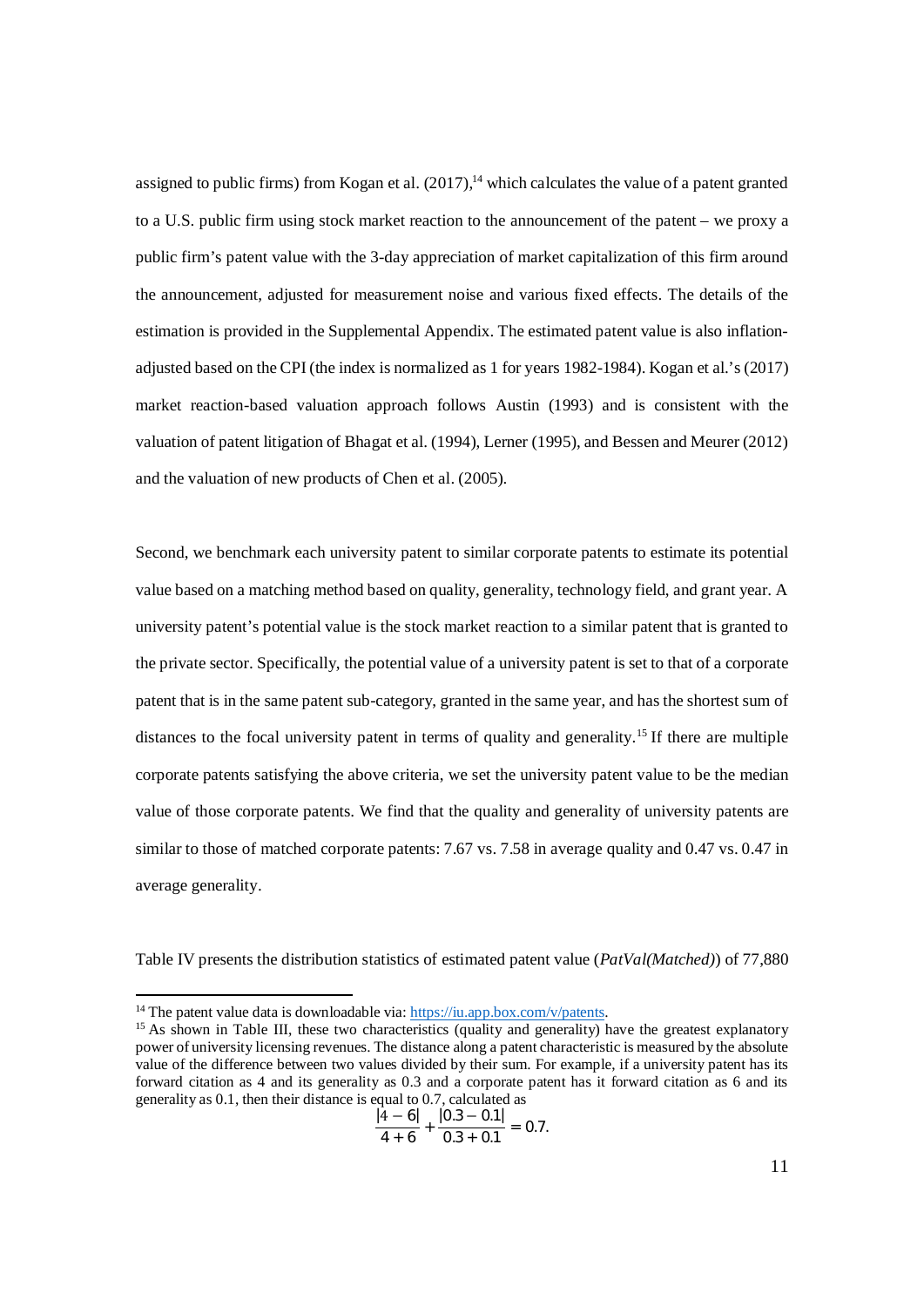university patents and that of 1,361,177 corporate patents (*PatVal*). We find that the average (median) value is \$14.77 (\$5.33) million among university patents, compared to \$12.09 (\$3.62) million among corporate patents. These figures suggest that university patents may be at least similarly valuable as corporate patents when they exhibit similar patent characteristics. Figure II illustrates the distributions of the values of university patents and corporate patents. They are highly comparable except for the left tail.

# [INSERT TABLE IV AROUND HERE] [INSERT FIGURE II AROUND HERE]

We also implement simulations to examine potential errors if our collection of university patents is incomplete or if our matching method is biased. In each simulation, we randomly draw half of the university patents and half of the corporate patents within each subcategory-grant year group. We then benchmark each university patent to similar corporate patents, all from the random draw, and assign it the value of a similar corporate patent that is in the same patent sub-category, granted in the same year, and has the shortest sum of distances in terms of quality and generality. Similar to the previous procedure, we set the university patent value to be the median value of all corporate patents that satisfy the above criteria. We calculate the median and mean of the estimated values of all randomly drawn university patents and then calculate the absolute percentage deviation between the median (mean) and the full-sample median of 5.33 (mean of 14.77). By repeating the aforementioned procedure 500 times, we collect 500 absolute percentage deviations of median and mean and plot their frequency in histogram in Figure III. We find that all absolute percentage deviations of median are within the 5% range, and that most of absolute percentage deviations of mean are within 7.5%. These findings confirm that our matching and valuation method for university patents is reasonably robust to sampling of university and corporate patents – even when the sample size randomly drops by half, the majority of sampling errors in median and mean are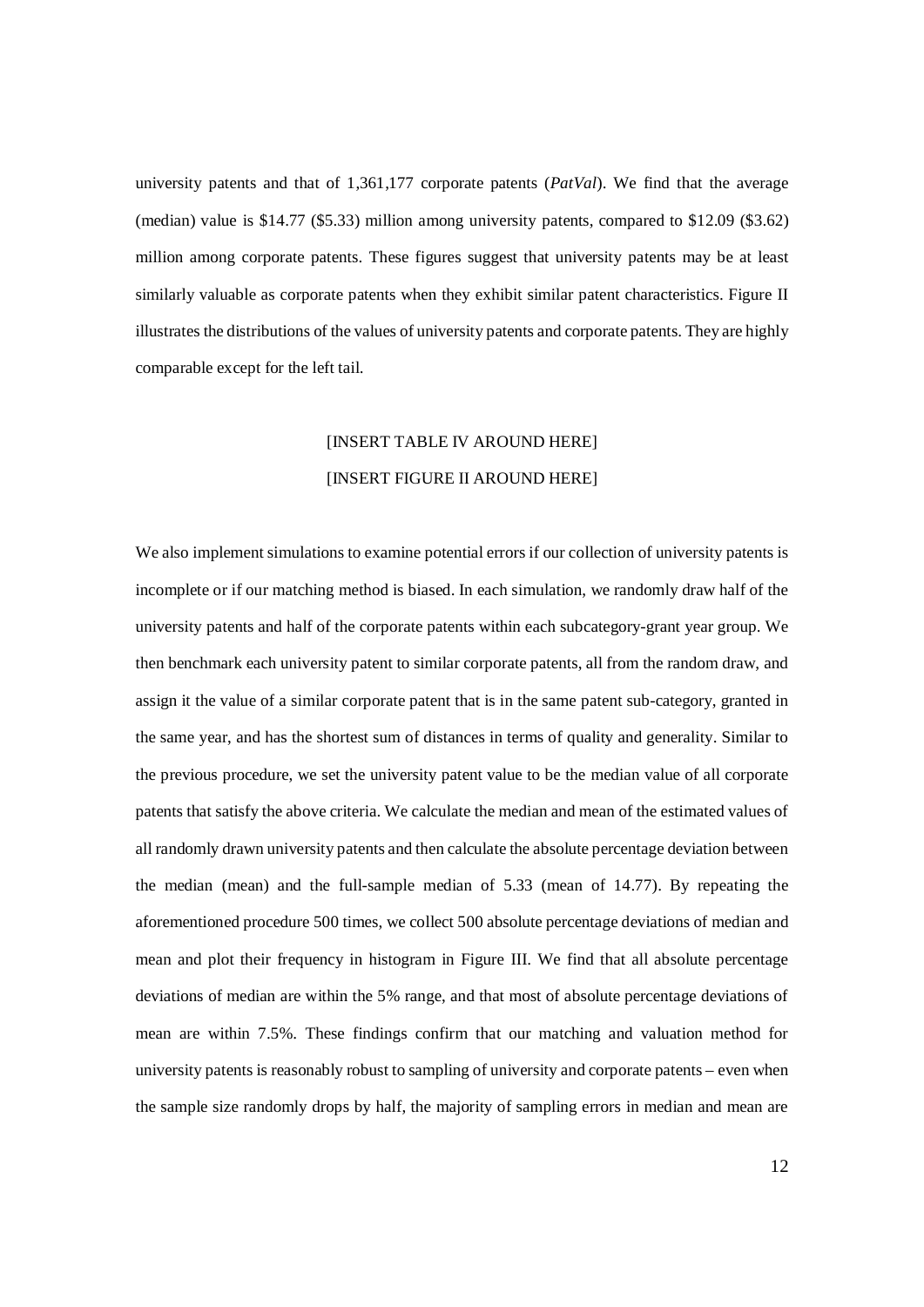below 5% and 7.5%, respectively.

#### **III. VALUATION TESTS**

In Subsections A and B, we cross-check our valuation method with licensing data at both the patent level and the university level, respectively. In Subsection C, we examine university characteristics which correlate with the cross-university variation in patent value.

#### *A. University Patent Value and License Revenue at the Patent Level*

We now revisit the 1,586 licensed and unlicensed patents from the leading U.S. research university analyzed above. We cross-check our valuation method by comparing the estimated patent values to patent licensing revenue. In particular, we regress patent lifetime revenue on estimated patent value, controlling for other patent characteristics, year fixed effects, and technology field fixed effects (by subcategory), in both linear and log-one-plus forms (Panels A and B, respectively). As shown in Table V, our estimated patent value is significantly and positively associated with the actual realized licensing revenue in all specifications. Such a pattern is robust to linear and log forms, the inclusion of other patent characteristics (i.e., originality, basicness, and claims), and the inclusion of year and patent subcategory fixed effects. The fact that our estimated patent value explains realized licensing revenue suggests that our method indeed captures the variation in university patent value to a certain extent. The coefficients on *PatVal(Match)* in Panel A provide an estimate of the extent to which a university patent value is successfully commercialized. Taking Column (1) as an example, the coefficient on *PatVal(Match)* is 0.1484 when we do not include the intercept term, which implies that a patent worth \$1 million is associated with \$0.15 million of licensing income on average. When we include the intercept term in Column (2), the coefficient on *PatVal(Match)* becomes 0.0819 and implies that an increase of \$1 million worth of patent value is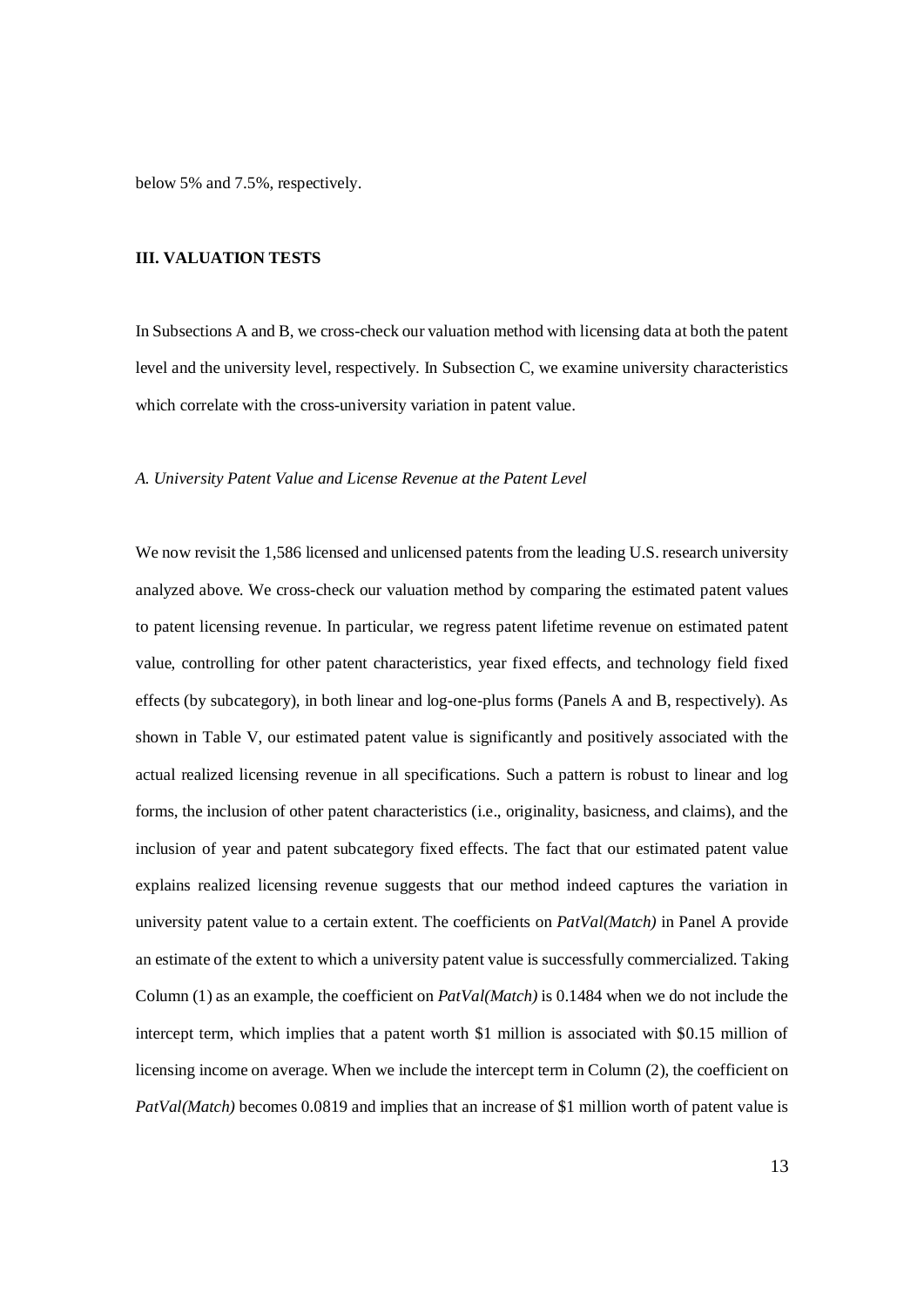associated with an increase of \$0.08 million in licensing income on average. The coefficient drops to 0.0608 but remains statistically significant when we include more control variables and fixed effects in the regression (Column (5)). As a result, Table V suggests that the university realizes approximately 6.1-14.8% of the total private value of corporate patents with similar characteristics.

## [INSERT TABLE V AROUND HERE]

Given the importance of medical innovation in universities' patent portfolios (as shown in Panel C of Table OA.I in the Supplemental Appendix), we also report the estimated results based on 663 drug-related patents of the U.S. research university in Table OA.II in the Supplemental Appendix. We find that the coefficients on *PatVal(Match)* range between 7.1% and 12.6% in Panel A, which are largely consistent with the estimates in Table V.

#### *B. University Patent Value, License Revenue, and Startups at the University Level*

We proceed to examine the relation between patent value and license income at the university level by collecting the annual statistics of university-level license income and number of startups formed from the annual reports of AUTM.<sup>16</sup> These two statistics allow us to measure the commercialization performance of a university's IP in two different dimensions. We include a total of 167 U.S. universities that have reported outcomes to the AUTM survey at least once between 1991 and 2010. We use the CPI to adjust all annual licensing incomes to the level of 1982-1984. In this sample, the average, median, and standard deviation of annual license income (in millions) are 4.50, 0.69, and 16.75, respectively. Moreover, the average, median, and standard deviation of the number of startups formed are 2.84, 1.00, and 4.51, respectively. We sum up the estimated values of all patents

<sup>&</sup>lt;sup>16</sup> For example, Northwestern University earned \$824 million in license income in 2008, which tops all university-year observations. In terms of total license income in 1991-2010, University of California, New York University, and Columbia University are the top three universities (with totals of \$1,805 million, \$1,790 million, and \$1,392 million, respectively).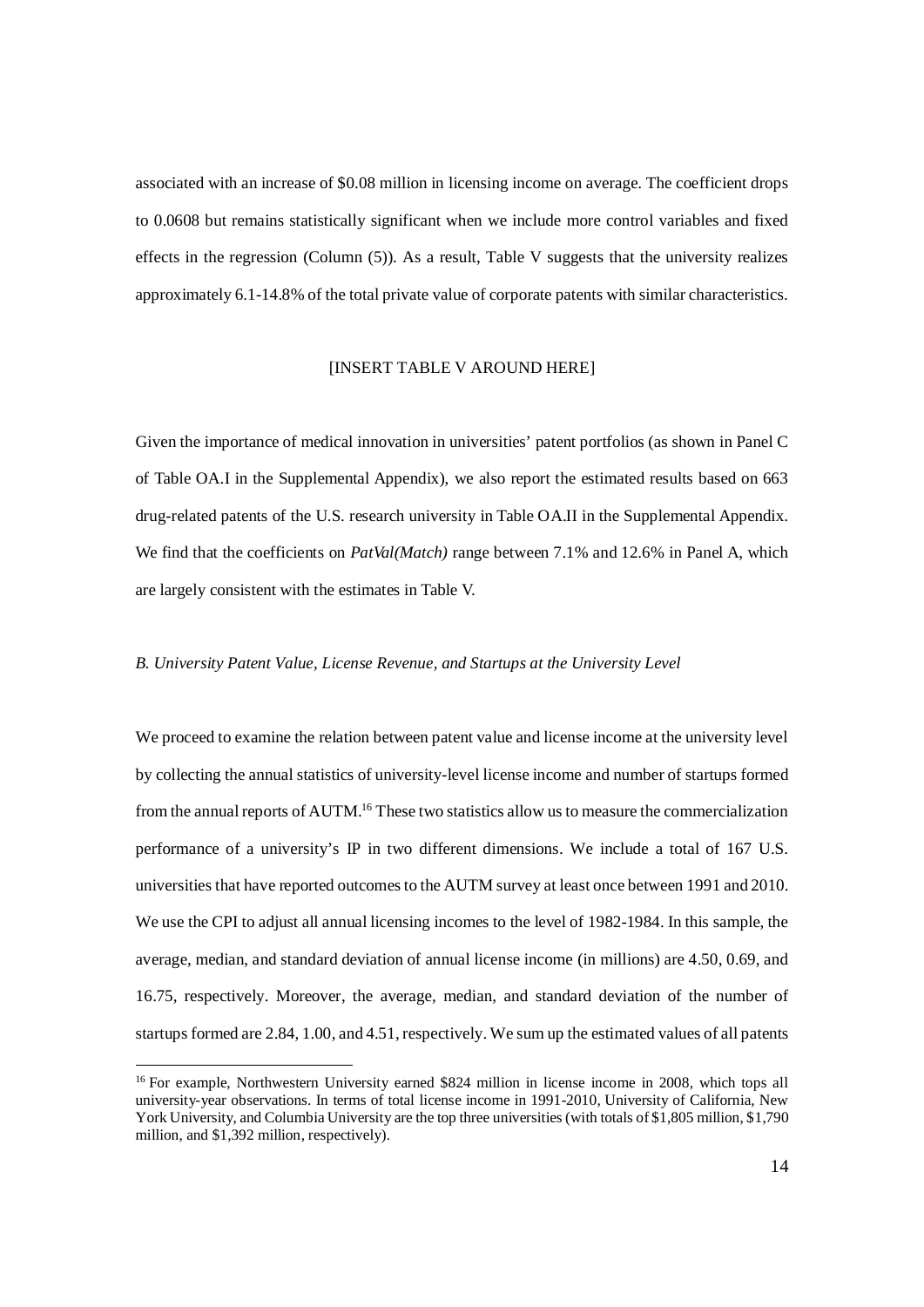granted to each of the 167 U.S. universities in each year. The average, median, and standard deviation of estimated university patent value (in millions) are 386.88, 109.00, and 957.07, respectively.

To understand to what extent a university's patent value explains its total license income spanning multiple years, we estimate a *cross-sectional* regression as follows: first, we define a university's patent value in year *t* as the sum of estimated values of all patents granted to the university in year *t*. We then calculate the time-series average of each university's patent value to be the main explanatory variable, *Average PatVal(Match)*, in Table VI. Second, since patents are valid up to 20 years and thus generate licensing income for multiple years, we calculate a university's total license income in a year using a straight line depreciation plan to discount its annual inflation-adjusted license income in the following 20, 15, and 10 years.<sup>17</sup> We then calculate the time-series average of each university's total license income to be the dependent variable in Table VI. Last, we conduct cross-sectional regressions to regress universities' average total license income on *Average PatVal(Match)*.

We report the OLS regression estimations in both a linear form and a log form in Table VI Panel A. We find that the coefficients on *Average PatVal(Match)* are significant in all specifications, suggesting that the estimated potential patent value explains license income. Taking Column (1) based on 20-year license income as an example, the coefficient on *Average PatVal(Match)* is 0.0904. This indicates that an increase of \$100 million worth in a university's new patents is correlated with an increase of \$9.0 million worth in a 20-year license income stream on average. When we use 15- and 10-year license income (Columns (3) and (5)), the coefficients on *Average PatVal(Match)* are 0.0689 and 0.0474, indicating that an increase of \$100 million worth in a

 $17$  Each university-year observation is included in our regression sample for Table VI when the university shows up on the AUTM report in that year. In the 2,109 observations, we impose the missing license income of 36 observations (or 1.71% of the sample) to be zero. When we calculate future license income based on future 20, 15, and 10 years, the straight line depreciation rates are 5%, 6.77%, and 10%, respectively.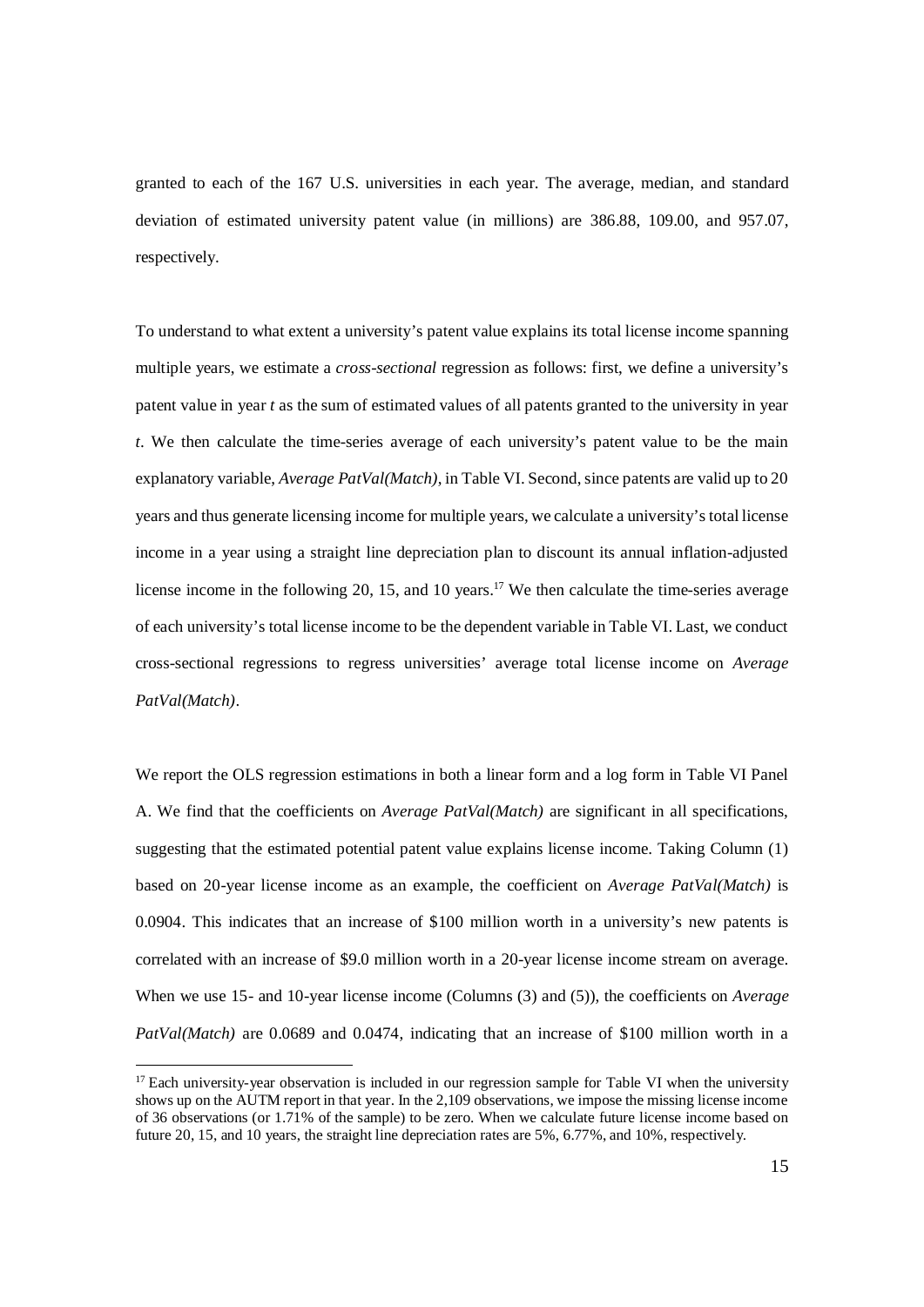university's new patents is correlated with an increase of \$7 and \$5 million worth in a 15- and 10 year license income stream, respectively. These statistics suggest that universities realize 5-9% of the estimated value based on publicly-held corporate patents with similar characteristics as those from our sample of universities.

In Table VI Panel B, we examine the relation between our estimated university patent value and the number of startups formed at the university level. Similar to the approach used in Panel A, we use the time-series average of the discounted number of startups created by the university in the following 20, 15, and 10 years as the dependent variable.<sup>18</sup> Results reported in Panel B are also based on cross-sectional regressions, for which we regress the time-series average of discounted number of startups created by a university in the following 20, 15, and 10 years on the university's *Average PatVal(Match)*. Results suggest a positive and statistically significant relation and confirm the intuition that more technologically capable universities create more new businesses. In terms of economic magnitude, Column  $(1)$  suggests that  $42$  (=0.0440\*957.07) more startups will be formed in the following 20 years if the value of a university's patent portfolio increases by one standard deviation. Such an estimate is substantial given that sample average and median are 2.84 and 1.00, respectively, per year.

#### [INSERT TABLE VI AROUND HERE]

#### *C. University Patent Value and University Characteristics*

After showing that university patent value is able to explain both patent licensing and startup formation, we analyze the production function of university patent value to understand what inputs

<sup>&</sup>lt;sup>18</sup> Each university-year observation is included in our regression sample for Table VI when the university shows up on the AUTM report in that year. In the 2,109 observations, we impose the missing number of startups of 709 (or 33.62% of the observations) to be zero.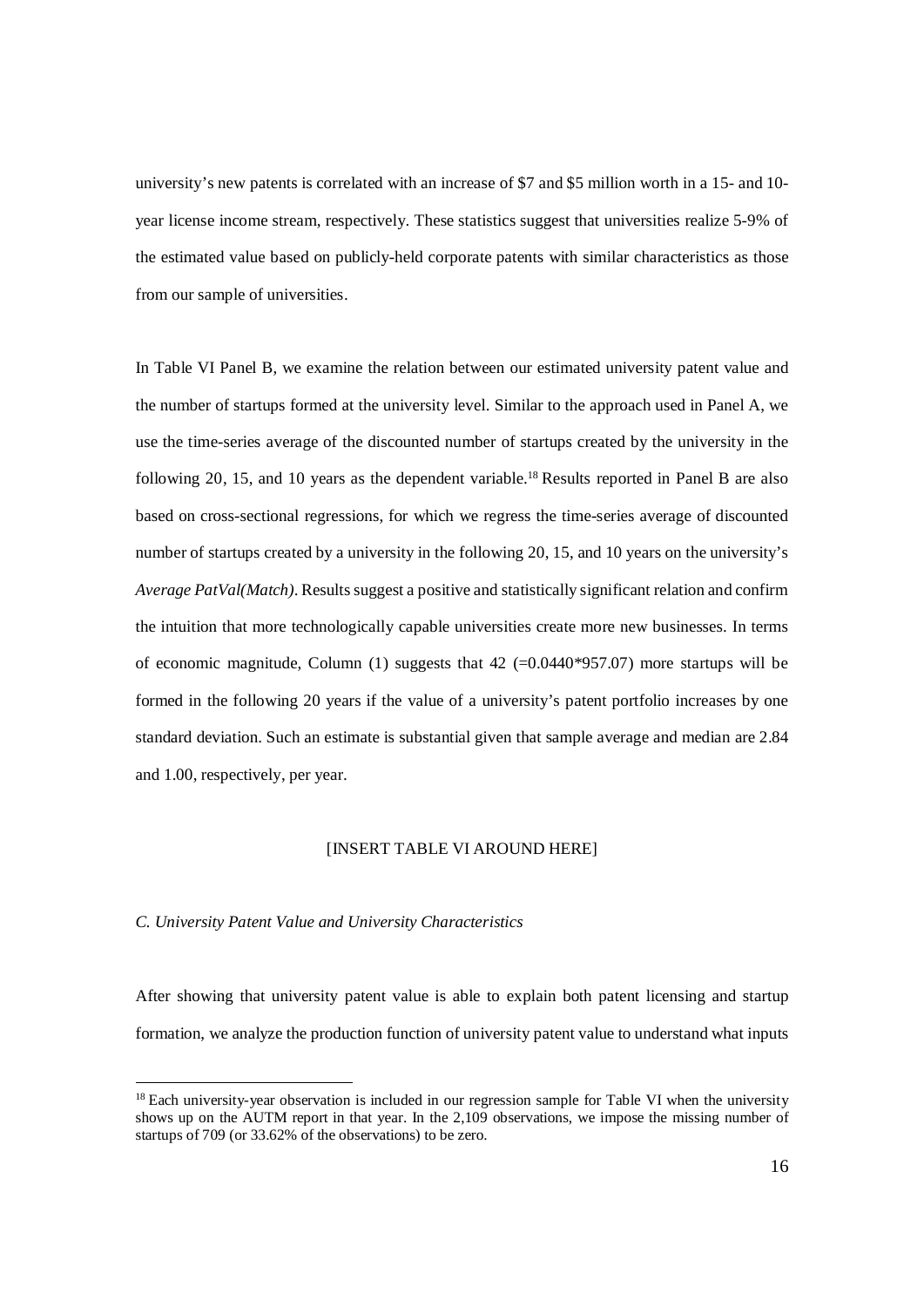are crucial to valuable university patents. We collect the following university variables as "inputs": the five-year cumulative inflation-adjusted R&D expenditure (*R&D*, with a 20% obsolescence rate per year), a dummy variable indicating whether the sample university is a Carnegie-ranked research university or not (*Carnegie*), the number of full-time faculty members (*Faculty*), the full-time equivalents (*FTE*) in technology transfer office (*TTO*) in that year, and a dummy variable indicating whether the sample university has a medical school or not (*Medical School*). The information on R&D expenditure and the existence of a technology transfer office is collected from AUTM annual surveys. The data on full-time faculty numbers are manually extracted from the Carnegie report (1994, 2000, 2005, and 2010).<sup>19</sup> The information on the presence of a medical school is collected from internet searches. We require a university to have non-missing values in *R&D*, *Faculty*, and *FTE* to enter into the sample. Table VII Panel A reports the cross-sectional correlation matrix of these university characteristics. Perhaps not surprisingly, some variables are highly correlated. For example, the correlation coefficient between R&D expenditure and the number of full-time faculty (number of full-time equivalents) is 0.891 (0.928).

We then regress the estimated potential value of all patents applied by (and later granted to) a university in a year on several university characteristics in a log-log form assuming a Cobb-Douglas production function of patent value. Results reported in Panels B and C are based on pooled regressions for university-year observations and cross-sectional regressions based on university observations, respectively.<sup>20</sup> To avoid multi-collinearity, we first include these characteristics in regressions one by one in Columns (1) to (5) in Panel B. We find that all are positively and significantly correlated with the output of patent value. When we include all five variables together in one regression, however, we find that only R&D expenditure, the number of full-time faculty

<sup>&</sup>lt;sup>19</sup> We assign the number of faculty members in 1994 to all years before 1994, and apply this rule to fill in the number for each university in all other years.

<sup>&</sup>lt;sup>20</sup> For pooled regressions in Panel B, we use standard errors clustered by university to correct for errors in autocorrelation. For cross-sectional regressions in Panel C, we average all dependent variables and independent variables, and then run OLS regression using a total of 158 observations (due to missing information for some universities).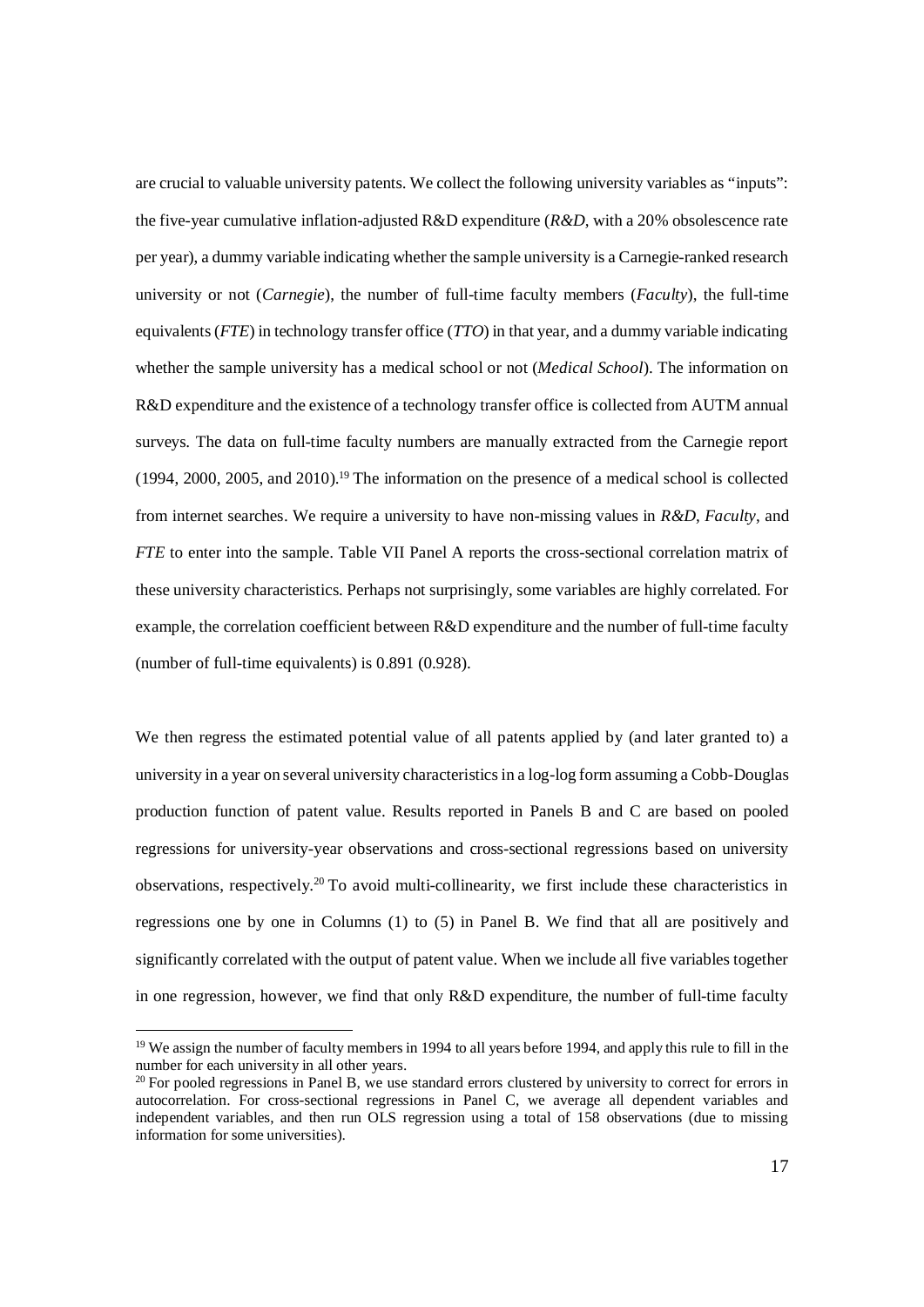members, and the number of full-time equivalents in the TTO are statistically significant in Column (6). The coefficients of *Carnegie* and *Medical School* become insignificantly negative in Column (6), likely due to multi-collinearity. In terms of economic magnitude, a doubling of R&D expenditure, the number of full-time faculty, and TTO employees, is associated with patent value increases of 55%, 33%, and 42%, respectively, holding other variables fixed.

Panel C reports cross-sectional regressions, as longitudinal variation of the right-hand side variables may be modest. In particular, we regress the time-series average of total estimated potential value of patents applied by (and later granted to) a university in all years on the time-series averages of the five input variables. We find that when only one input variable is included at a time, each is positively and significantly correlated with university patent value, except in Column (5) for the existence of medical schools. When we include these five variables in one regression, we find that only R&D expenditure and the number of full-time faculty have statistically significant explanatory power for university patent value. Their coefficients suggest that doubling a university's research expenditure or full-time faculty is associated with increased patent value output by 64% or 30%, respectively, holding the other variables fixed.

## [INSERT TABLE VII AROUND HERE]

#### **III. CONCLUSION AND DISCUSSION**

The degree to which universities should be in the business of commercially translating their scientific discoveries through patenting, licensing and startup efforts has long been debated (e.g., Bok, 1982; Etzkowitz, 1994; Mowery et. al. 2004; Åstebro et al., 2012). To better inform that debate and to more generally assess university technology commercialization efforts, we develop a novel approach to estimating (a) the potential economic value of university patents, and (b) the proportion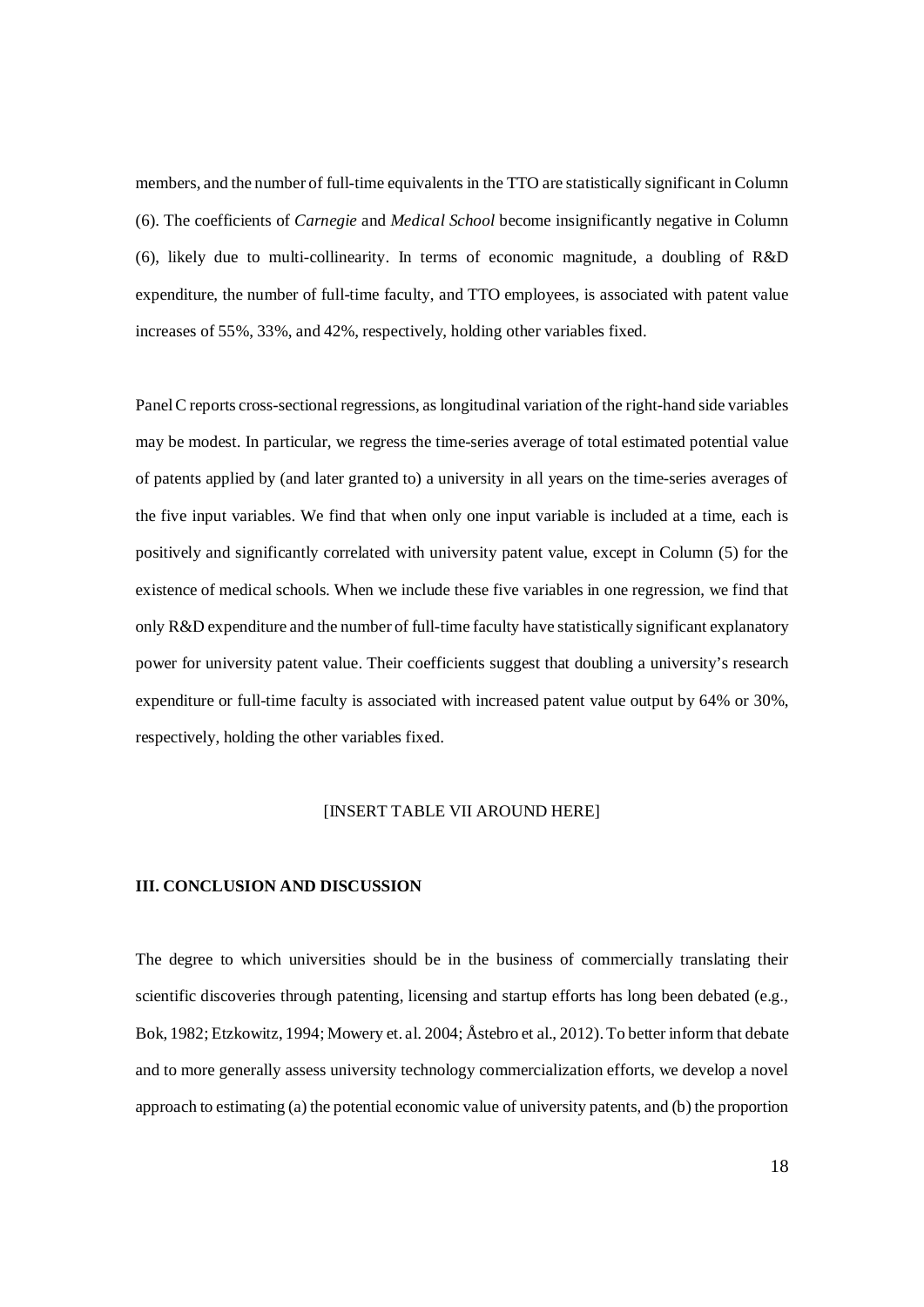of this value that is accrued by the university through licensing. Further analyses suggest that research expenditure, the number of researchers, and full-time equivalents in TTO are key factors correlated with university patent value.

Our analysis contains some limitations that are worth further discussion. As we have acknowledged earlier, one limitation of our "market-based" measure of patent value is that stock market reaction to comparable patents held by corporations may reflect value capture expectations of more fullyintegrated operations (Teece, 1986; Arora et al., 2001) that may not be appropriate for academic institutions which lack the complementary assets often required for commercialization. Nevertheless, we are proposing a new approach that can be applied to *any* pricing data or methods for corporate patents.

Second, licensing income is not the only way for universities and academic researchers to be rewarded for their innovation output. For example, the founders of many companies in Silicon Valley started their innovation at Stanford University and later made significant donations back to the university. In addition, universities and their faculty members may lack incentive to patent their inventions or license these patented inventions – their efforts may be rewarded in other forms, such as publication, grants, and peer recognition (Lacetera, 2009). Furthermore, innovation taking place on campus also enhances the human capital of faculty members, lab researchers, and students, which is positively associated with future economic payoff at both the individual and aggregate levels. Thus, estimating the economic value of university patents or commercialization performance based on licensing income underestimates universities' intellectual contribution to society (such as spillovers).

Third, we calibrate our estimate of the fraction of patent value captured by the university based on outcomes at a single university. While our baseline university is a leading research institution and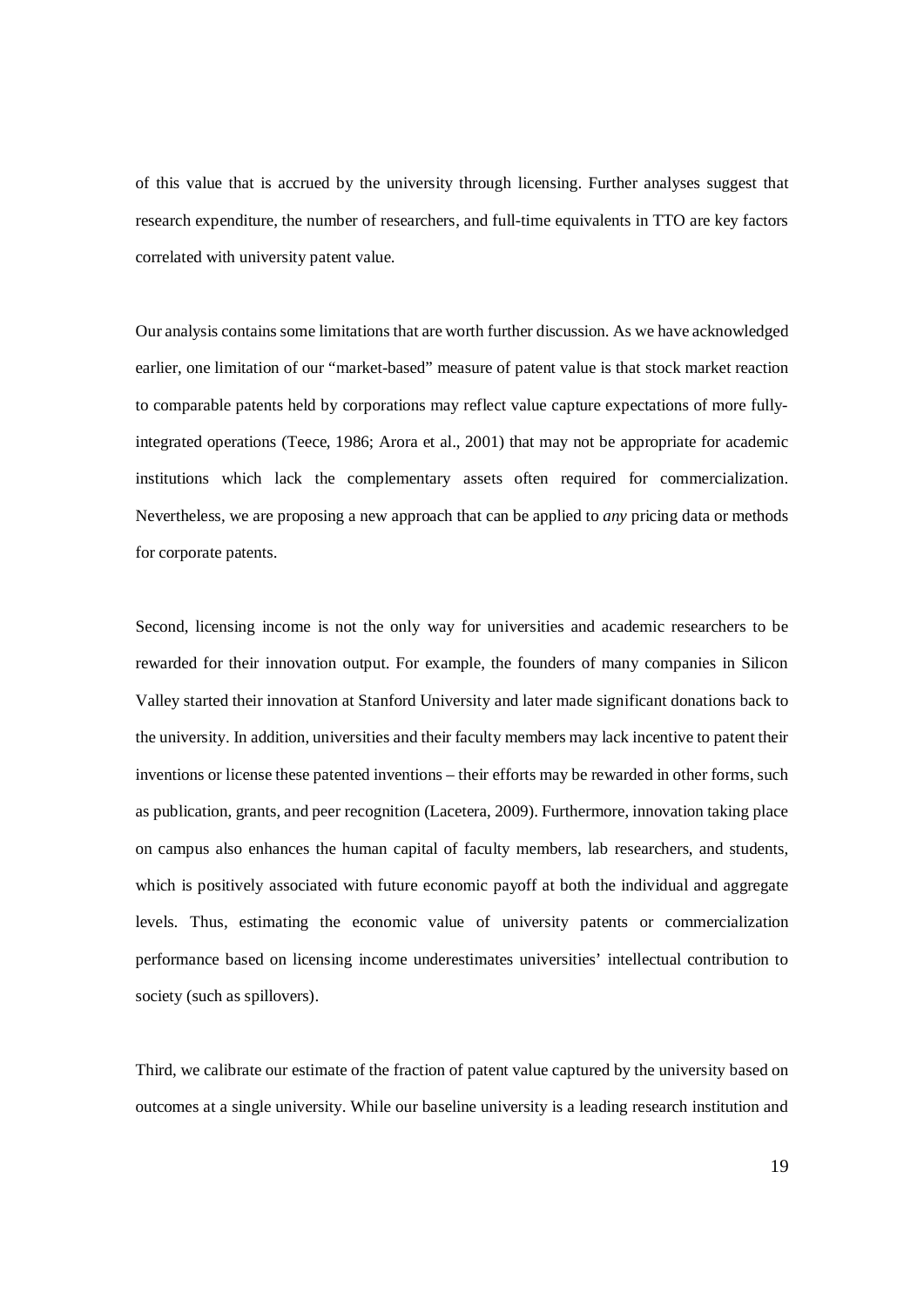prolific patenter and licensor, its practices and outcomes may not be representative of all academic institutions. More broadly, unlike that of private firms, universities' missions extend beyond profit maximization and include broad long-term goals such as the creation and dissemination of knowledge and human capital without regard to private profit. Moreover, universities may be more likely to develop technology applicable to a wider spectrum of applications as compared to corporations, such as orphan drugs. Thus based on our analysis we cannot make social welfare arguments regarding the appropriate level of patent economic value that "should" be captured by universities.

Nevertheless, the efforts of licensing university patents importantly contribute to the mission of universities, as most powerfully illustrated by the contribution of licensing revenues to university operating budgets and compared to the more frequently discussed university endowments. The main purpose of our new benchmarking approach is to provoke conversations among university policy makers as to where they believe their institution should "sit" with regard to commercializing their intellectual property assets. Conducting such an exercise, we believe, requires rigorous statistical analysis in addition to the summary metrics often currently employed in assessing university commercialization performance. Our hope is that our estimates provide some sense of the contribution of upstream scientific research versus the downstream commercialization efforts by licensees in generating economic value from patented academic discoveries. Clearly, a complete understanding and a fair assessment of the economic value generated and captured by universities of their scientific discoveries through patents requires further research and data beyond our initial foray. We look forward to actively engaging in this research in the future.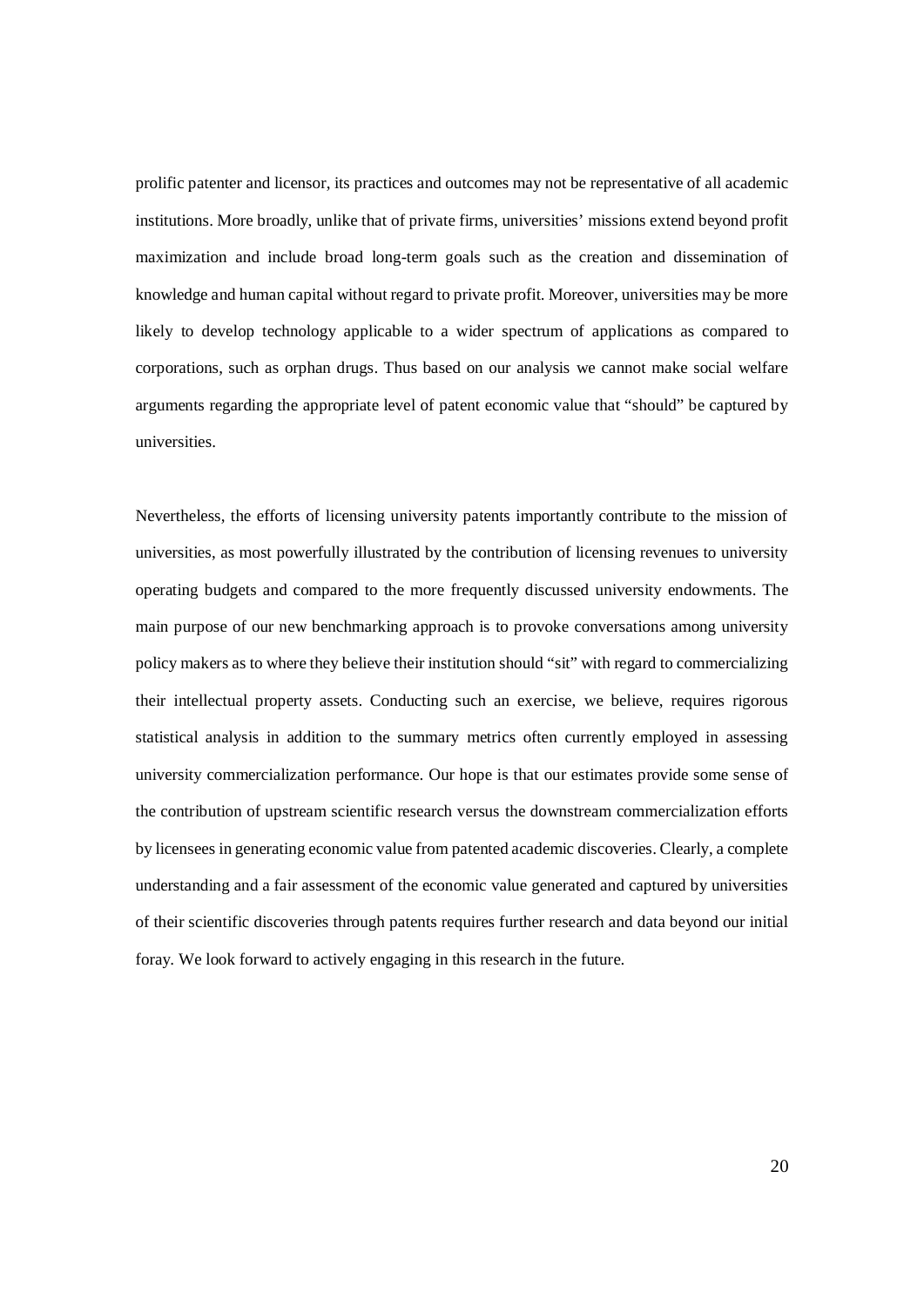#### **References**

- Ali, A., & Gittelman, M. (2016). Research paradigms and useful inventions in medicine: Patents and licensing by teams of clinical and basic scientists in Academic Medical Centers. *Research Policy*, 45(8), 1499-1511.
- Arora, A., Fosfuri, A., & Gambardella, A. (2001). *Markets for Technology: The Economics of Innovation and Corporate Strategy*. MIT press.
- Åstebro, T, Bazzazian, N., & Braguinsky, S. (2012). Startups by recent university graduates and their faculty: Implications for university entrepreneurship policy. *Research Policy*, 41(4), 663- 677.
- Audretsch, D. B., Aldridge, T., & Oettl, A. (2009). Scientist commercialization and knowledge transfer. pp. 176-201 in *Entrepreneurship, Growth, and Public Policy*, edited by Acs, Zoltán J., David B. Audretsch, and Robert J. Strom. Cambridge University Press, 2009.
- Austin, D. H. (1993). An event-study approach to measuring innovative output: The case of biotechnology. *American Economic Review*, 83(2), 253-258.
- Azoulay, P., Ding, W., & Stuart, T. (2007). The determinants of faculty patenting behavior: Demographics or opportunities? *Journal of Economic Behavior & Organization*, 63(4), 599- 623.
- Belenzon, S., & Schankerman, M. (2009). University knowledge transfer: private ownership, incentives, and local development objectives. *Journal of Law and Economics*, 52(1), 111-144.
- Bessen, J. & Meurer, M.J. (2012). The private costs of patent litigation. *Journal of Law, Economics & Policy*, 9, 59-95.
- Bhagat, S., Brickley, J.A. & Coles, J.L. (1994). The costs of inefficient bargaining and financial distress. *Journal of Financial Economics*, 35, 221-247.
- Bok, D. C. (1982). *Beyond the Ivory Tower: Social Responsibilities of the Modern University*. Harvard University Press.
- Brown, J. R., Dimmock, S. G., Kang, J. K., & Weisbenner, S. J. (2014). How university endowments respond to financial market shocks: Evidence and implications. *American Economic Review*, 104(3), 931-62.
- Chan L. K. C., Lakonishok J., & Sougiannis T. (2001) "The stock market valuation of research and development expenditures," *Journal of Finance*, 56(6): 2431-2456.
- Chen, S. S., Ho, K. W., & Ik, K. H. (2005). The wealth effect of new product introductions on industry rivals. *Journal of Business*, 78(3), 969-996.
- Di Gregorio, D., & Shane, S. (2003). Why do some universities generate more start-ups than others? *Research Policy*, 32, 209-227.
- Etzkowitz, H. (1994). Knowledge as property: The Massachusetts Institute of Technology and the debate over academic patent policy, *Minerva*, 32, 383-421.
- Hall, B. H., Jaffe, A. B., & Trajtenberg, M. (2001). The NBER patent citation data file: Lessons, insights and methodological tools (No. w8498). National Bureau of Economic Research.
- Hall, B. H., Jaffe, A. B., & Trajtenberg, M. (2005). Market value and patent citations. *RAND*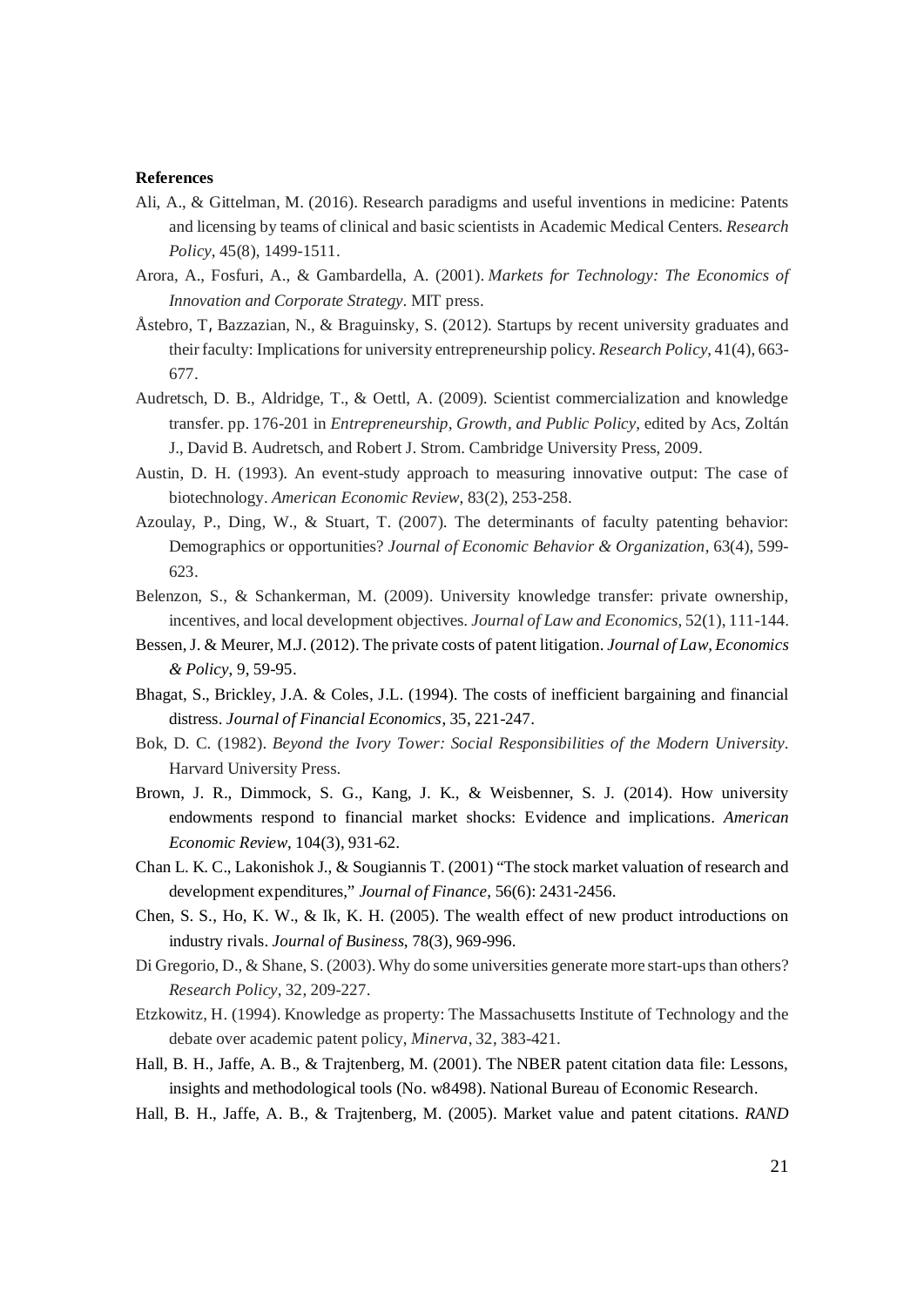*Journal of Economics*, 36, 16-38.

- Harhoff, D., Narin, F., Scherer, F. M., & Vopel, K. (1999). Citation frequency and the value of patented inventions. *Review of Economics and Statistics*, 81(3), 511-515.
- Henderson, R., Jaffe, A., & Trajtenberg, M. (1998). Universities as a source of commercial technology: a detailed analysis of university patenting, 1965–1988. *Review of Economics and Statistics*, 80(1), 119-127.
- Huggett, B. (2017). Top US universities, institutes for life sciences in 2015. *Nature Biotechnology*, *35*(3), 203.
- Kankanhalli, G. and Kwan, A., & Merkley, K. J. (2019). Speech is silver, but silence is golden: Information suppression and the promotion of innovation. Working paper.
- Kline, Patrick, Petkova, N., Williams, H., & Zidar, O. (2017). Who profits from patents? Rentsharing at innovative firms. Working paper.
- Kogan, L., Papanikolaou, D., Seru, A., & Stoffman, N. (2017). Technological innovation, resource allocation, and growth. *Quarterly Journal of Economics*, *132*(2), 665-712.
- Lacetera, N. (2009). Academic entrepreneurship. *Managerial and Decision Economics*, 30(7), 443- 464.
- Lach, S., & Schankerman, M. (2008). Incentives and invention in universities. *RAND Journal of Economics*, 39(2), 403-433.
- Lane, J.I., Owen-Smith, J., Rosen, R.F., & Weinberg, B.A. (2015). New linked data on research investments: Scientific workforce, productivity, and public value. *Research Policy*, 44(9), 1659-1671.
- Lanjouw, J. O. (1998). Patent protection in the shadow of infringement: Simulation estimations of patent value. *Review of Economic Studies*, 65(4), 671-710.
- Lanjouw, J. O. and Schankerman, M. (2004). Protecting intellectual property rights: are small firms handicapped? *Journal of Law and Economics* 47, 45-74.
- Fleming, L., Sorenson, O. (2004). Science as a map in technological search. *Strategic Management Journal*, 25(8-9), 909-928.
- Lerner, J. (1994). The importance of patent scope: an empirical analysis. *RAND Journal of Economics,* 25(2), 319-333.
- Lerner, J. (1995). Patenting in the shadow of competitors. *Journal of Law and Economics*, 38, 463- 495.
- Li, G. C., Lai, R., D'Amour, A., Doolin, D. M., Sun, Y., Torvik, V. I., Yu, A. Z., & Fleming, L. (2014). Disambiguation and co-authorship networks of the US patent inventor database (1975–2010). *Research Policy*, *43*, 941-955.
- Mowery, D.C., Nelson, R.R., Sampat, B.N., & Ziedonis, A. (2004). Ivory Tower and Industrial Innovation, Stanford University Press, Stanford, CA.
- Sampat, B.N. (2006). Patenting and US academic research in the 20th century: The world before and after Bayh-Dole. *Research Policy*, 35(6), pp.772-789.
- Sampat, B.N., & Ziedonis, A. (2004). Patent citations and the economic value of patents: A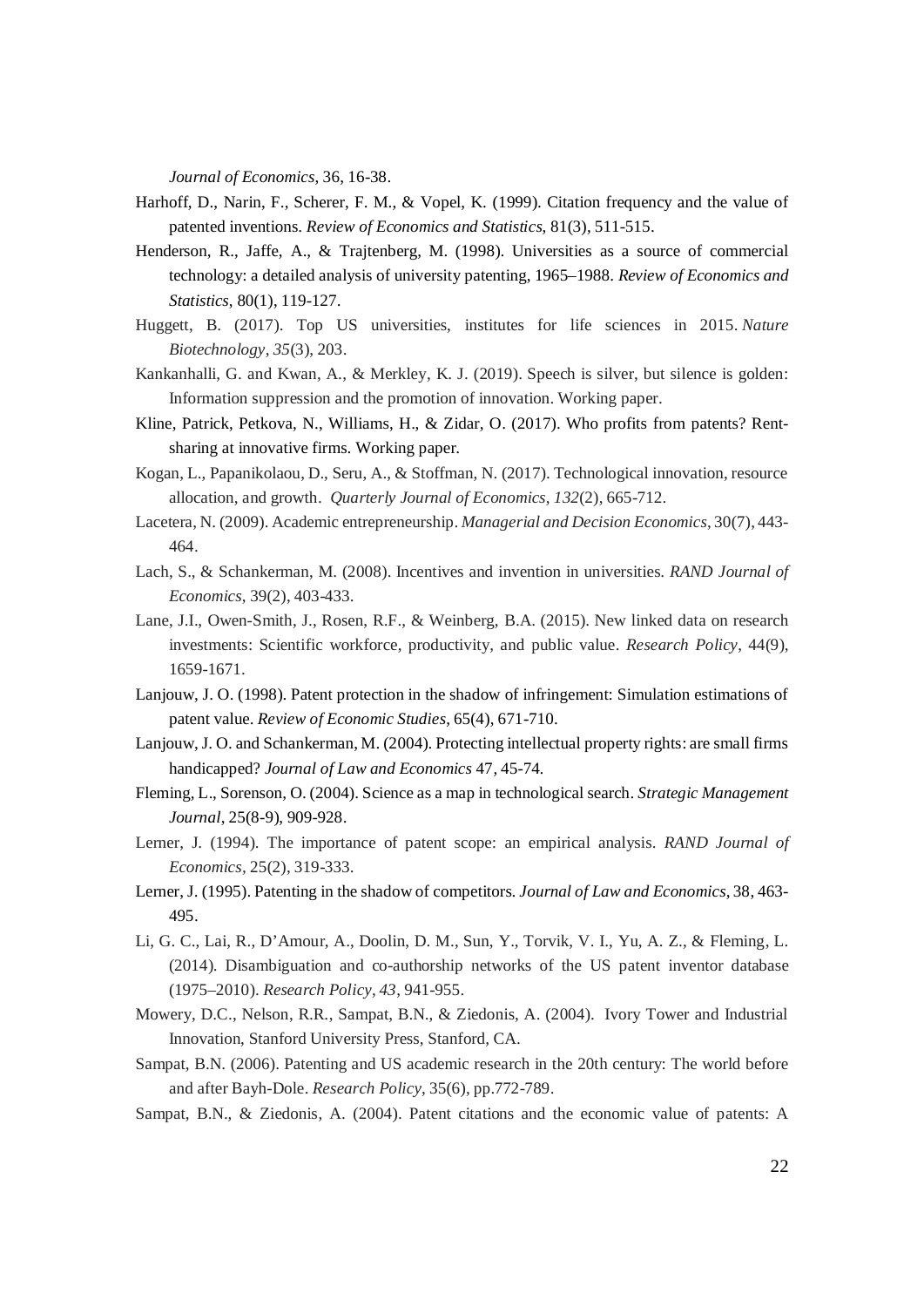Preliminary assessment. pp. 277–98 in *Handbook of Quantitative Science and Technology Research*, edited by Henk F. Moed, Wolfgang Glanzel, and Ulrich Schmoch. Dordrecht: Kluwer.

- Schankerman, M. (1998). How valuable is patent protection? Estimates by technology field. *RAND Journal of Economics*, 29, 77-107.
- Siegel, D.S., Waldman, D., & Link, A. (2003). Assessing the impact of organizational practices on the relative productivity of university technology transfer offices: an exploratory study. *Research Policy*, 32(1), 27-48.
- Teece, D.J. (1986). Profiting from technological innovation: Implications for integration, collaboration, licensing and public policy. *Research Policy*, 15(6), 285-305.
- Thursby, J.G., & Kemp, S. (2002). Growth and productive efficiency of university intellectual property licensing. *Research Policy*, 31(1), 109-124.
- Thursby, J.G. & Thursby, M.C. (2002). Who is selling the ivory tower? Sources of growth in university licensing. *Management Science*, 48(1), 90-104.
- Trajtenberg, M. (1990). A penny for your quotes: patent citations and the value of innovations. *RAND Journal of Economics*, 21, 172-187.
- Trajtenberg, M., Henderson, R., & Jaffe, A. (1997). University versus corporate patents: A window on the basicness of invention. *Economics of Innovation and New Technology*, 5(1), 19-50.
- Weinberg, B.A., Owen-Smith, J., Rosen, R.F., Schwarz, L., Allen, B.M., Weiss, R.E., & Lane, J. (2014). Science funding and short-term economic activity. *Science*, 344(6179), 41-43.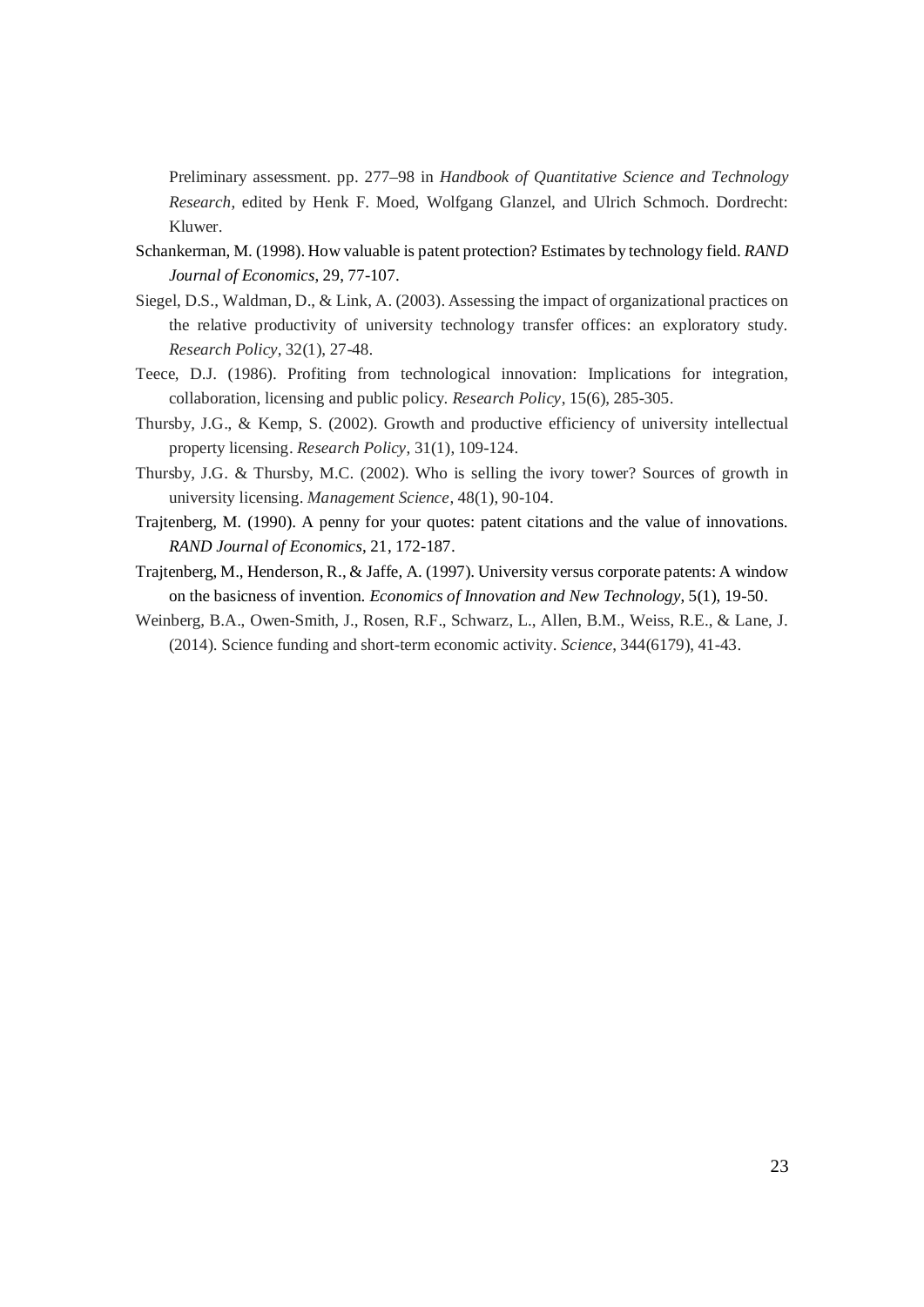# **Figures**

#### **Figure I: Frequency of the Ratio of License Income to Endowment Payout.**

We first collect the annual statistics of university-level annual license income from the annual reports of the Association of University Technology Managers (AUTM, available from 1991 to 2010). We then collect the annual statistics of university endowments of AUTM universities in 1991-2010 from National Association of College and University Business Officers (NACUBO). We then estimate each university's endowment payout in a year by multiplying each university's endowment amount by annual returns of 4% (conservative estimate) and 8% (historical mean). We calculate the ratio of licensing income to endowment payout for each university-year observation and plot the frequencies (vertical axis) of this ratio in this figure. The dotted blue line denotes the ratio based on investment return of 8%, and the red solid line denotes the ratio based on investment return of 4%. The pooled average ratio of license income to endowment payout across all university-year observations is 11.3% based on investment return of 8% (and 22.6% based on investment return of 4%).

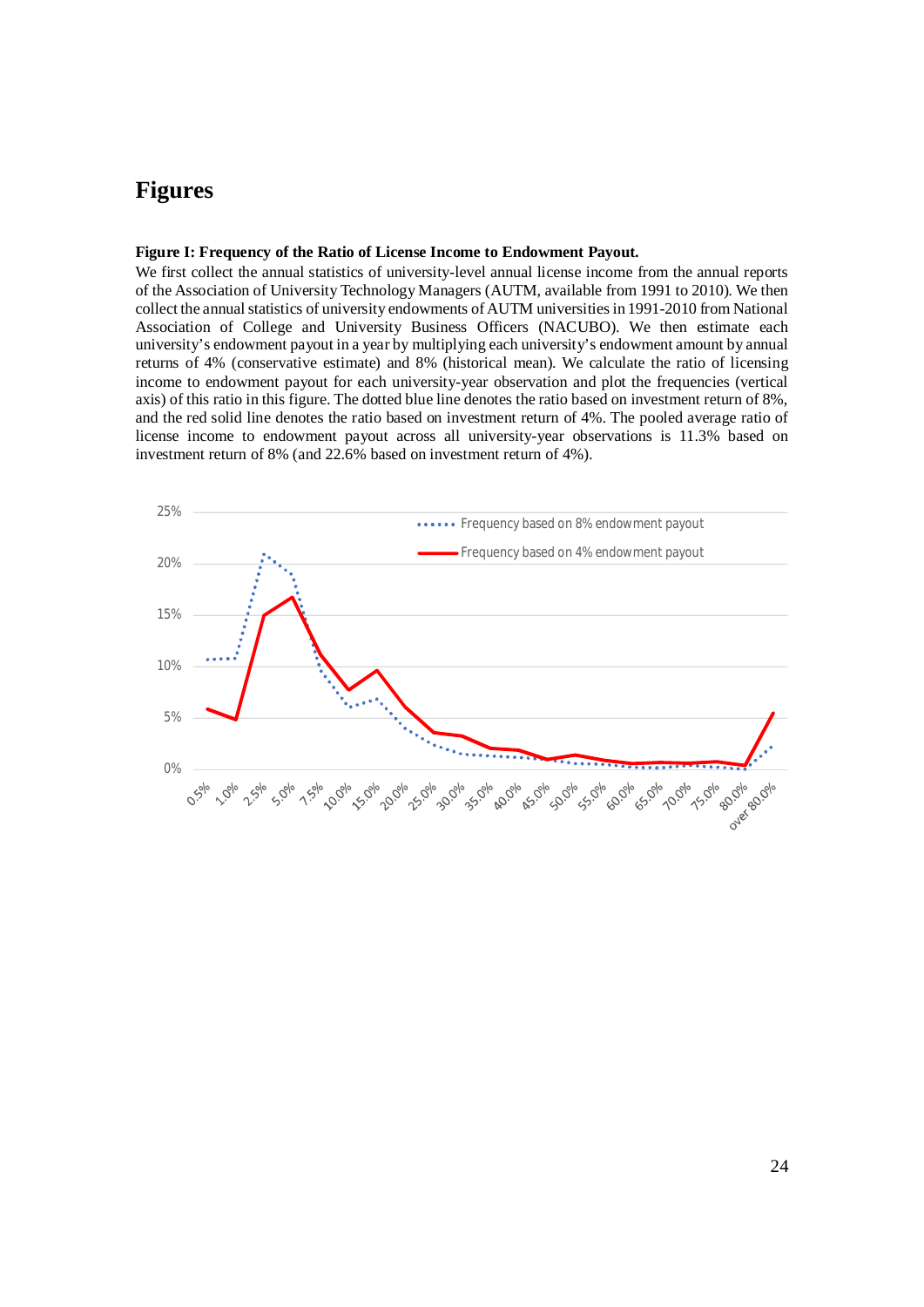**Figure II: Distributions of Value of Patents Granted to Public Firms and Universities.** We illustrate the distribution of the estimated university patent values using the reported matching method in the text, as compared to the distribution of corporate patent values. Specifically, we report the frequency of patent value in each interval for patents granted to universities and corporates, respectively.

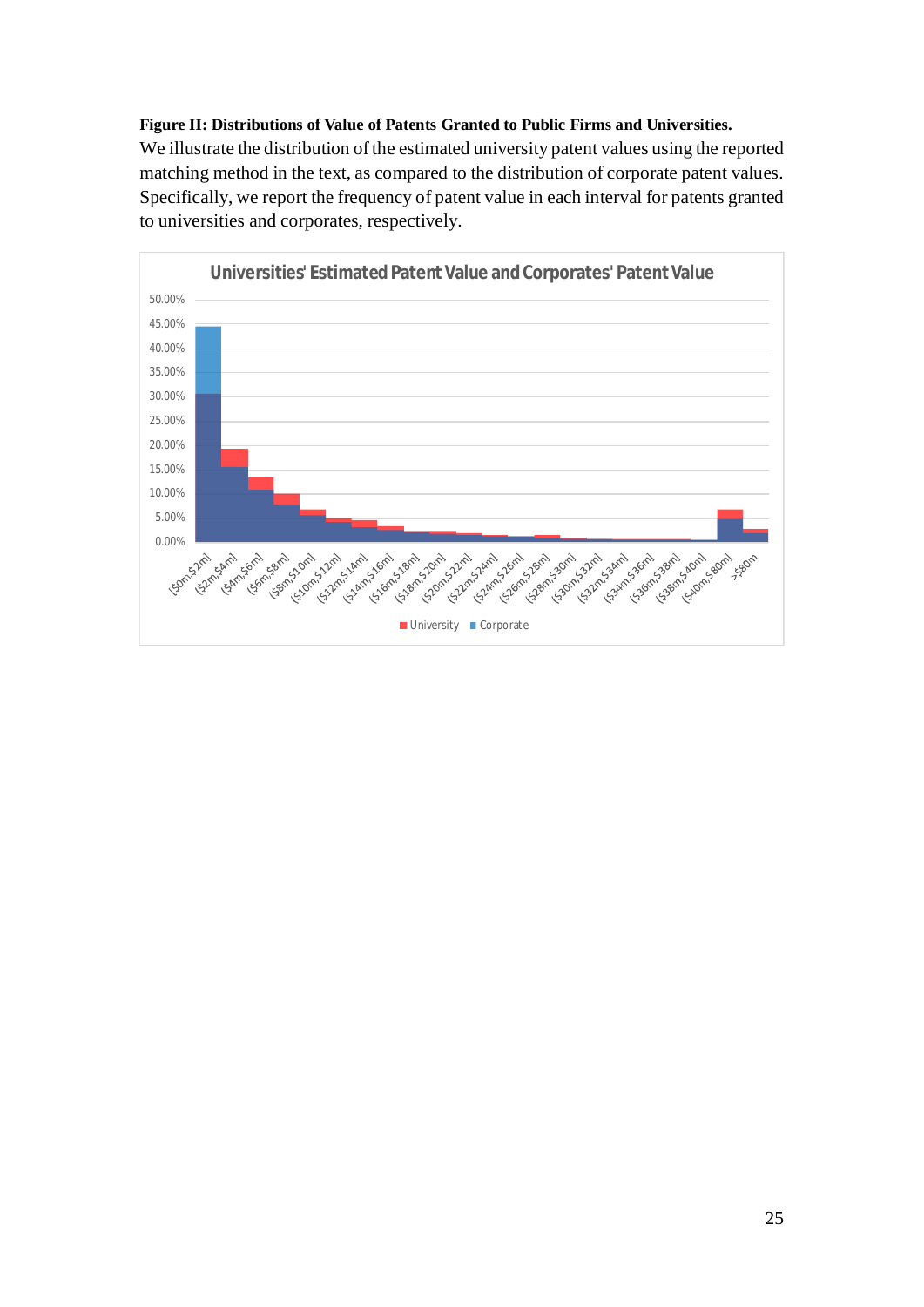# **Figure III: Possible Sampling Error in the Estimation Method of University Patent Value.**

We examine to what extent our university patent value estimation is subject to the sampling of university patents and corporate patents. To do so, we simulate 500 sampling draws, in which for each draw we randomly select half of the university patents and half of the corporate patents by their grant years and subcategories. We estimate the value of each university patent using the matching method described in Table IV. Then we compute the median and mean of university patent value in each simulation draw, calculate its absolute percentage derivation from the full-sample median (i.e., 5.33 as shown in Table IV) and full-sample mean (i.e., 14.77 as shown in Table IV), respectively. Their distributions are shown in the blue and red histograms, respectively.

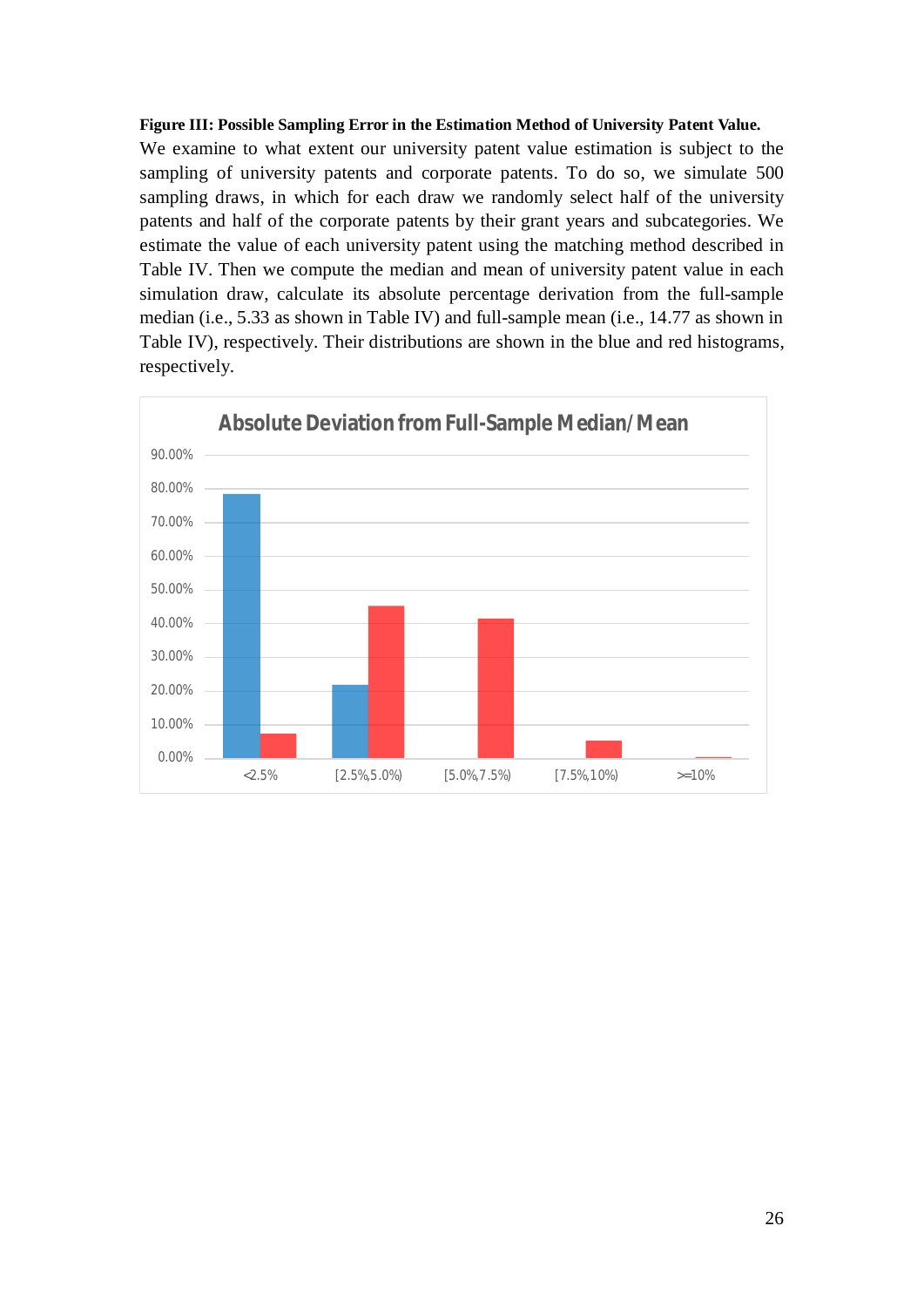# **Tables**

# **Table I: Summary Statistics of Characteristics of Patents Granted to Public Firms and Universities in the U.S.**

We compare the distribution of patent quality (i.e., the citations received in five years after the patent is granted), patent generality (i.e., one minus the HHI of citations received from other patents over patent subcategories), patent originality (i.e., one minus the Herfindahl-Hirschman Index (HHI) of citations given to other patents over patent subcategories), patent basicness (i.e., the ratio of the number of references to prior "non-patent documents" divided by the total references), and number of claims of patents granted to public firms and universities. The definitions of generality, originality, and basicness follow Trajtenberg et al. (1997). \*\*\*, \*\*, \* indicate significance levels of 1%, 5%, and 10%, respectively, when comparing the mean characteristics of universities' patents with those of public firms' patents. Sample period: 1976-2010.

|                           |                |                    | Universities |                  |               |                |                    | <b>Public Firms</b> |                  |               |
|---------------------------|----------------|--------------------|--------------|------------------|---------------|----------------|--------------------|---------------------|------------------|---------------|
|                           | <b>Ouality</b> | <b>Generaility</b> | Originality  | <b>Basicness</b> | <b>Claims</b> | <b>Ouality</b> | <b>Generaility</b> | Originality         | <b>Basicness</b> | <b>Claims</b> |
| Mean                      | 5.55***        | $0.44***$          | $0.42***$    | $0.47***$        | $20.39***$    | 4.97           | 0.38               | 0.36                | 0.11             | 16.31         |
| <b>Median</b>             | 2.00           | 0.50               | 0.49         | 0.50             | 17.00         | 2.00           | 0.40               | 0.36                | 0.00             | 14.00         |
| <b>Standard Deviation</b> | 10.31          | 0.32               | 0.34         | 0.35             | 17.34         | 9.06           | 0.32               | 0.33                | 0.20             | 13.03         |
| <b>Minimum</b>            | 0.00           | 0.00               | 0.00         | 0.00             | 0.00          | 0.00           | 0.00               | 0.00                | 0.00             | 1.00          |
| 1st Percentile            | 0.00           | 0.00               | 0.00         | 0.00             | 1.00          | 0.00           | 0.00               | 0.00                | 0.00             | 1.00          |
| 5th Percentile            | 0.00           | 0.00               | 0.00         | 0.00             | 3.00          | 0.00           | 0.00               | 0.00                | 0.00             | 3.00          |
| 25th Percentile           | 0.00           | 0.00               | 0.00         | 0.12             | 9.00          | 1.00           | 0.00               | 0.00                | 0.00             | 8.00          |
| <b>75th Percentile</b>    | 6.00           | 0.69               | 0.69         | 0.79             | 26.00         | 6.00           | 0.66               | 0.66                | 0.14             | 21.00         |
| 95th Percentile           | 22.00          | 1.00               | 1.00         | 1.00             | 51.00         | 19.00          | 0.92               | 0.91                | 0.56             | 39.00         |
| 99th Percentile           | 50.00          | 1.00               | 1.00         | 1.00             | 84.00         | 43.00          | 1.00               | 1.00                | 0.89             | 63.00         |
| <b>Maximum</b>            | 213.00         | 1.00               | 1.00         | 1.00             | 642.00        | 539.00         | 1.00               | 1.00                | 1.00             | 868.00        |
| $\#Obs$                   | 77,880         | 77.880             | 77,880       | 77,880           | 77,880        | 1,361,771      | 1,361,771          | 1.361.771           | 1.361.771        | 1,361,771     |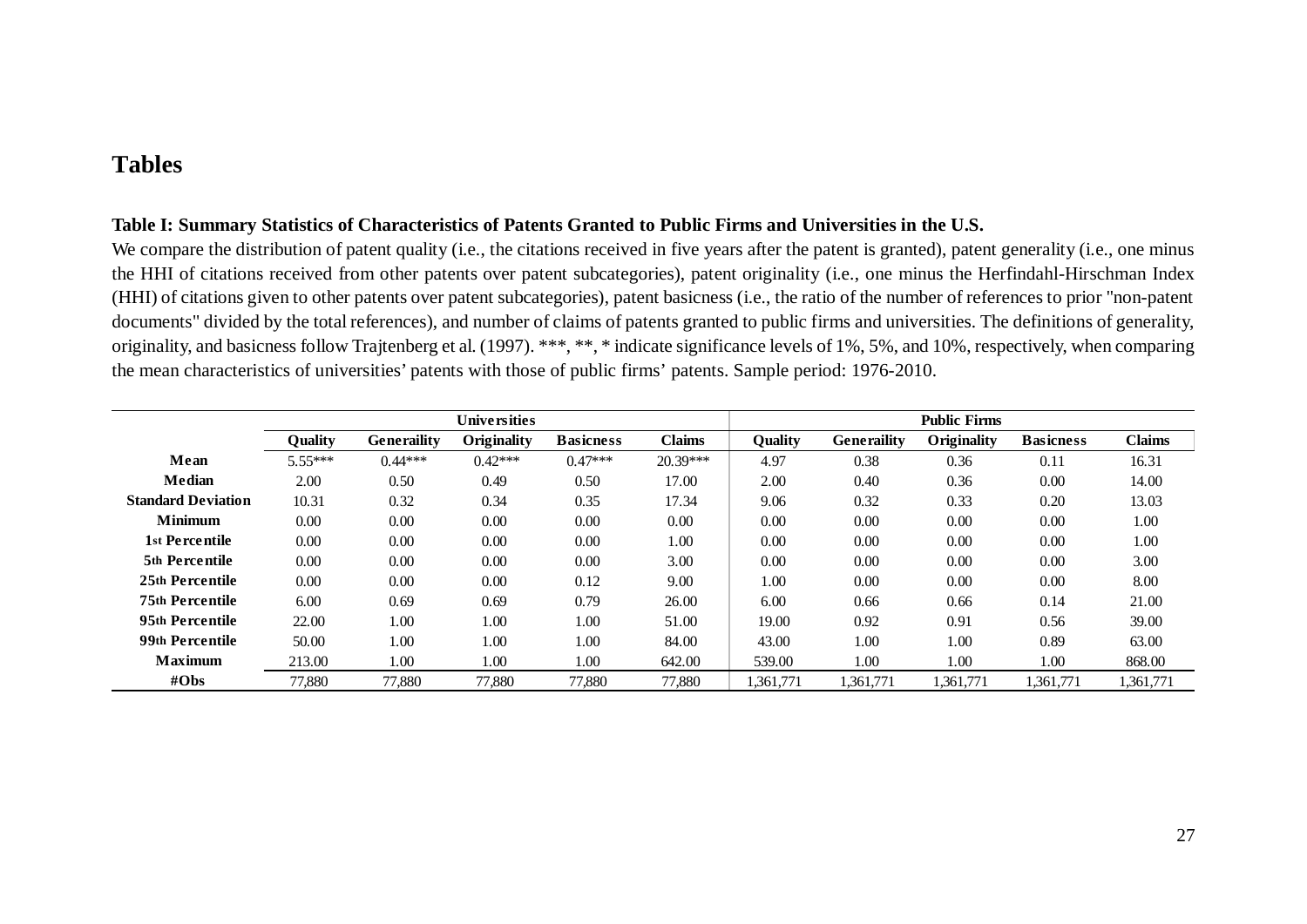# **Table II: Summary Statistics of Lifetime Revenue and Characteristics of Licensed and Unlicensed Patents in A Research-Oriented University.**

Using a patent licensing dataset provided by a prominent research-oriented U.S. university, we report the distribution of lifetime revenue, maximum royalty rate (in percentage), license fee, exclusivity, number of technologies (patented and unpatented) in the licensing agreement/package, number of patents in the agreement/package, number of inventors, patent quality, patent generality, patent originality, patent basicness, and number of claims of licensed patents in Panel A, and the distribution of number of inventors, patent quality, patent generality, patent originality, patent basicness, and number of claims of unlicensed patents in Panel B. Sample period: 1976- 2010.

| <b>Panel A: Licensed Patents</b>   |             |         |              |                |                |                |            |      |
|------------------------------------|-------------|---------|--------------|----------------|----------------|----------------|------------|------|
|                                    | <b>Mean</b> | Std     | Min          | 01             | <b>Median</b>  | <b>O3</b>      | <b>Max</b> | #Obs |
| <b>Lifetime Revenue</b>            | 184,630     | 724,685 | 14           | 5,769          | 16,667         | 58,202         | 11,255,913 | 765  |
| <b>Max Royalty Rate</b>            | 3.44        | 3.49    | 0.00         | 0.75           | 3.00           | 5.00           | 25.00      | 765  |
| <b>License Fee</b>                 | 11,303      | 51,855  | $\mathbf{0}$ | $\overline{0}$ | 1,316          | 6,667          | 625,000    | 765  |
| Exclusitivity                      | 0.61        | 0.49    | $\Omega$     | $\Omega$       | 1              |                |            | 765  |
| $\#\mathbf{IP}$ in package         | 17.45       | 26.87   |              | 3              | 7              | 19             | 99         | 765  |
| #Patent in package                 | 13.14       | 18.53   |              | $\overline{2}$ | 6              | 17             | 68         | 765  |
| #Inventor                          | 2.73        | 1.43    | 1            | $\overline{2}$ | 2              | 3              | 16         | 765  |
| Quality                            | 7.34        | 9.19    | $\Omega$     |                | $\overline{4}$ | 11             | 98         | 765  |
| <b>Generaility</b>                 | 0.41        | 0.31    | 0.00         | 0.00           | 0.50           | 0.64           | 1.00       | 765  |
| Originality                        | 0.33        | 0.31    | 0.00         | 0.00           | 0.33           | 0.59           | 1.00       | 765  |
| <b>Basicness</b>                   | 0.55        | 0.31    | 0.00         | 0.31           | 0.55           | 0.83           | 1.00       | 765  |
| <b>Claims</b>                      | 15.90       | 13.20   | 1            | 7              | 12             | 21             | 104        | 765  |
| <b>Panel B: Unlicensed Patents</b> |             |         |              |                |                |                |            |      |
|                                    | <b>Mean</b> | Std     | Min          | Q1             | <b>Median</b>  | Q <sub>3</sub> | <b>Max</b> | #Obs |
| #Inventor                          | 2.44        | 1.21    | 1            | $\overline{2}$ | $\overline{2}$ | 3              | 12         | 821  |
| Quality                            | 3.11        | 5.68    | $\Omega$     | $\overline{0}$ |                | 4              | 93         | 821  |
| <b>Generaility</b>                 | 0.32        | 0.33    | 0.00         | 0.00           | 0.28           | 0.60           | 1.00       | 821  |
| Originality                        | 0.27        | 0.33    | 0.00         | 0.00           | 0.00           | 0.58           | 1.00       | 821  |
| <b>Basicness</b>                   | 0.48        | 0.36    | $0.00\,$     | 0.13           | 0.50           | 0.83           | 1.00       | 821  |
| <b>Claims</b>                      | 14.60       | 11.69   | 1            | 6              | 12             | 20             | 86         | 821  |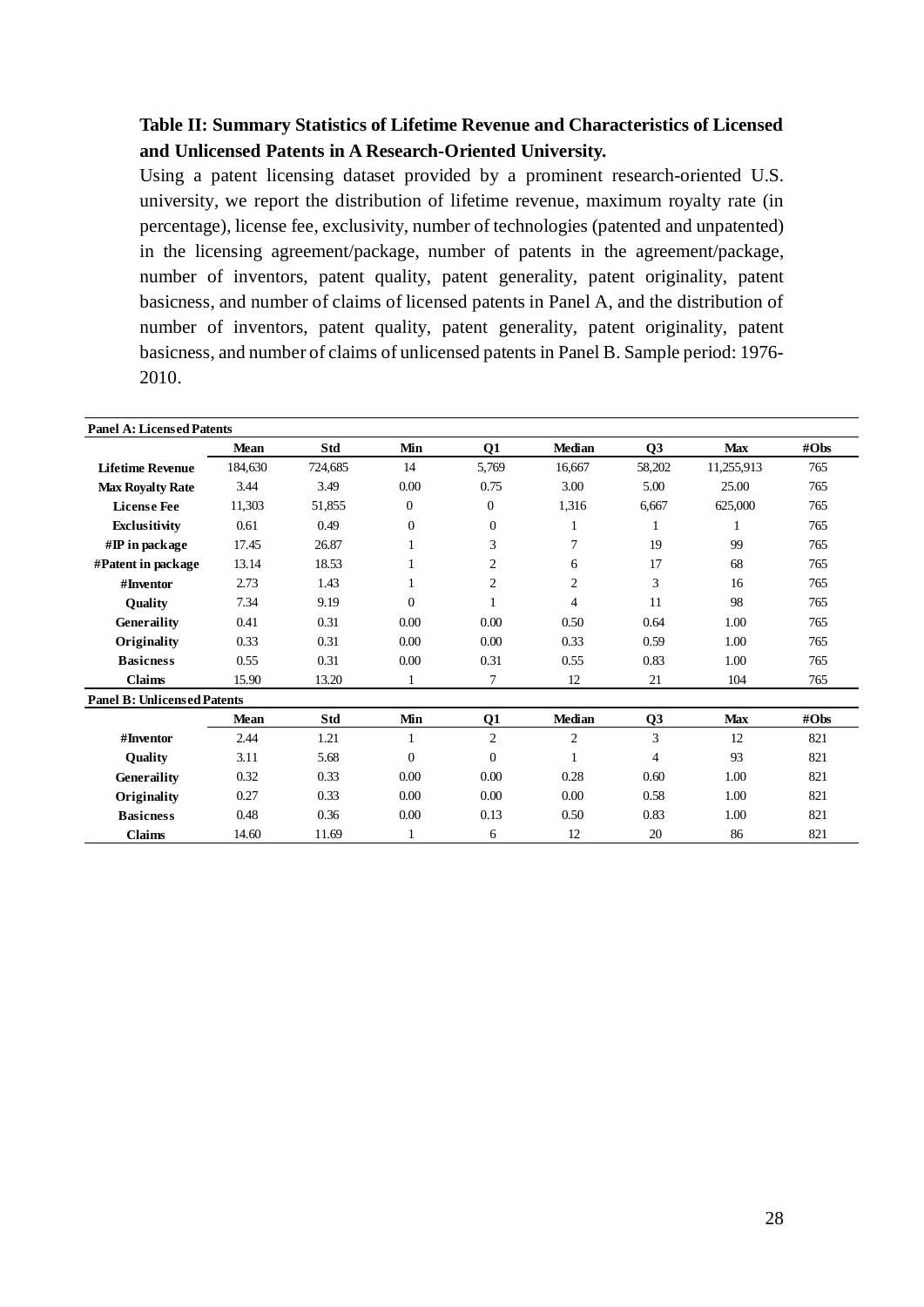## **Table III: Patent Characteristics and Actual University Patent Revenue.**

We execute OLS regressions to examine the explanatory powers of patent characteristics for patent revenue. Our sample of patent revenue, including 765 licensed and 821 unlicensed patents, is obtained from a prominent research-oriented U.S. university. The dependent variable is the actual patent lifetime revenue in Panel A or the natural logarithm of one plus the patent lifetime revenue in Panel B, and the independent variable is one of the four patent characteristics (i.e., quality, generality, originality, basicness, and number of claims in Panel A and the natural logarithm of one plus quality, generality, originality, basicness, and the natural logarithm of one plus number of claims in Panel B). Lifetime revenue is split evenly to each patent in the same licensed agreement/package. If a patent is not licensed, we set its lifetime revenue as zero. Lifetime revenue is in \$ millions and adjusted for inflation.

| Panel A: A Linear-Linear Form |                |                |                          |                |             |             |              |
|-------------------------------|----------------|----------------|--------------------------|----------------|-------------|-------------|--------------|
|                               | (1)            | (2)            | (3)                      | (4)            | (5)         | (6)         | (7)          |
| Quality                       | $0.0650***$    |                | $\overline{\phantom{a}}$ | ----           | $---$       | $0.0525**$  | $0.0425*$    |
|                               | (0.0195)       | ----           | ----                     | ----           | ----        | (0.0206)    | (0.0231)     |
| Generality                    | ----           | $1.3176***$    | ----                     | ----           | ----        | $0.9250*$   | 1.3409**     |
|                               | ----           | (0.4730)       | ----                     | ----           | ----        | (0.5051)    | (0.5547)     |
| Originality                   | ----           | ----           | 0.2255                   | ----           | ----        | $-0.1210$   | $-0.1401$    |
|                               |                | ----           | (0.4794)                 | ----           |             | (0.5038)    | (0.5532)     |
| <b>Basicness</b>              | ----           | $---$          |                          | $-0.5250$      | ----        | $-0.3556$   | $-0.6932$    |
|                               | ----           |                | ----                     | (0.4529)       | $---$       | (0.4676)    | (0.5716)     |
| Claims                        | ----           |                |                          | ----           | $-0.0021$   | $-0.0072$   | $-0.0051$    |
|                               | ----           | ----           | ----                     | ----           | (0.0123)    | (0.0126)    | (0.0136)     |
| Constant                      | $0.8123***$    | $0.6674***$    | 1.0791***                | $1.4163***$    | 1.1783***   | $0.8683**$  | ----         |
|                               | (0.1825)       | (0.2299)       | (0.2088)                 | (0.2791)       | (0.2422)    | (0.4241)    | ----         |
| #Obs                          | 1,586          | 1,586          | 1,586                    | 1,586          | 1,586       | 1,586       | 1,586        |
| R <sub>2</sub>                | 0.0070         | 0.0049         | 0.0001                   | 0.0008         | 0.0000      | 0.0096      | 0.0685       |
| Year FE                       | NO             | NO             | NO                       | NO             | NO          | NO          | <b>YES</b>   |
| SubCat FE                     | N <sub>O</sub> | N <sub>O</sub> | NO                       | N <sub>O</sub> | NO          | NO          | <b>YES</b>   |
| Panel B: A Log-Log Form       |                |                |                          |                |             |             |              |
|                               | (1)            | (2)            | (3)                      | (4)            | (5)         | (6)         | (7)          |
| Quality                       | $0.1270***$    | ----           | $---$                    | ----           | ----        | $0.1308***$ | $0.1148***$  |
|                               | (0.0152)       |                |                          |                |             | (0.0175)    | (0.0209)     |
| Generality                    |                | $0.1980$ ***   |                          |                |             | 0.0108      | $0.1036*$    |
|                               | ----           | (0.0502)       | $---$                    | ----           |             | (0.0570)    | (0.0598)     |
| Originality                   |                |                | $-0.0313$                | ----           |             | $-0.0777$   | $-0.1583***$ |
|                               |                | ----           | (0.0510)                 |                | ----        | (0.0528)    | (0.0568)     |
| <b>Basicness</b>              |                | ----           | ----                     | 0.0063         | ----        | 0.0538      | $-0.0183$    |
|                               |                |                |                          | (0.0482)       |             | (0.0492)    | (0.0587)     |
| Claims                        | ----           |                | ----                     | ----           | 0.0102      | 0.0038      | 0.0084       |
|                               |                |                |                          |                | (0.0211)    | (0.0214)    | (0.0233)     |
| Constant                      | $0.1077***$    | $0.1938***$    | $0.2749***$              | $0.2624***$    | $0.2400***$ | 0.0846      | ----         |
|                               | (0.0248)       | (0.0244)       | (0.0222)                 | (0.0297)       | (0.0555)    | (0.0673)    | ----         |
| #Obs                          | 1,586          | 1,586          | 1,586                    | 1,586          | 1,586       | 1,586       | 1,586        |
| R2                            | 0.0421         | 0.0097         | 0.0002                   | 0.0000         | 0.0001      | 0.0447      | 0.1347       |
| Year FE                       | NO             | NO             | NO                       | NO             | NO          | NO          | YES          |
| SubCat FE                     | NO             | N <sub>O</sub> | NO                       | NO             | NO          | NO          | YES          |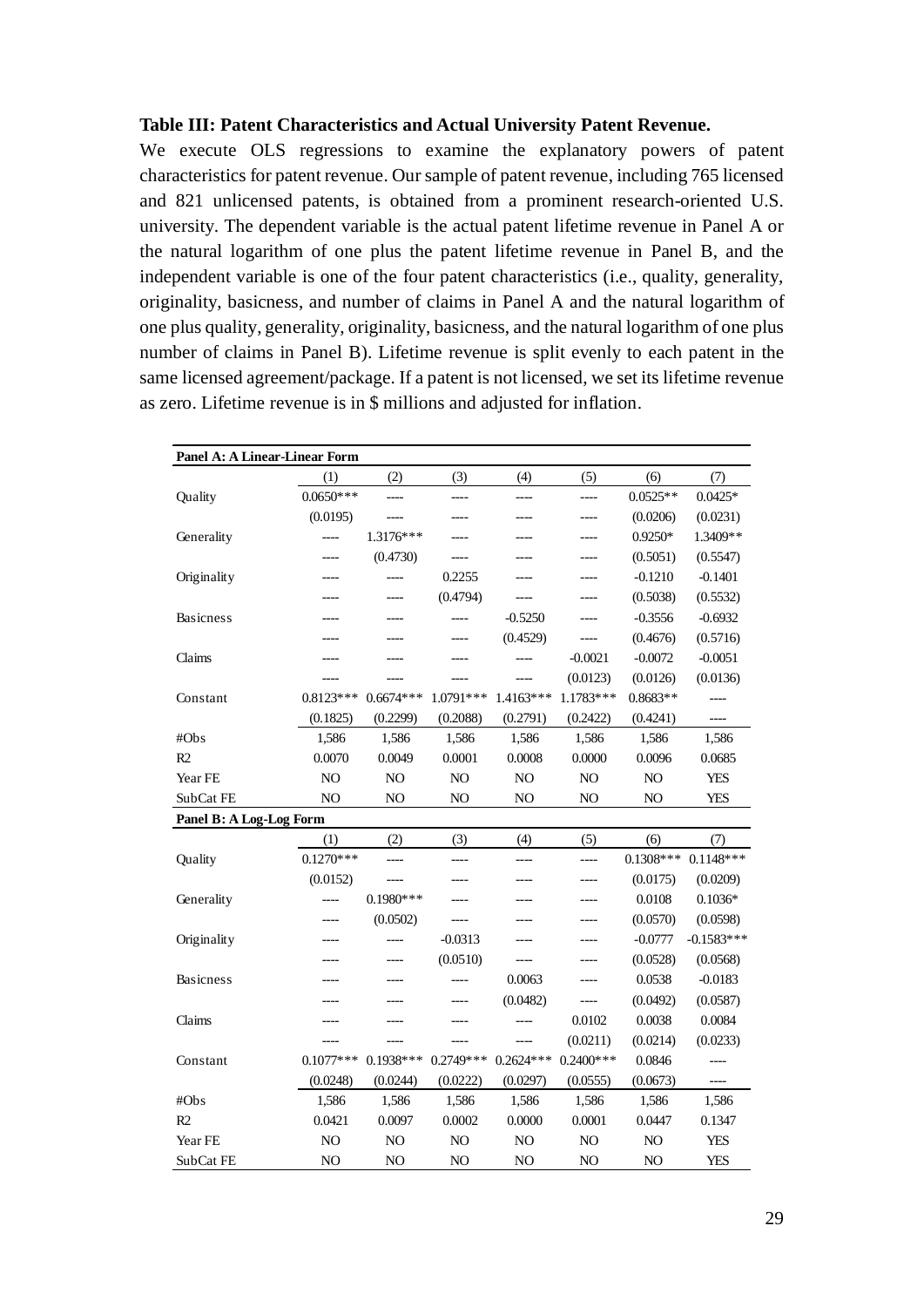# **Table IV: Distributions of Value of Patents Granted to Public Firms and Universities.**

We benchmark the patent value of U.S. universities based on the value of patents granted to U.S. public firms. First, we follow Kogan et al. (2017) and calculate the value of a patent granted to a U.S. listed firm using its stock market's reaction – we proxy a public firm's patent value (*PatVal*) with the 3-day appreciation of market capitalization of this firm around the announcement of the patent, adjusted for measurement noise and various fixed effects. Second, based on the finding in Table III, we construct a matching model to estimate university patent value using quality and generality. Specifically, the value of a university patent is equal to that of a corporate patent which has the shortest sum of distances to the focal university patent in terms of quality and generality in the same grant year and in the same patent sub-category. The distance along a patent characteristic is measured by the absolute value of the difference between two values divided by their sum. For example, if a university patent has its quality as 4 and its generality as 0.3, and a corporate patent has its quality as 6 and its generality as 0.1, then their distance is equal to

$$
\frac{|4-6|}{4+6}+\frac{|0.3-0.1|}{0.3+0.1}=0.7.
$$

The university patent value takes the median value if the focal patent is matched to multiple corporate patents. Patent value is in \$ millions. This table reports the summary statistics of the estimated university patent values using the matching method as compared to the distribution of corporate patent values.

|                           | PatVal(Match) for Universities | <i>PatVal</i> for Public Firms |
|---------------------------|--------------------------------|--------------------------------|
| Mean                      | \$14.77                        | \$12.09                        |
| Median                    | \$5.33                         | \$3.62                         |
| <b>Standard Deviation</b> | \$34.95                        | \$36.92                        |
| <b>Minimum</b>            | \$0.00                         | \$0.00                         |
| 1st Percentile            | \$0.01                         | \$0.01                         |
| <b>5th Percentile</b>     | \$0.10                         | \$0.03                         |
| 25th Percentile           | \$1.91                         | \$0.58                         |
| <b>75th Percentile</b>    | \$13.41                        | \$10.36                        |
| 95th Percentile           | \$57.87                        | \$46.15                        |
| 99th Percentile           | \$162.49                       | \$146.68                       |
| <b>Maximum</b>            | \$1,157.72                     | \$3,401.84                     |
| #Obs                      | 77,880                         | 1,361,771                      |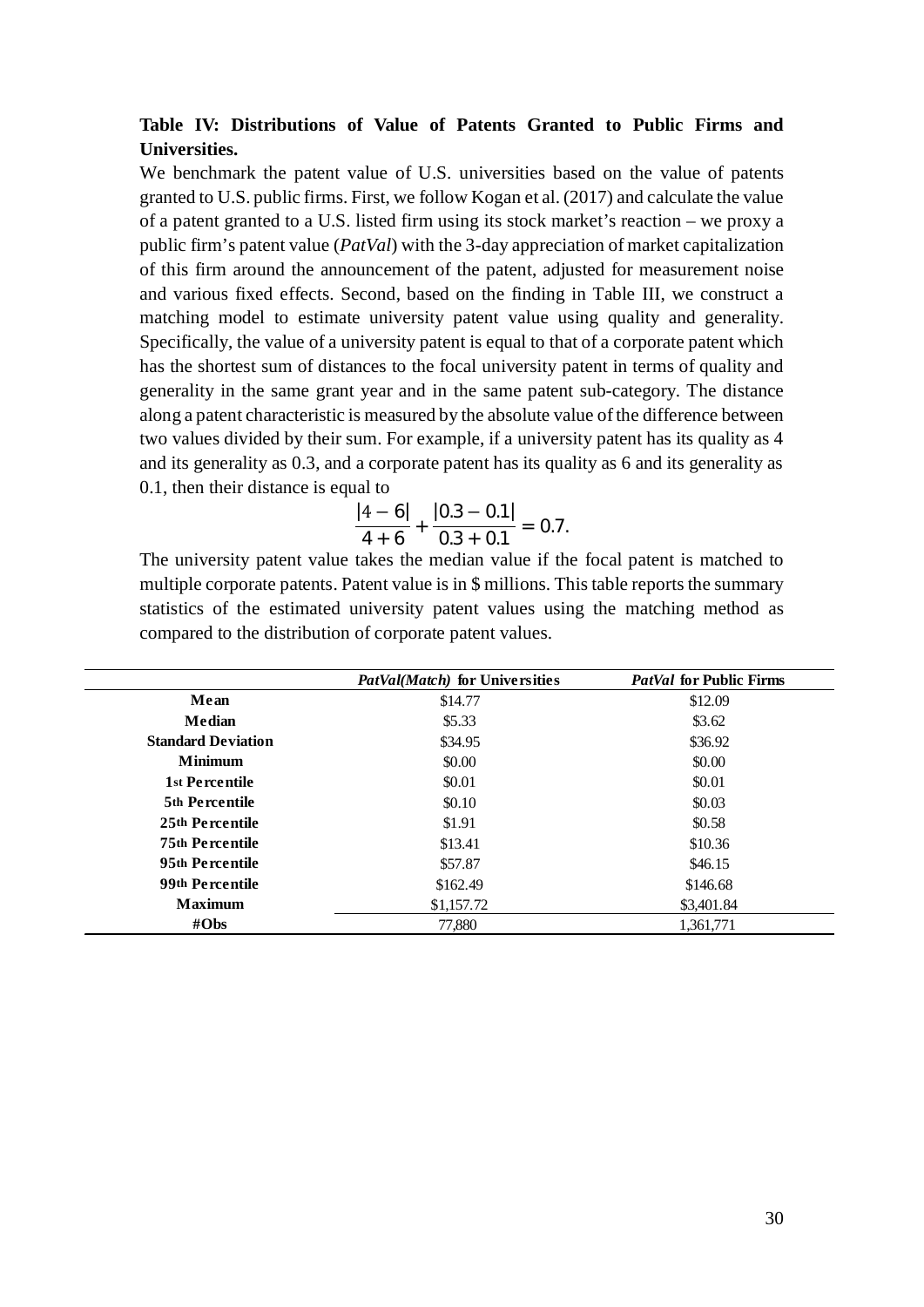# **Table V: Market-Based Patent Value and Actual University Patent Revenue.**

We execute OLS regressions to examine the explanatory power of estimated patent value for patent revenue. Our sample of patent revenue, including 765 licensed and 821 unlicensed patents, is obtained from a large patent office in a prominent U.S. university. The dependent variable is the actual patent lifetime revenue in Panel A or the natural logarithm of one plus the patent lifetime revenue in Panel B, and the independent variable of interest is the estimated patent value (*PatVal(Match)*, using the matching methodology discussed in Table IV) in Panel A and the natural logarithm of one plus the estimated patent value in Panel B. We also control for patent originality, patent basicness, number of claims, grant year fixed effects, and patent sub-category fixed effects. Lifetime revenue and estimated patent value are in \$ millions and adjusted for inflation. \*\*\*, \*\*, \* indicate significance levels of 1%, 5%, and 10%, respectively.

|                  |             |             | Panel A: A Linear-Linear Form |             |            |                |             | Panel B: A Log-Log Form |             |             |
|------------------|-------------|-------------|-------------------------------|-------------|------------|----------------|-------------|-------------------------|-------------|-------------|
|                  | (1)         | (2)         | (3)                           | (4)         | (5)        | (1)            | (2)         | (3)                     | (4)         | (5)         |
| PatVal(Match)    | $0.1484***$ | $0.0819***$ | $0.0949***$                   | $0.0843***$ | $0.0608**$ | $0.2921$ ***   | $0.1325***$ | $0.1514***$             | $0.1321***$ | $0.0692***$ |
|                  | (0.0244)    | (0.0253)    | (0.0256)                      | (0.0254)    | (0.0268)   | (0.0155)       | (0.0213)    | (0.0210)                | (0.0214)    | (0.0235)    |
| Originality      | $\cdots$    | ----        | $6.0782**$                    | $-1.1031$   | $-2.4355$  | ----           | ----        | 0.1488                  | 0.0839      | $-0.0781$   |
|                  | ----        | ----        | (2.9042)                      | (3.1703)    | (3.3836)   | ----           | ----        | (0.0986)                | (0.0992)    | (0.1036)    |
| <b>Basicness</b> | $\cdots$    | ----        | $6.0337***$                   | $-5.5744*$  | $-3.6269$  | ----           | $--- -$     | $0.1724**$              | $-0.0343$   | $-0.2713**$ |
|                  | $\cdots$    | ----        | (2.0558)                      | (2.9603)    | (3.5176)   | ----           | $--- -$     | (0.0797)                | (0.0927)    | (0.1075)    |
| Claims           | ----        | ----        | 0.0735                        | $-0.1309$   | $-0.1235$  | ----           | ----        | $0.1041***$             | $-0.0366$   | 0.0061      |
|                  | $\cdots$    | ----        | (0.0708)                      | (0.0797)    | (0.0847)   | ----           | ----        | (0.0239)                | (0.0404)    | (0.0428)    |
| Constant         | ----        | 8.2396***   | ----                          | 13.3963***  | ----       | ----           | $0.4527***$ | ----                    | $0.5379***$ | ----        |
|                  | ----        | (1.0251)    | ----                          | (2.4781)    | ----       | ----           | (0.0431)    | $---$                   | (0.1250)    | $- - - -$   |
| #Obs             | 1,586       | 1,586       | 1,586                         | 1,586       | 1,586      | 1,586          | 1,586       | 1,586                   | 1,586       | 1,586       |
| R2               | 0.0228      | 0.0066      | 0.0473                        | 0.0102      | 0.1524     | 0.1834         | 0.0238      | 0.2284                  | 0.0247      | 0.3387      |
| Year FE          | NO.         | NO.         | NO                            | NO          | YES        | N <sub>O</sub> | NO.         | NO                      | NO.         | <b>YES</b>  |
| SubCat FE        | NO.         | NO          | NO                            | NO          | <b>YES</b> | N <sub>O</sub> | NO.         | NO                      | NO.         | <b>YES</b>  |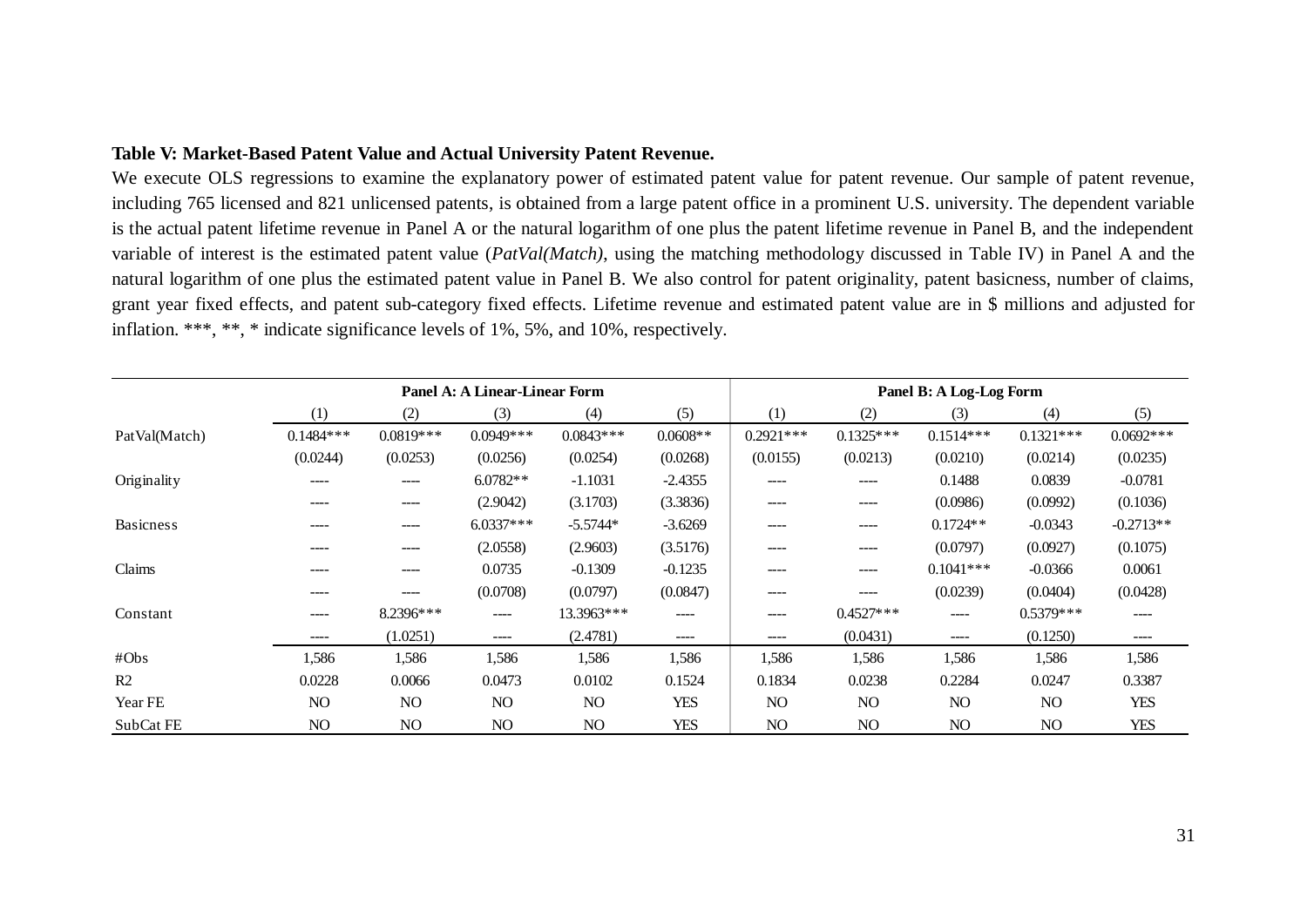# **Table VI: Association between Patent Value and License Income/Startups Formed in U.S. Universities.**

In this table, we examine the explanatory power of our estimated university patent value (*Average PatVal(Match)*) for future license income and number of startups formed at the university level. To do so, we run cross-sectional regressions of future license income (in Panel A) and future number of startups formed (in Panel B) on patent value. We first define a university's patent value in year *t* as the sum of estimated values of all patents granted to the university in year *t*. We then calculate the time-series average of each university's patent value to be the main explanatory variable, *Average PatVal(Match)*. Second, since patents are valid up to 20 years and thus generate licensing income for multiple years, we calculate a university's total license income in a year using a straight line depreciation plan to discount its annual inflation-adjusted license income in the following 20, 15, and 10 years. We then calculate the time-series average of each university's total license income to be the dependent variable. Last, we regress universities' average total license income on *Average PatVal(Match)* in Panel A. In Panel B, we use the similar approach to calculate the total number of startups. License income and patent value are in \$ millions and adjusted for inflation. The data of license income and number of startups formed are from the annual reports of the Association of University Technology Managers (AUTM) 1991-2010. \*\*\*, \*\*, \* indicate significance levels of 1%, 5%, and 10%, respectively.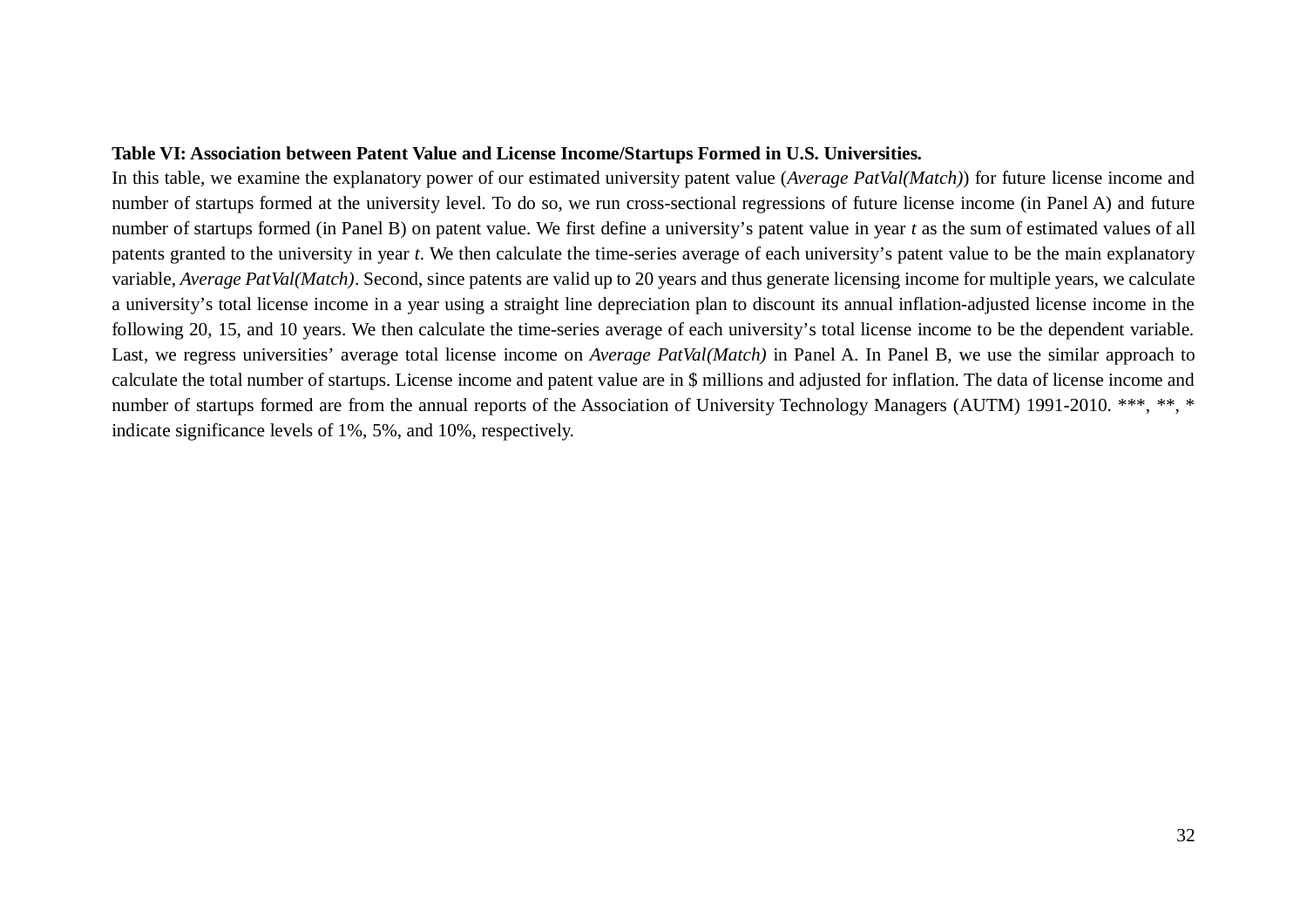| Panel A: Total License Income      |                                     |               |                                  |                                     |                                     |               |
|------------------------------------|-------------------------------------|---------------|----------------------------------|-------------------------------------|-------------------------------------|---------------|
|                                    | Panel A1: 20-Year License Income    |               | Panel A2: 15-Year License Income |                                     | Panel A3: 10-Year License Income    |               |
|                                    | (1)                                 | (2)           | (3)                              | (4)                                 | (5)                                 | (6)           |
| Average PatVal(Match)              | $0.0904***$                         | $0.7201***$   | $0.0689***$                      | $0.6823***$                         | $0.0474***$                         | $0.6278***$   |
|                                    | (0.0097)                            | (0.0489)      | (0.0074)                         | (0.0473)                            | (0.0051)                            | (0.0449)      |
| Constant                           | 8.2084                              | $-1.1894***$  | 6.2540                           | $-1.2042***$                        | 4.2996                              | $-1.1993$ *** |
|                                    | (5.8678)                            | (0.2364)      | (4.4707)                         | (0.2284)                            | (3.0736)                            | (0.2168)      |
| Obs                                | 167                                 | 167           | 167                              | 167                                 | 167                                 | 167           |
| R <sub>2</sub>                     | 0.3451                              | 0.5677        | 0.3451                           | 0.5581                              | 0.3451                              | 0.5428        |
| Specification                      | Linear-Linear                       | $Log-Log$     | Linear-Linear                    | $Log-Log$                           | Linear-Linear                       | $Log-Log$     |
| <b>Panel B: Startups Formation</b> |                                     |               |                                  |                                     |                                     |               |
|                                    | Panel B1: 20-Year Startup Formation |               |                                  | Panel B2: 15-Year Startup Formation | Panel B3: 10-Year Startup Formation |               |
|                                    | (1)                                 | (2)           | (3)                              | (4)                                 | (5)                                 | (6)           |
| Average PatVal(Match)              | $0.0440***$                         | $10.2957***$  | $0.0335***$                      | 7.8443***                           | $0.0230***$                         | $5.3930***$   |
|                                    | (0.0023)                            | (1.0327)      | (0.0018)                         | (0.7869)                            | (0.0012)                            | (0.5410)      |
| Constant                           | $10.3974***$                        | $-23.8240***$ | 7.9218***                        | $-18.1516***$                       | 5.4462***                           | $-12.4792***$ |
|                                    | (1.4027)                            | (4.9919)      | (1.0687)                         | (3.8034)                            | (0.7347)                            | (2.6148)      |
| Obs                                | 167                                 | 167           | 167                              | 167                                 | 167                                 | 167           |
| R2                                 | 0.6855                              | 0.3759        | 0.6855                           | 0.3759                              | 0.6855                              | 0.3759        |
| Specification                      | Linear-Linear                       | $Linear-Log$  | Linear-Linear                    | $Linear-Log$                        | Linear-Linear                       | $Linear-Log$  |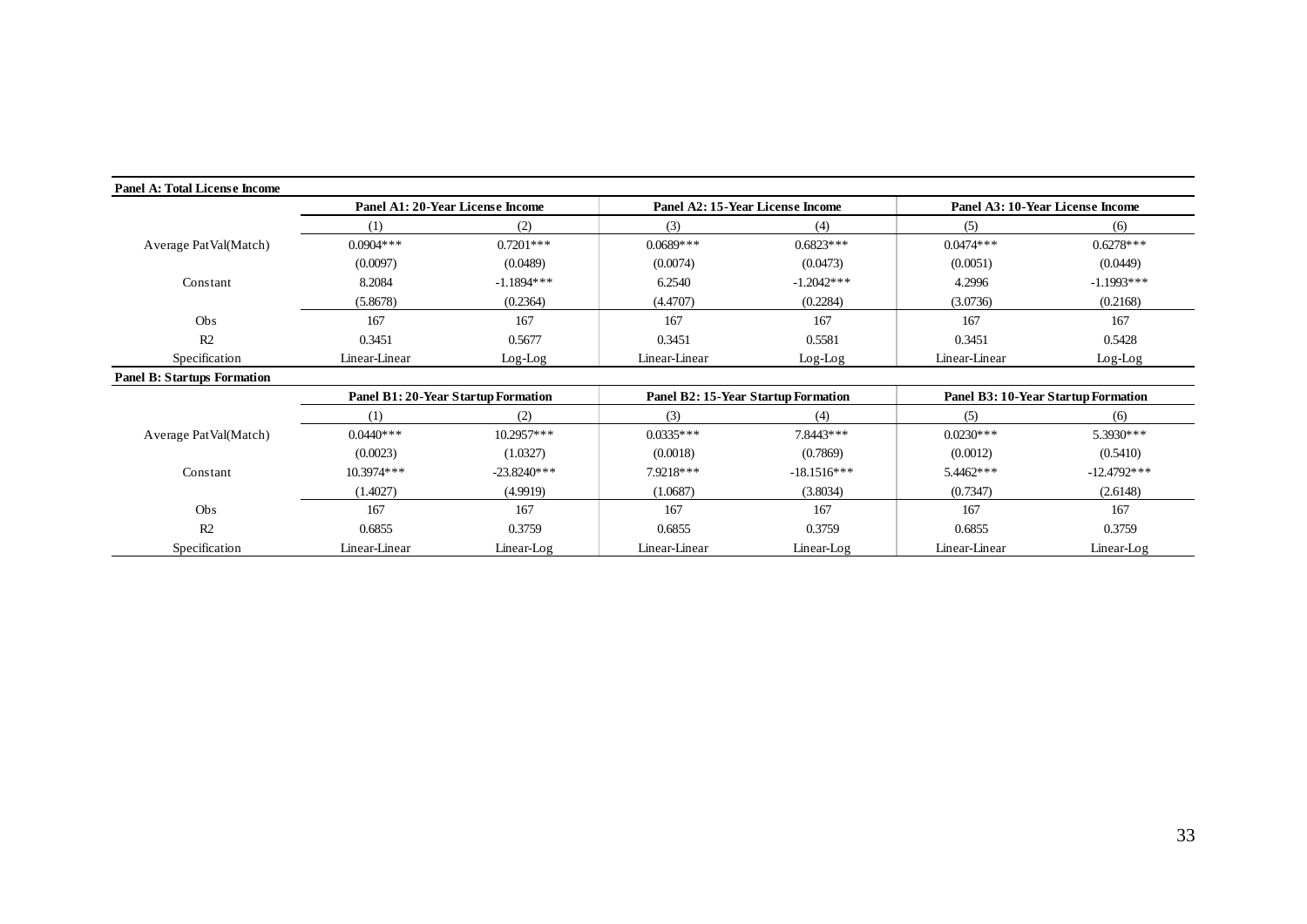#### **Table VII: Production Function of Patent Value in U.S. Universities**

After finding that university patent value is economically relevant to both patent licensing and startup formation, we analyze the production function of patent value to analyze what inputs are important correlates of valuable patents. Panel A reports the correlation matrix of five university characteristic variables, the five-year cumulative R&D expenditure (*R&D*, with a 20% obsolescence rate per year), a dummy variable indicating whether the sample university is a Carnegie-ranked research university or not (*Carnegie*), the number of full-time faculties (*Faculty*), the full-time equivalents (*FTE*) in a technology transfer office or not (*TTO*) in that year, and a dummy variable indicating whether the sample university has a medical school or not (*MedicalSchool*). In Panel B, we run pooled OLS regressions in a log-log form to estimate the Cobb-Douglas production function of patent value in universities:

 $ln(PatVal_{i,t}) = Constant + \beta_1 \cdot ln(Raul_{i,t}) + \beta_2 \cdot Carnegie_{i,t} + \beta_3 \cdot ln(Faculty_{i,t})$  $+ \beta_4 \cdot T T O_i + \beta_5 \cdot F T E_{i,t} + \beta_6 \cdot \text{Medical School}_i + \ln(\alpha_t) + \ln(\varepsilon_{i,t})$ 

where  $PatVal_{i,t}$  is the total value of patents (measured by  $PatVal(Match)$ ) applied by (and later granted to) university  $i$  in year  $t$  and  $\alpha_t$  is the year fixed effect. Standard errors are clustered by university to correct for errors in autocorrelation. In Panel C, we run crosssectional regressions in which variables are averaged across sample years for each university. *PatVal* and *R&D* are in \$ millions and adjusted for inflation. *R&D* and *FTE* come from the annual reports of the Association of University Technology Managers (AUTM) 1991-2010. The number of full-time faculties and research doctorates are collected from the Carnegie reports (1994, 2000, 2005, and 2010). All other variables are collected from online searches. We follow Chan et al. (2001) and use an obsolescence rate of 20% to compute patent value capital, following. \*\*\*, \*\*, \* indicate significance levels of 1%, 5%, and 10%, respectively.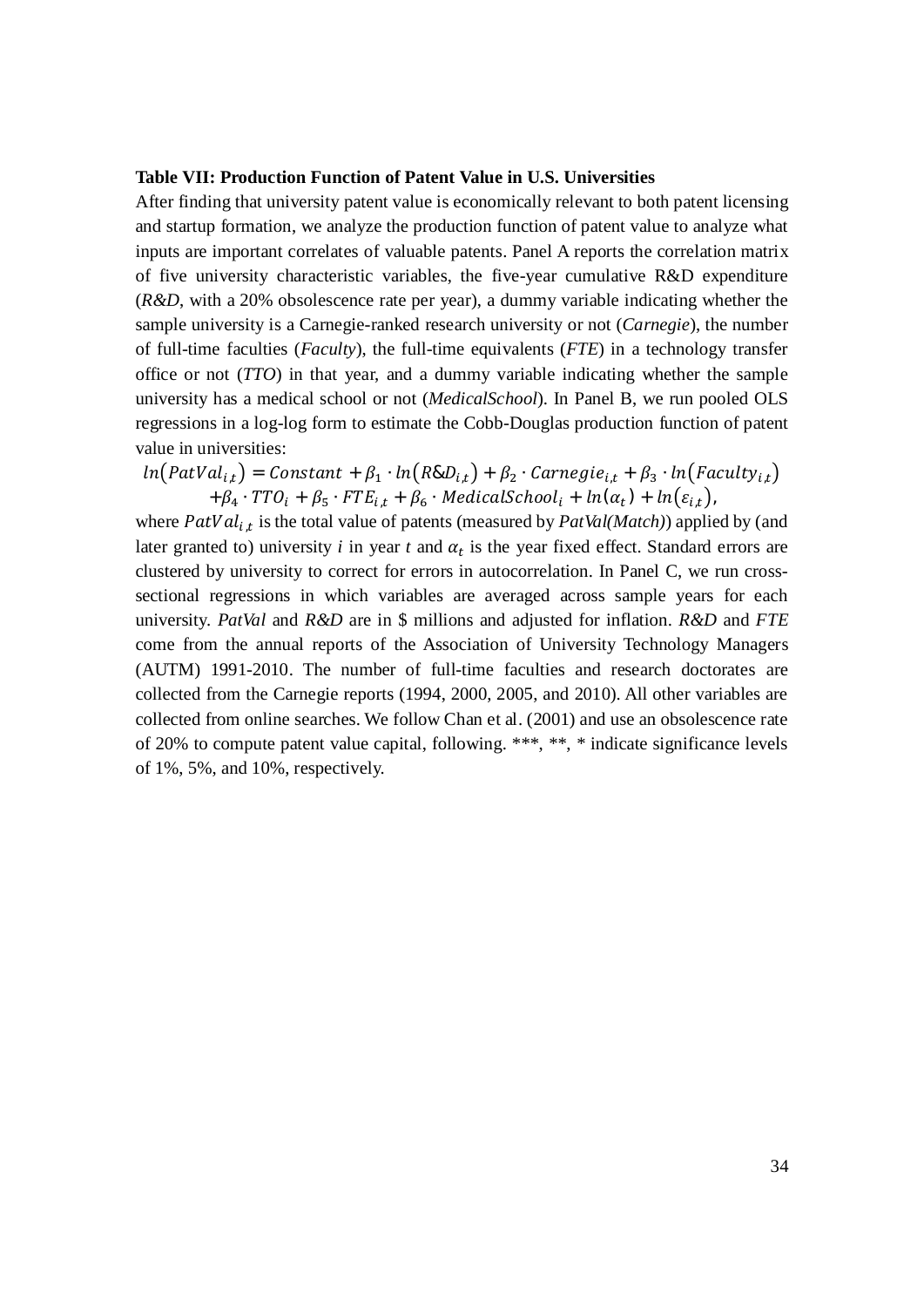| Panel A: Correlation Matrix of University Characteristic Variables |              |             |             |                   |                |
|--------------------------------------------------------------------|--------------|-------------|-------------|-------------------|----------------|
|                                                                    | R&D          | Faculty     | <b>FTE</b>  | Carnegie Research | Medical School |
| R&D                                                                |              | ----        | ----        | ----              | ----           |
| Faculty                                                            | $0.8907$ *** |             | ----        | ----              | ----           |
| <b>FTE</b>                                                         | $0.9283***$  | $0.9062***$ |             | ----              | ----           |
| Carnegie Research                                                  | $0.2965***$  | $0.3133***$ | $0.2341***$ |                   | ----           |
| Medical School                                                     | $0.2390***$  | $0.2152***$ | $0.2001**$  | $0.2375***$       |                |

| <b>Panel B: Pooled Regressions</b> |                  |              |             |             |           |              |
|------------------------------------|------------------|--------------|-------------|-------------|-----------|--------------|
|                                    | $\left(1\right)$ | (2)          | (3)         | (4)         | (5)       | (6)          |
| R&D                                | $0.9973***$      | ----         |             |             |           | $0.5489$ *** |
|                                    | (0.0661)         | $--- -$      |             | ----        | ----      | (0.0958)     |
| Faculty                            |                  | $1.0202$ *** |             |             |           | $0.3305***$  |
|                                    | ----             | (0.1025)     | ----        |             | ----      | (0.1011)     |
| <b>FTE</b>                         | ----             | ----         | $1.0246***$ |             | ----      | $0.4200$ *** |
|                                    |                  | ----         | (0.0598)    |             |           | (0.0803)     |
| Carnegie Research                  |                  | ----         | ----        | $1.2543***$ | ----      | $-0.1781$    |
|                                    |                  |              |             | (0.2882)    |           | (0.2081)     |
| Medical School                     |                  |              |             | ----        | $1.0224*$ | $-0.1335$    |
|                                    | ----             | ----         | ----        | ----        | (0.5357)  | (0.3416)     |
| #Obs                               | 1,716            | 1,608        | 1,716       | 1,716       | 1,716     | 1,608        |
| R-squared                          | 0.5972           | 0.5346       | 0.5736      | 0.3567      | 0.3060    | 0.6319       |
| Year FE                            | YES              | <b>YES</b>   | <b>YES</b>  | YES         | YES       | YES          |
| Cluster Error by                   | Univ             | Univ         | Univ        | Univ        | Univ      | Univ         |

|                   | <b>Panel C: Cross-Sectional Regressions</b> |             |            |             |           |             |  |  |  |  |
|-------------------|---------------------------------------------|-------------|------------|-------------|-----------|-------------|--|--|--|--|
|                   | (1)                                         | (2)         | (3)        | (4)         | (5)       | (6)         |  |  |  |  |
| R&D               | $0.9759***$                                 | ----        |            |             |           | $0.6357***$ |  |  |  |  |
|                   | (0.0868)                                    |             |            |             |           | (0.1735)    |  |  |  |  |
| Faculty           |                                             | $1.0555***$ |            |             |           | $0.2986**$  |  |  |  |  |
|                   | ----                                        | (0.1282)    | ----       |             |           | (0.1414)    |  |  |  |  |
| <b>FTE</b>        |                                             |             | 1.0479 *** |             |           | 0.2475      |  |  |  |  |
|                   |                                             |             | (0.0862)   |             |           | (0.1913)    |  |  |  |  |
| Carnegie Research |                                             |             |            | $1.6085***$ |           | $-0.0152$   |  |  |  |  |
|                   |                                             |             |            | (0.3054)    |           | (0.2611)    |  |  |  |  |
| Medical School    |                                             |             |            |             | 0.3800    | $-0.3356$   |  |  |  |  |
|                   |                                             |             |            |             | (0.4857)  | (0.3046)    |  |  |  |  |
| Constant          | $-0.0245$                                   | $-0.6584$   | 3.3842 *** | 3.5457***   | 4.3587*** | 0.1903      |  |  |  |  |
|                   | (0.4796)                                    | (0.7168)    | (0.1784)   | (0.2764)    | (0.4661)  | (0.9457)    |  |  |  |  |
| #Obs              | 158                                         | 147         | 158        | 158         | 158       | 147         |  |  |  |  |
| R <sub>2</sub>    | 0.6193                                      | 0.4590      | 0.5137     | 0.1825      | 0.0016    | 0.6316      |  |  |  |  |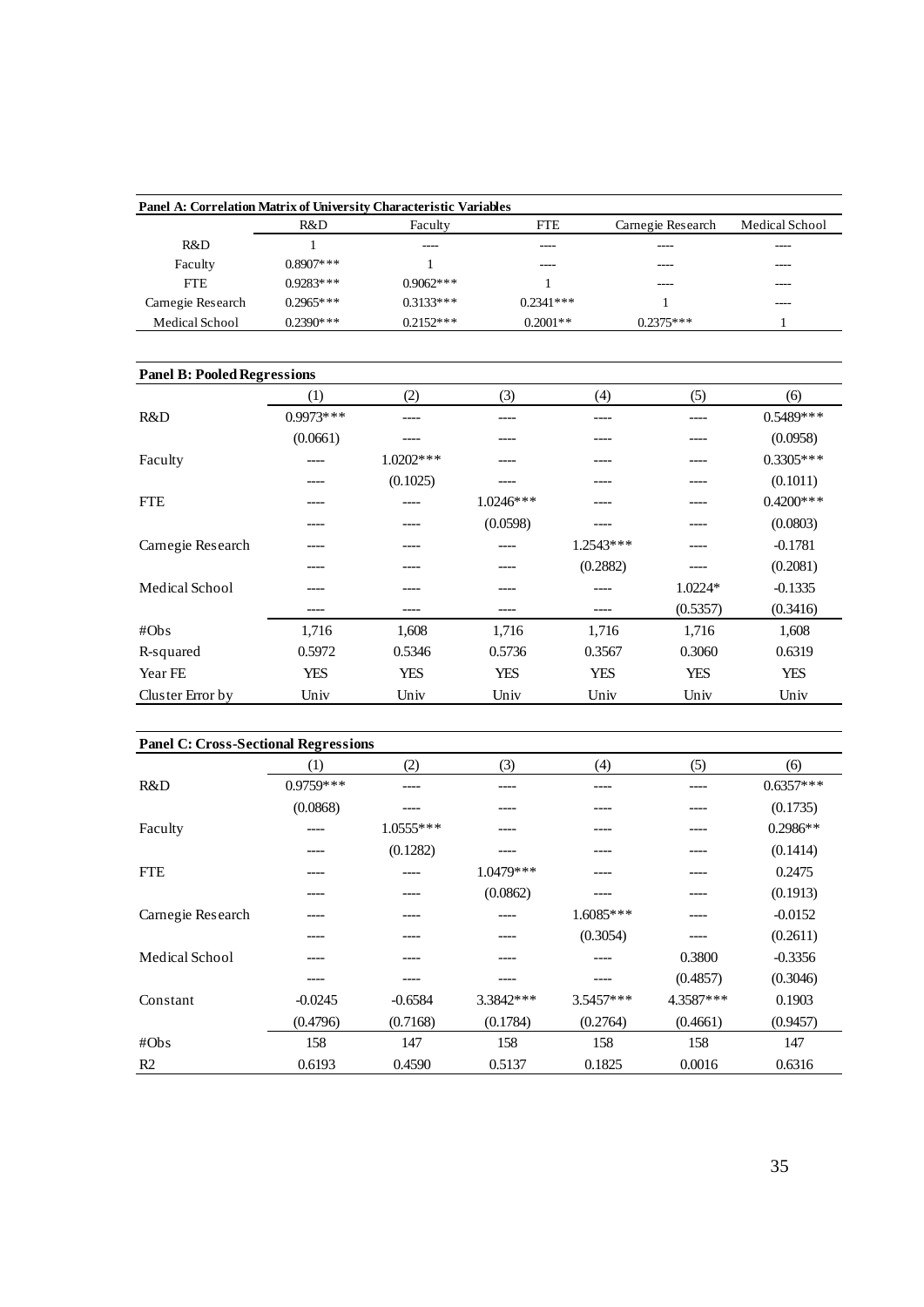# **Supplemental Appendix**

# *Benchmarking U.S. University Patent Value and Commercialization Efforts: A New Approach*

## **Patent Value Estimation Technique of Kogan et al. (2017)**

We use estimates of the value of patents granted to U.S. public firms to proxy for the value of patents granted to U.S. universities. First, we use the economic value of each patent (*PatVal*) assigned to a public firm estimated by Kogan et al. (2017), which is the 3-day change in market capitalization of this firm around the announcement of the patent, adjusted for measurement noise and various fixed effects. The technical details of the estimation technique from Kogan et al. (2017) are provided below:

A firm's three-day announcement return for patent *j* (denoted as  $r_j$ ) is the sum of two underlying distributions: (i) the value of newly granted patent *j* as a fraction of the firm's market capitalization (denoted as  $p_j$ ), which is assumed to follow a truncated normal distribution with a mean equal to zero and a variance equal to  $\sigma_p^2$ ; and (ii) the noise component in the three-day stock return unrelated to the newly granted patent (denoted as  $\varepsilon_j$ ), which follows a normal distribution with a mean zero and a variance  $\sigma_{\varepsilon}^2$ . With both  $\sigma_{p}^2$  and  $\sigma_{\varepsilon}^2$  known, Kogan et al. compute the expected patent value following Bayes' rule:

$$
E[p_j|r_j] = \delta r_j + \sqrt{\delta} \frac{\phi\left(-\sqrt{\delta} \frac{r_j}{\sigma_{\varepsilon}}\right)}{1 - \phi\left(-\sqrt{\delta} \frac{r_j}{\sigma_{\varepsilon}}\right)} \sigma_{\varepsilon},\tag{S.1}
$$

where  $\emptyset$  and  $\Phi$  denote the probability density function and cumulative distribution function of a standard normal distribution, respectively, and  $\delta$  is the ratio of signal to noise as defined below:

$$
\delta = \frac{\sigma_p^2}{\sigma_p^2 + \sigma_\varepsilon^2}.
$$

In calculating  $E[p_j|\mathbf{r}_j]$  in Equation (S.1), the values of two variables are vital:  $\delta$  and  $\sigma_{\varepsilon}^2$ . Kogan et al. assume  $\delta$  to be constant across firms and time but allow  $\sigma_{\varepsilon}^2$ to vary across firms and time. To estimate  $\delta$ , they execute the following panel regression to compute the increase in volatility of firm returns around announcement days of newly granted patents:

$$
\ln(r_{fd})^2 = \gamma I_{fd} + cZ_{fd} + u_{fd}
$$

1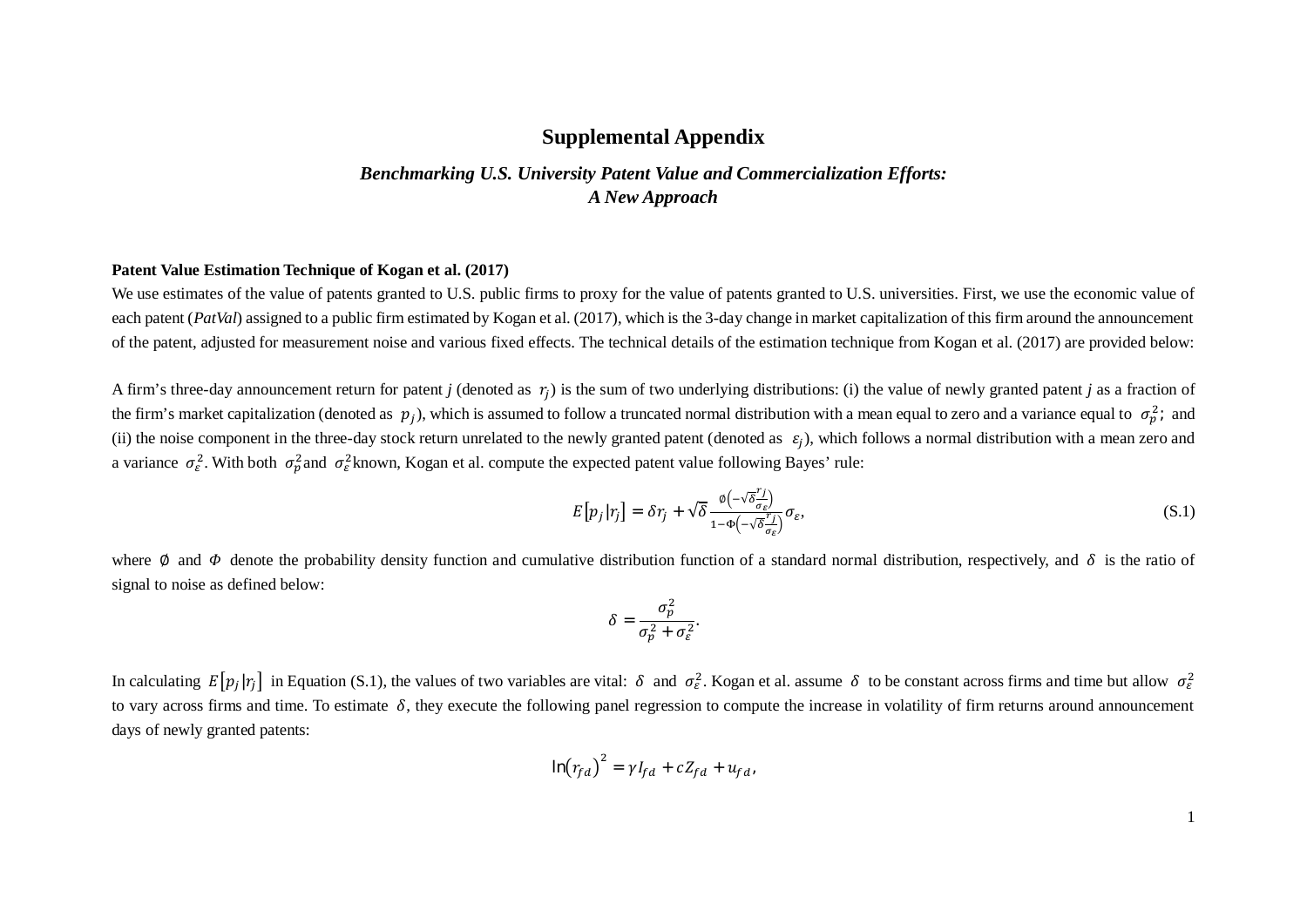where  $r_{fd}$  is the three-day market-adjusted return of firm *f*, starting from day *d*.  $I_{fd}$  is a dummy for the day when there is any newly granted patent(s). *Z* is a vector of controls including the day-of-week fixed effects and the firm-year joint fixed effects. The calculation based on the above equation produces the estimate  $\hat{v} = 0.0146$ . Using the value of  $\hat{\gamma}$ ,  $\delta$  is estimated by the following equation:

$$
\hat{\delta} = (e^{\hat{\gamma}} - \mathbf{1})(1 - 2C_0^2 + e^{\hat{\gamma}} C_0^2)^{-1},
$$

where  $C_0 = \phi(0) / (1 - \phi(0))$ . The resulting estimate of  $\hat{\delta} = 0.0145$ .

To estimate the firm- and year-specific  $\sigma_{\varepsilon}^2$  (we use the notation  $\sigma_{\varepsilon}^2$  instead), Kogan et al. first follow Anderson and Terasvirta (2009) to non-parametrically estimate the market-adjusted daily return variance,  $\sigma_{ft}^2$ , for each firm and each year. With the estimate of  $\sigma_{ft}^2$ , the fraction of trading days that are announcement days for a firm in a year,  $d_{ft}$ , and the estimate of  $\hat{\gamma}$ , they compute the variance of the measurement error in the following equation:

$$
\hat{\sigma}_{\varepsilon,ft}^2 = 3\hat{\sigma}_{ft}^2 \left(1 + 3d_{ft}\hat{\gamma}/(1 - \hat{\gamma})\right)^{-1}.
$$

Inserting the previously estimated  $\hat{\delta}$  and  $\hat{\sigma}^2_{\epsilon_0 f t}$ , they calculate the value of  $E[p_j|\eta]$  in Equation (S.7).<sup>1</sup> Finally, they employ the following equation to compute the market value of patent *j*,  $\theta_j$ , as the product of the estimated stock return associated with the patent,  $E[p_j|r_j]$ , multiplied by the market capitalization,  $M_{j}$ , of the firm granted with patent *j* on the day prior to the patent issuance announcement:

$$
\theta_j = (1 - \pi)^{-1} \frac{1}{N_j} E[\widehat{p_j} | r_j] M_j,
$$

Where  $\pi$  is the unconditional probability of a successful patent application (estimated to be 0.56 in Carley et al. (2015)), and  $N_j$  is the number of patents granted to the same firm on the same day.

 $\mathbb{E}[\mathbf{p}_j|\mathbf{r}_j]$  is not always positive in Kogan et al. (2017). Negative estimates are excluded.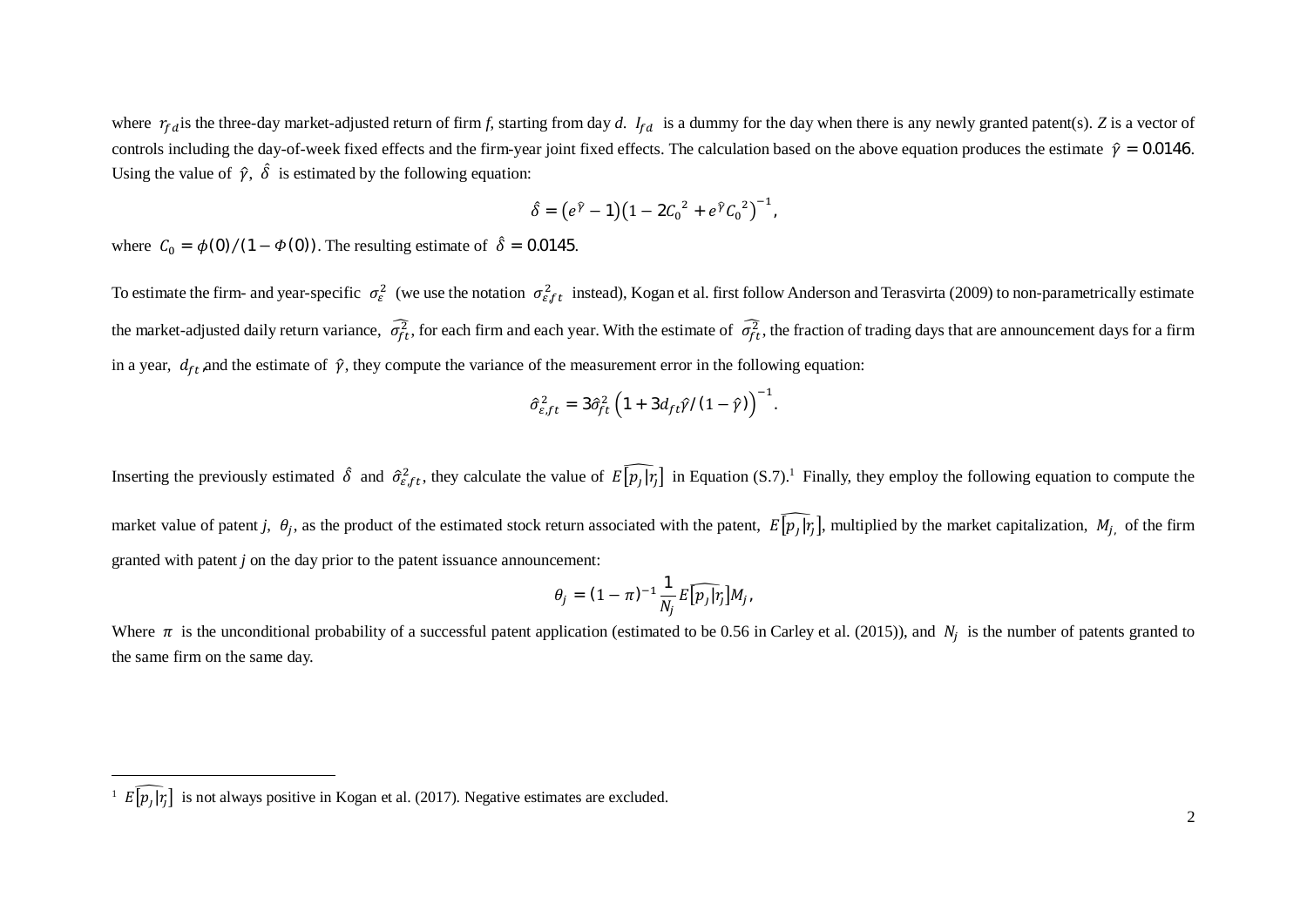## **Simulations to Check the Sensitivity of Patent Value Matches for Corporate Patents**

We design a simulation process to verify our matching method based on the estimated patent value of Kogan et al. (2017). In each simulation, we randomly choose 5% of corporate patents as the out-of-sample from the universe of corporate patents. The ratio of 5% approximates the relative size of university patents to corporate patents. For each patent of the out-of-sample (the focal patent), we estimate its value by benchmarking it to similar patents from the remaining 95% (in-sample). Specifically, the value of the focal patent is set to that of an in-sample patent that is in the same patent sub-category, granted in the same year, and has the shortest sum of distances to the focal patent in terms of quality and generality.<sup>2</sup> If there are multiple in-sample patents satisfying the above criteria, we set the focal patent value to be the median value of those in-sample patents. After we finish the matching for each patent, we collect the simulated value for the 5% out-of-sample patents, we calculate their median and mean and then calculate the absolute percentage deviation between the median (mean) and the full-sample median (mean). By repeating the aforementioned procedure 500 times, we collect 500 absolute percentage deviations of median and mean and plot their frequency in a histogram presented in Figure OA.I. Overall, we find that the deviation is modest as most of them are within a 2% range.

$$
\frac{|4-6|}{4+6}+\frac{|0.3-0.1|}{0.3+0.1}=0.7.
$$

<sup>&</sup>lt;sup>2</sup> The distance along a patent characteristic is measured by the absolute value of the difference between two values divided by their sum. For example, if the focal patent has its forward citation as 4 and its generality as 0.3 and an in-sample patent has it forward citation as 6 and its generality as 0.1, then their distance is equal to 0.7, calculated as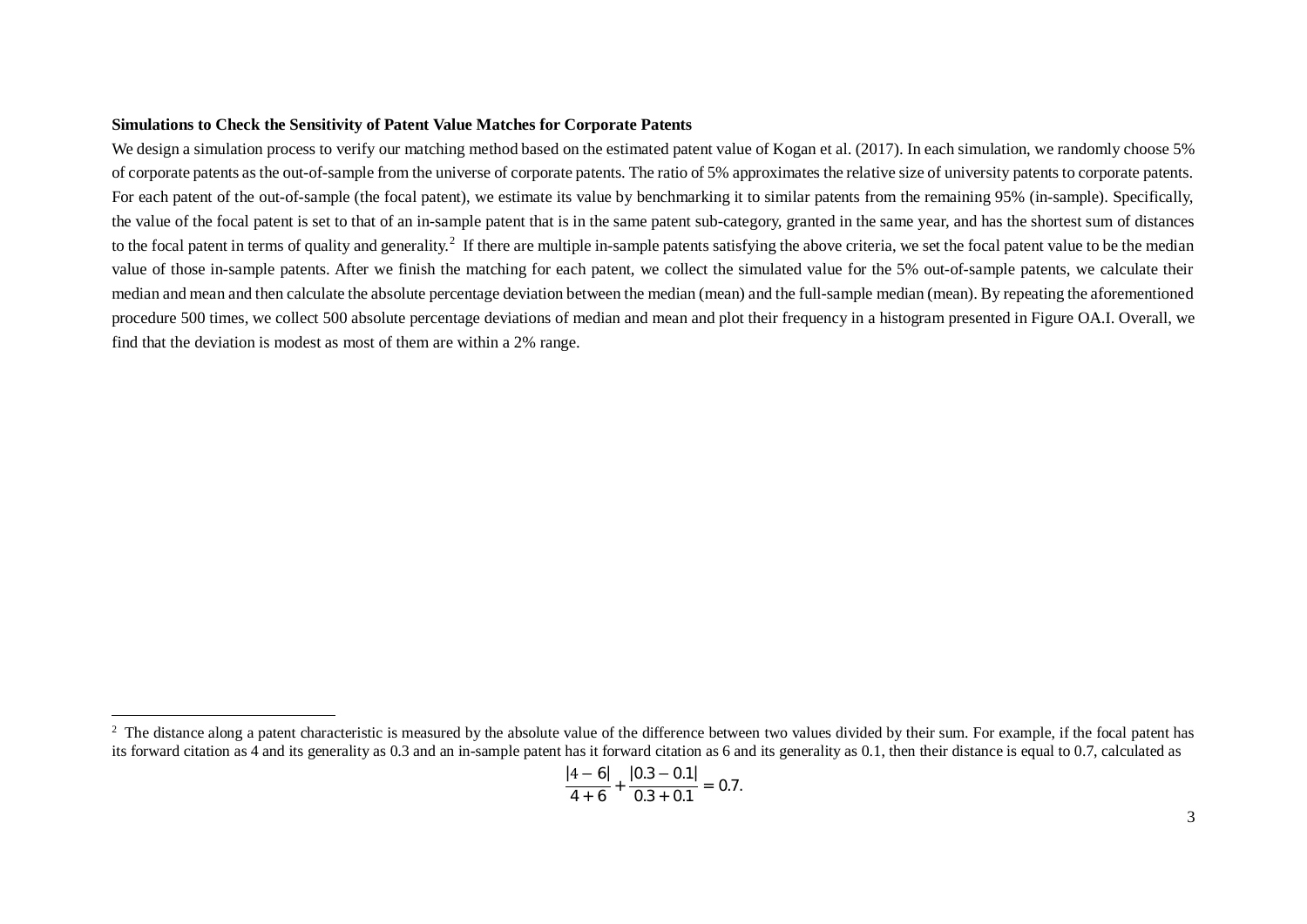## **Figure OA.I: Accuracy of the Estimation Method of Patent Value.**

We examine the accuracy of our matching method in estimating patent value. To do so, we randomly draw 5% of the corporate patents by their grant years and subcategories as focal patents. We benchmark the value of each focal corporate patent with the full sample of corporate patents using the matching method described in Table IV. We choose 5% of the corporate patents as focal because the number of corporate patents is 20 times the number of university patents in the full sample, as shown in Table IV. We repeat this simulation procedure 500 times. After each simulation run, we calculate the absolute percentage deviation of the median and mean estimated value of focal corporate patents from their median and mean true value, respectively. This distribution is shown in the blue and red histograms, respectively.

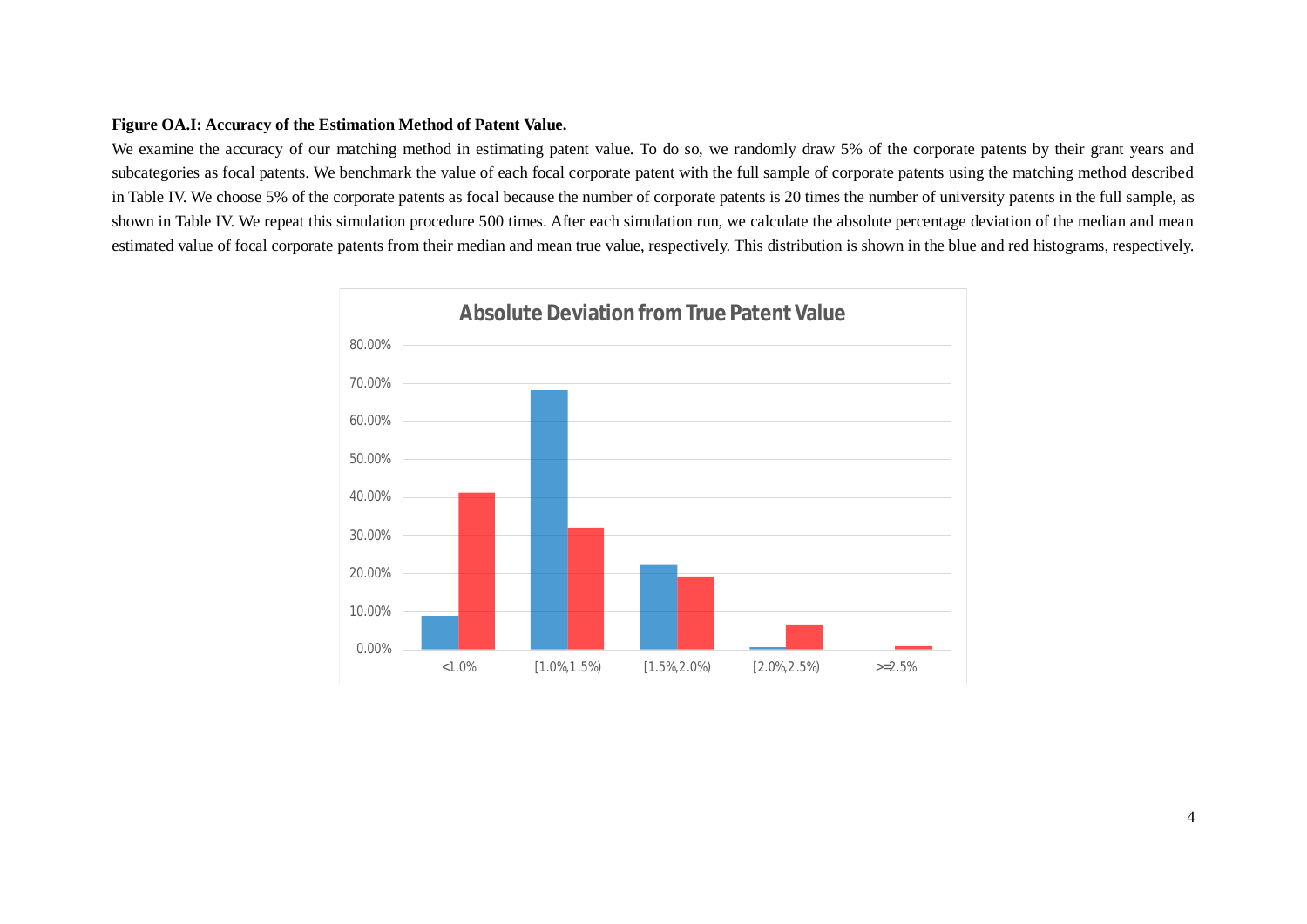## **Table OA.I: Distributions of Characteristics of Patents Granted to Listed Firms and Universities in the U.S.**

We compare the distribution of patent quality/importance (i.e., the citations received in five years after the patent is granted), patent originality (i.e., one minus the Herfindahl-Hirschman Index (HHI) of citations given to other patents over patent subcategories), patent generality (i.e., one minus the HHI of citations received from other patents over patent subcategories), and patent basicness (i.e., the ratio of the number of references to prior "non-patent documents" divided by the total references) of patents granted to listed public firms and universities. The definitions of patent originality, generality, and basicness follow Trajtenberg, Henderson, and Jaffe (1997). We also compare their distributions in the following three periods: 1976-1985, 1986-1995, and 1996-2010. We split our whole sample period (1976-2010) into three almost equal sub-periods to examine the evolution of patent forward citation, patent originality, and patent generality over time. We split our sample at 1985-1986 due to the adoption of the Bayh–Dole Act at 1980 and the surge of personal computer industry at early 1980s. We also split our sample at 1995-1996 for the ".com bubble" started around 1996-1997. \*\*\*, \*\*, \* indicate significance levels of 1%, 5%, and 10%, respectively, when comparing the mean of universities' patents with the mean of listed firms' patents.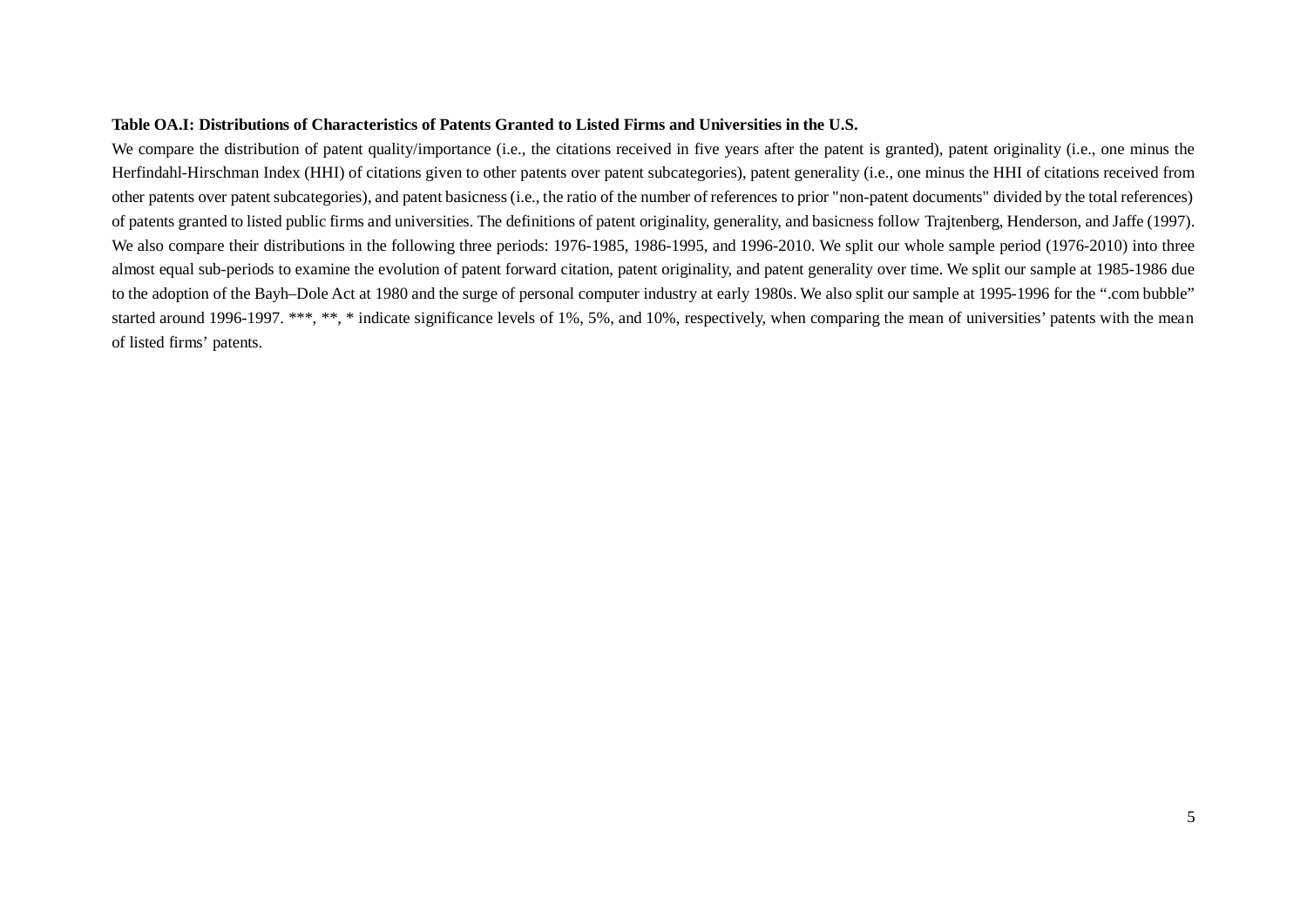# **Panel A**

Panel A reports summary statistics for patent quality/importance (number of forward citations within 5 years) (A1), patent generality (A2), patent originality (A3), patent basicness (A4), and number of claims (A5) in the following three periods: 1976-1985, 1986-1995, and 1996-2010.

|                           |           | <b>Universities</b> |           |           | <b>Public Firms</b> |           |
|---------------------------|-----------|---------------------|-----------|-----------|---------------------|-----------|
|                           | 1976-1985 | 1986-1995           | 1996-2010 | 1976-1985 | 1986-1995           | 1996-2010 |
| Mean                      | $3.97***$ | $6.76***$           | 5.34      | 2.88      | 5.63                | 5.28      |
| Median                    | 2.00      | 4.00                | 2.00      | 2.00      | 3.00                | 2.00      |
| <b>Standard Deviation</b> | 6.45      | 9.96                | 10.63     | 4.09      | 8.29                | 10.03     |
| <b>Minimum</b>            | 0.00      | 0.00                | 0.00      | 0.00      | 0.00                | 0.00      |
| 1st Percentile            | 0.00      | 0.00                | 0.00      | 0.00      | 0.00                | 0.00      |
| <b>5th Percentile</b>     | 0.00      | 0.00                | 0.00      | 0.00      | 0.00                | 0.00      |
| 25th Percentile           | 1.00      | 1.00                | 0.00      | 0.00      | 1.00                | 0.00      |
| <b>75th Percentile</b>    | 5.00      | 8.00                | 6.00      | 4.00      | 7.00                | 6.00      |
| 95th Percentile           | 14.00     | 24.00               | 23.00     | 10.00     | 19.00               | 21.00     |
| 99th Percentile           | 29.00     | 47.00               | 52.00     | 19.00     | 39.00               | 48.00     |
| <b>Maximum</b>            | 109.00    | 173.00              | 213.00    | 152.00    | 286.00              | 539.00    |
| $\#Obs$                   | 4,646     | 15,915              | 57,319    | 213,285   | 262,794             | 885,692   |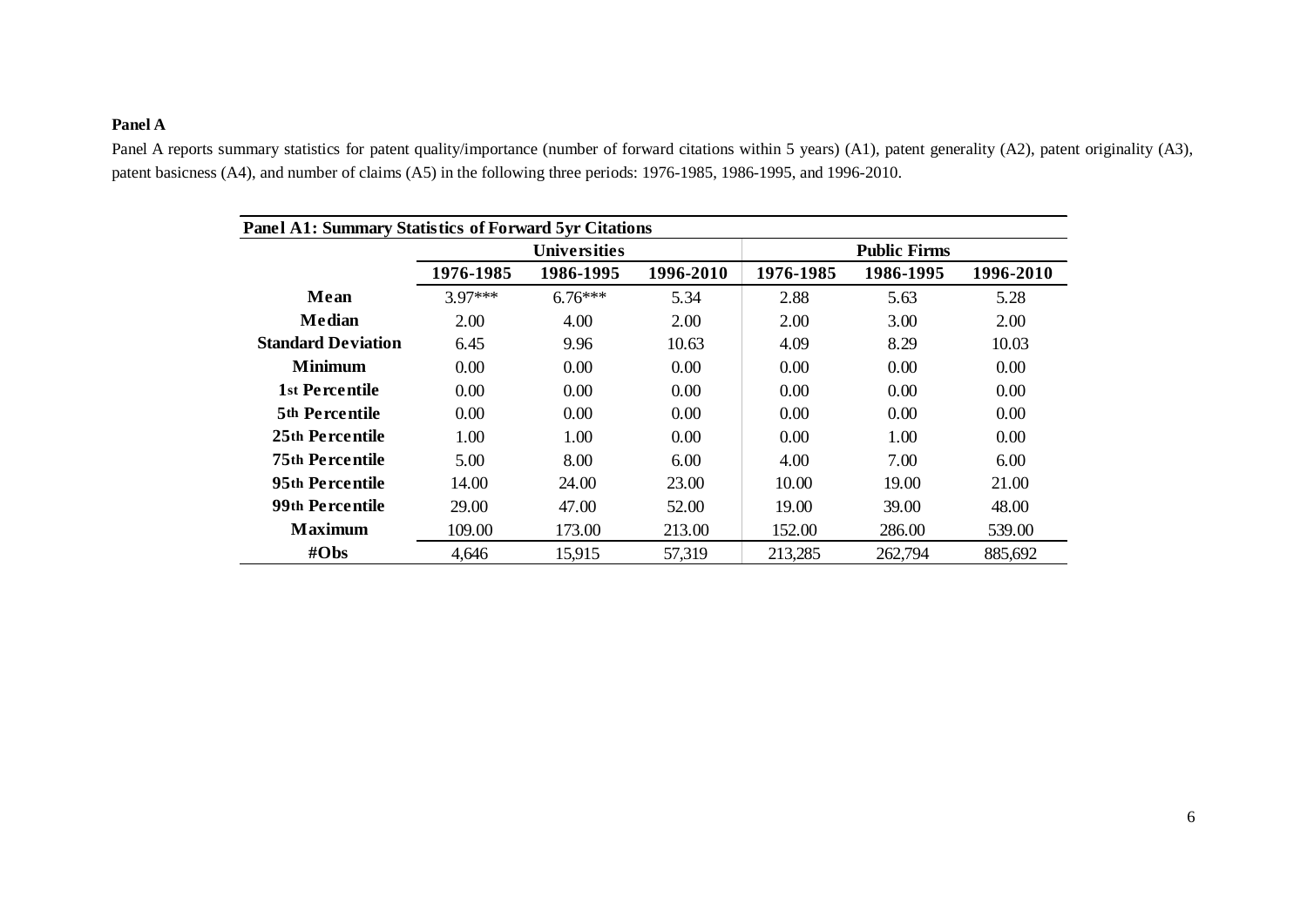|                           |           | <b>Universities</b> |           |           | <b>Public Firms</b> |           |
|---------------------------|-----------|---------------------|-----------|-----------|---------------------|-----------|
|                           | 1976-1985 | 1986-1995           | 1996-2010 | 1976-1985 | 1986-1995           | 1996-2010 |
| Mean                      | $0.46***$ | $0.48***$           | $0.43***$ | 0.42      | 0.43                | 0.35      |
| <b>Median</b>             | 0.51      | 0.53                | 0.50      | 0.47      | 0.48                | 0.33      |
| <b>Standard Deviation</b> | 0.29      | 0.29                | 0.33      | 0.31      | 0.30                | 0.33      |
| <b>Minimum</b>            | 0.00      | 0.00                | 0.00      | 0.00      | 0.00                | 0.00      |
| 1st Percentile            | 0.00      | 0.00                | 0.00      | 0.00      | 0.00                | 0.00      |
| 5th Percentile            | 0.00      | 0.00                | 0.00      | 0.00      | 0.00                | 0.00      |
| 25th Percentile           | 0.22      | 0.26                | 0.00      | 0.07      | 0.16                | 0.00      |
| <b>75th Percentile</b>    | 0.68      | 0.70                | 0.69      | 0.67      | 0.67                | 0.63      |
| 95th Percentile           | 0.87      | 0.86                | 1.00      | 0.90      | 0.87                | 1.00      |
| 99th Percentile           | 1.00      | 1.00                | 1.00      | 1.00      | 1.00                | 1.00      |
| <b>Maximum</b>            | 1.00      | 1.00                | 1.00      | 1.00      | 1.00                | 1.00      |
| $\#Obs$                   | 4,646     | 15,915              | 57,319    | 213,285   | 262,794             | 885,692   |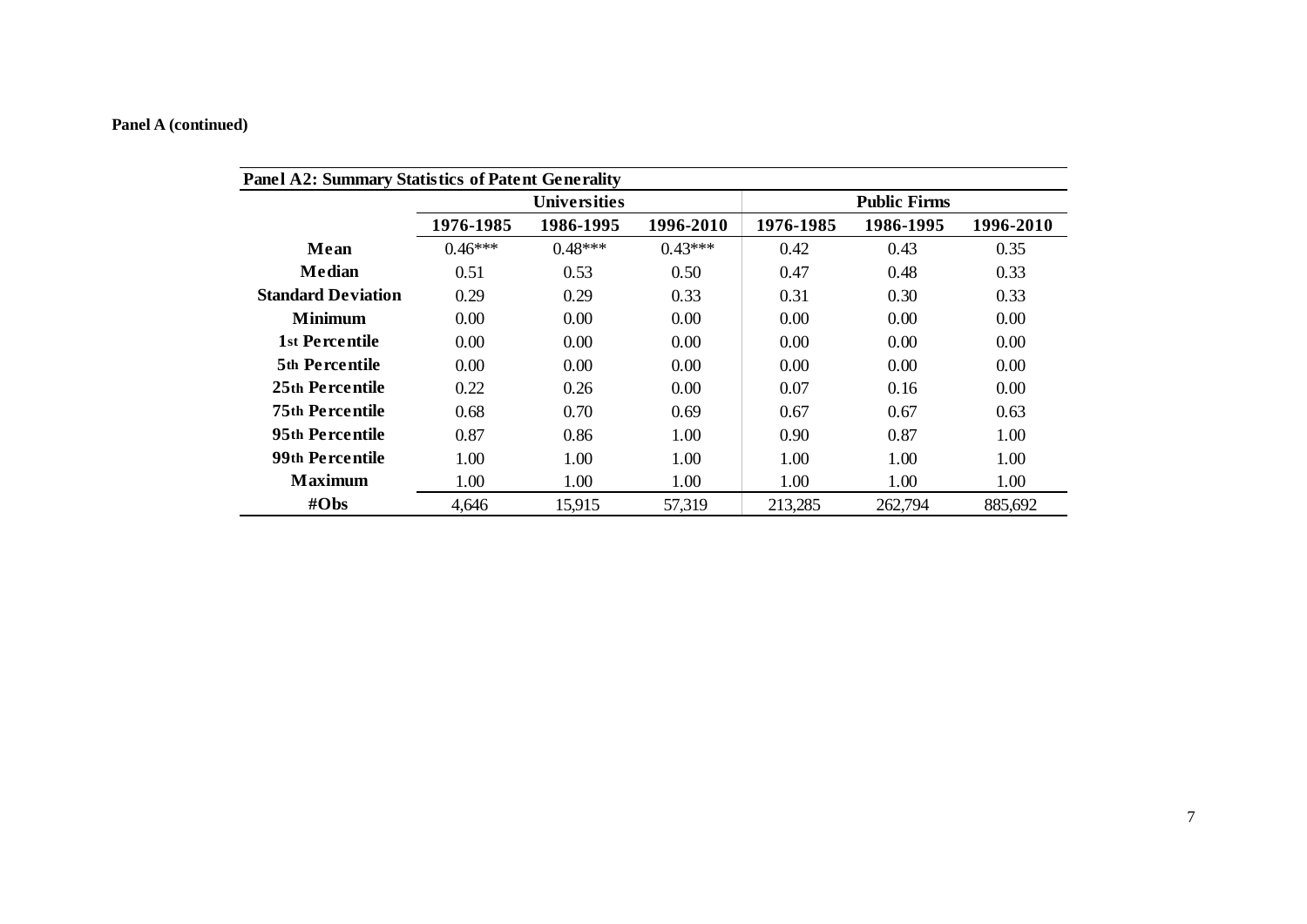|                           |           | <b>Universities</b> |           |           | <b>Public Firms</b> |           |
|---------------------------|-----------|---------------------|-----------|-----------|---------------------|-----------|
|                           | 1976-1985 | 1986-1995           | 1996-2010 | 1976-1985 | 1986-1995           | 1996-2010 |
| Mean                      | $0.27***$ | $0.37***$           | $0.44***$ | 0.25      | 0.35                | 0.38      |
| <b>Median</b>             | 0.00      | 0.40                | 0.50      | 0.00      | 0.33                | 0.40      |
| <b>Standard Deviation</b> | 0.37      | 0.35                | 0.33      | 0.36      | 0.34                | 0.32      |
| <b>Minimum</b>            | 0.00      | 0.00                | 0.00      | 0.00      | 0.00                | 0.00      |
| 1st Percentile            | 0.00      | 0.00                | 0.00      | 0.00      | 0.00                | 0.00      |
| 5th Percentile            | 0.00      | 0.00                | 0.00      | 0.00      | 0.00                | 0.00      |
| 25th Percentile           | 0.00      | 0.00                | 0.00      | 0.00      | 0.00                | 0.00      |
| <b>75th Percentile</b>    | 0.62      | 0.67                | 0.70      | 0.56      | 0.67                | 0.66      |
| 95th Percentile           | 1.00      | 1.00                | 1.00      | 1.00      | 1.00                | 0.87      |
| 99th Percentile           | 1.00      | 1.00                | 1.00      | 1.00      | 1.00                | 1.00      |
| <b>Maximum</b>            | 1.00      | 1.00                | 1.00      | 1.00      | 1.00                | 1.00      |
| $\#Obs$                   | 4,646     | 15,915              | 57,319    | 213,285   | 262,794             | 885,692   |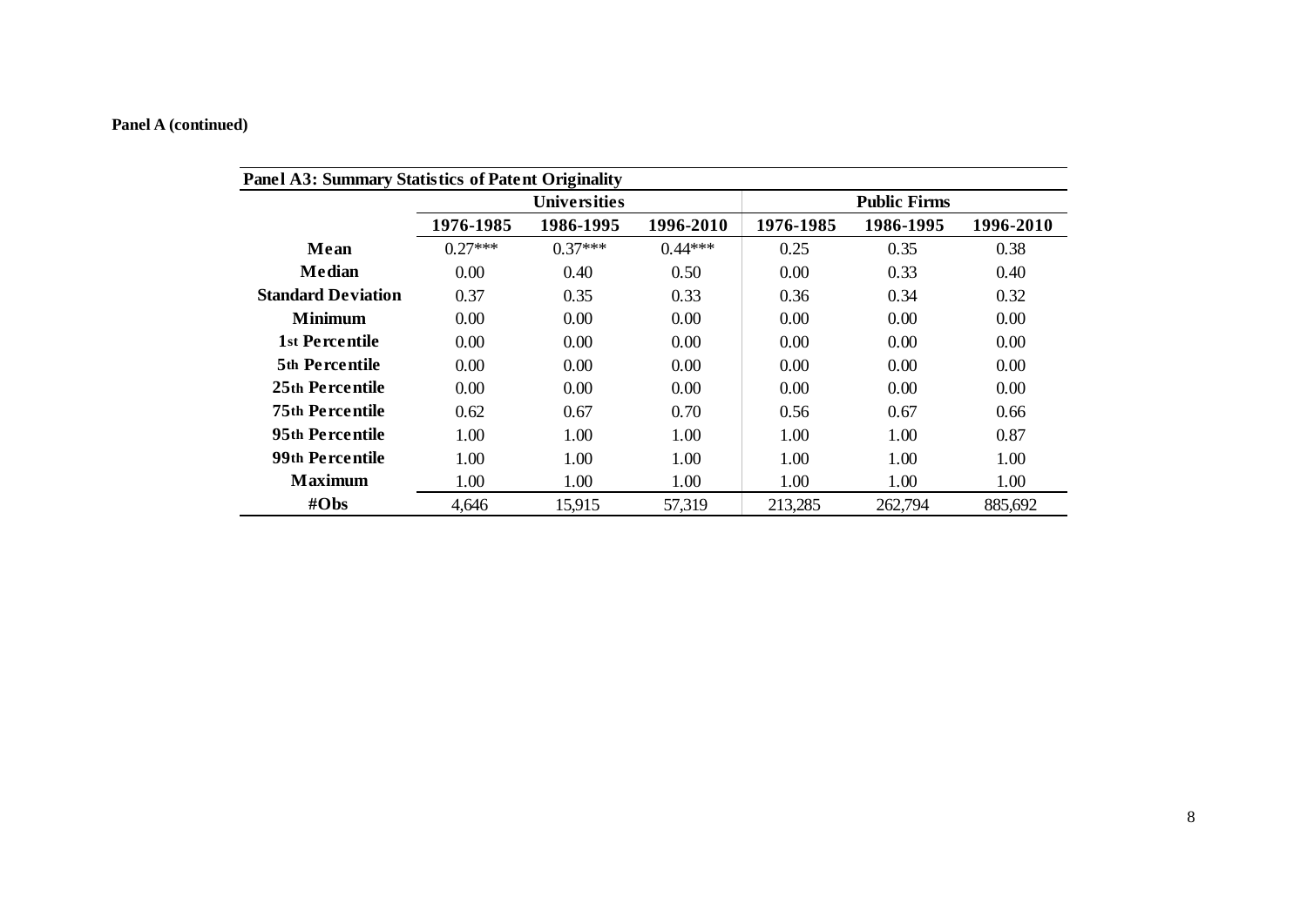|                           |           | <b>Universities</b> |           |           | <b>Public Firms</b> |           |
|---------------------------|-----------|---------------------|-----------|-----------|---------------------|-----------|
|                           | 1976-1985 | 1986-1995           | 1996-2010 | 1976-1985 | 1986-1995           | 1996-2010 |
| Mean                      | $0.25***$ | $0.411***$          | $0.50***$ | 0.07      | 0.10                | 0.12      |
| Median                    | 0.05      | 0.38                | 0.54      | 0.00      | 0.00                | 0.00      |
| <b>Standard Deviation</b> | 0.33      | 0.35                | 0.34      | 0.17      | 0.19                | 0.20      |
| <b>Minimum</b>            | 0.00      | 0.00                | 0.00      | 0.00      | 0.00                | 0.00      |
| 1st Percentile            | 0.00      | 0.00                | 0.00      | 0.00      | 0.00                | 0.00      |
| 5th Percentile            | 0.00      | 0.00                | 0.00      | 0.00      | 0.00                | 0.00      |
| 25th Percentile           | 0.00      | 0.00                | 0.18      | 0.00      | 0.00                | 0.00      |
| <b>75th Percentile</b>    | 0.50      | 0.73                | 0.81      | 0.00      | 0.13                | 0.17      |
| 95th Percentile           | 1.00      | 1.00                | 1.00      | 0.44      | 0.50                | 0.59      |
| 99th Percentile           | 1.00      | 1.00                | 1.00      | 1.00      | 0.88                | 0.89      |
| <b>Maximum</b>            | 1.00      | 1.00                | 1.00      | 1.00      | 1.00                | 1.00      |
| #Obs                      | 4,646     | 15,915              | 57,319    | 213,285   | 262,794             | 885,692   |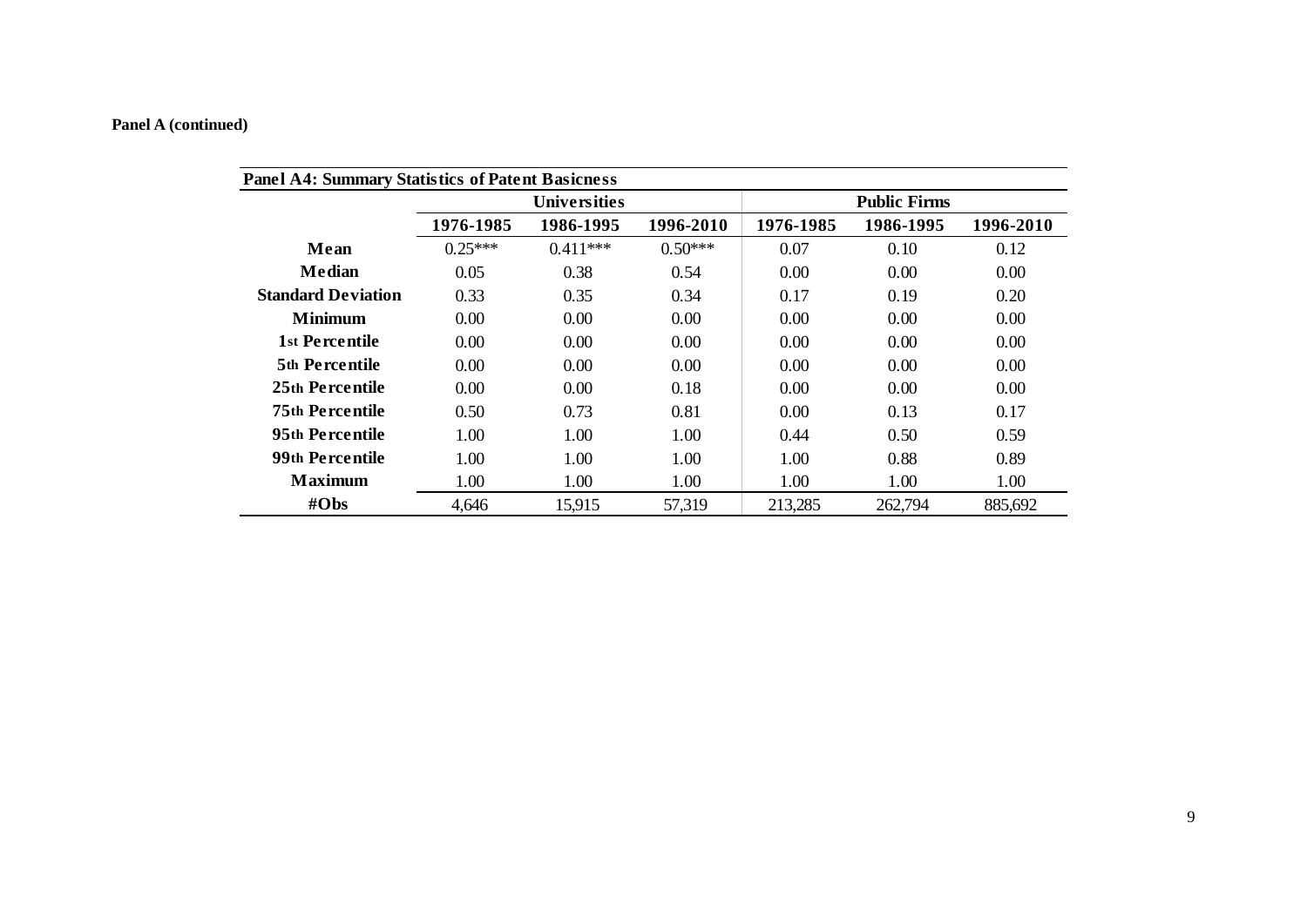|                           |            | Universities |           |           | <b>Public Firms</b> |           |
|---------------------------|------------|--------------|-----------|-----------|---------------------|-----------|
|                           | 1976-1985  | 1986-1995    | 1996-2010 | 1976-1985 | 1986-1995           | 1996-2010 |
| Mean                      | $14.65***$ | $16.71***$   | 22.22***  | 10.96     | 13.77               | 18.35     |
| Median                    | 11.00      | 14.00        | 18.00     | 9.00      | 11.00               | 16.00     |
| <b>Standard Deviation</b> | 15.83      | 13.28        | 18.39     | 9.41      | 11.31               | 13.74     |
| <b>Minimum</b>            | 0.00       | 0.00         | 0.00      | 1.00      | 1.00                | 1.00      |
| 1st Percentile            | 1.00       | 1.00         | 1.00      | 1.00      | 1.00                | 1.00      |
| <b>5th Percentile</b>     | 2.00       | 3.00         | 4.00      | 2.00      | 2.00                | 4.00      |
| 25th Percentile           | 7.00       | 8.00         | 10.00     | 5.00      | 6.00                | 9.00      |
| <b>75th Percentile</b>    | 19.00      | 21.00        | 28.00     | 14.00     | 18.00               | 23.00     |
| 95th Percentile           | 36.00      | 40.00        | 55.00     | 27.00     | 33.00               | 42.00     |
| 99th Percentile           | 62.00      | 63.00        | 90.00     | 46.00     | 54.00               | 68.00     |
| <b>Maximum</b>            | 642.00     | 219.00       | 309.00    | 298.00    | 868.00              | 683.00    |
| #Obs                      | 4,646      | 15.915       | 57,319    | 213,285   | 262,794             | 885,692   |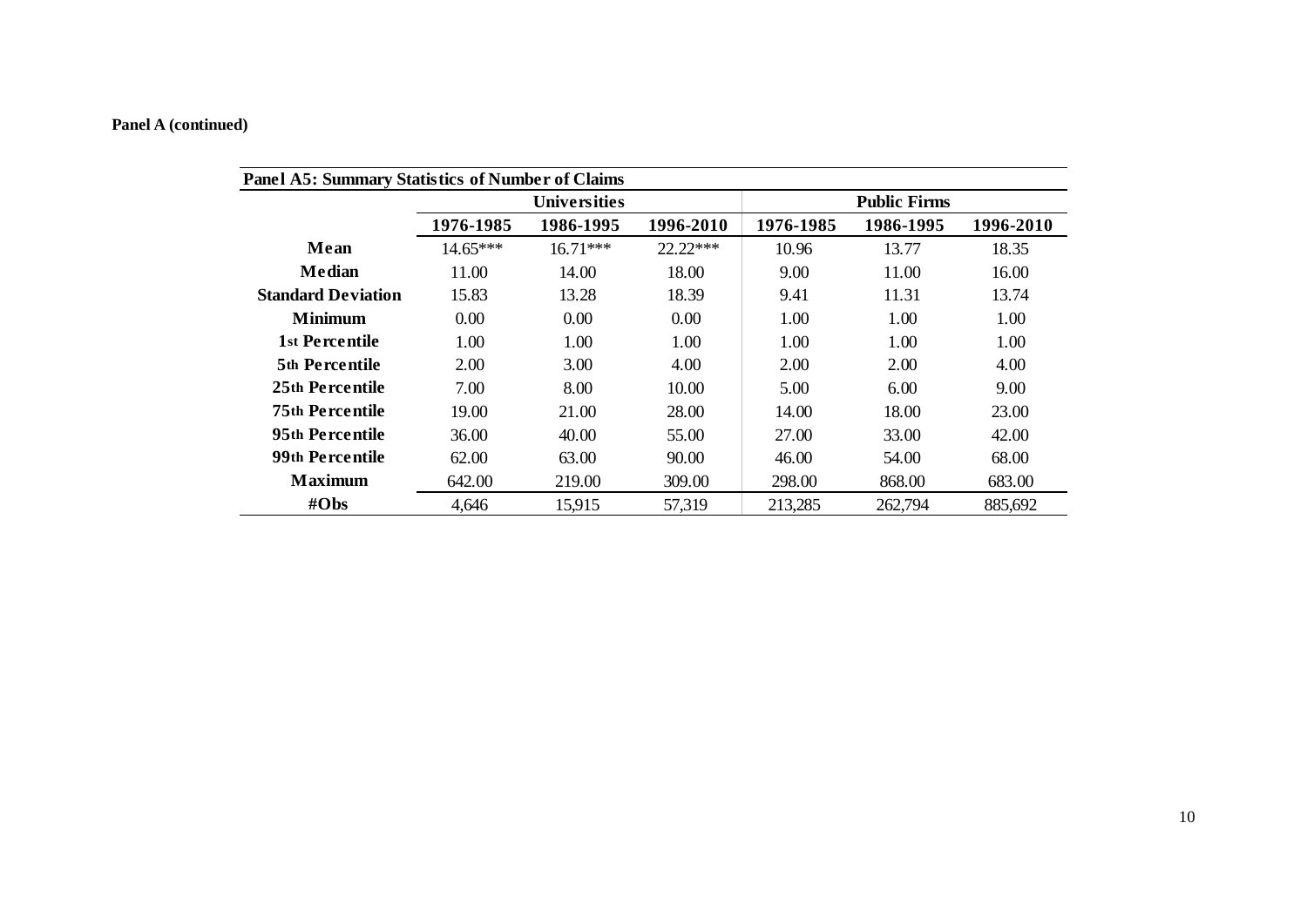#### **Panel B**

Panel B shows the distributions of patent quality/importance (number of forward citations within 5 years), patent originality, patent generality, and patent basicness of listed public firms and universities. For quality/importance, we compute the frequency of observations within each category of entities for twelve intervals (citation equal to 0 (5th-20th percentile), citation equal to 1 (25th-40th percentile), citation equal to 2 (45th-50th percentile), citation equal to 3 (55th-60th percentile), citation equal to 4 (65th percentile), citation equal to 5 (70th percentile), citation equal to 6 (75th percentile), citation equal to 7 (80th percentile), citation larger than 7 and smaller than or equal to 9 (85th percentile), citation larger than 9 and smaller than or equal to 12 (90th percentile), citation larger than 12 and smaller than or equal to 19 (95th percentile), and citation larger than 19). For the distributions of patent originality, generality, and basicness (all bounded from 0 to 1), we report their frequencies in each equal bin between 0 to 1. For number of claims, we compute the frequency of observations within each category of entities for ten intervals (smaller than 4 (10th percentile), larger than 4 and smaller than 7 (20th percentile), larger than 7 and smaller than 9 (30th percentile), larger than 9 and smaller than 11 (40th percentile), larger than 11 and smaller than 14 (50th percentile), larger than 14 and smaller than 17 (60th percentile), larger than 17 and smaller than 20 (70th percentile), larger than 20 and smaller than 23 (80th percentile), larger than 23 and smaller than 31 (90th percentile), and larger than 31). We also compare their distributions in the following four periods: 1976-1985, 1986-1995, 1996-2010, and 1976-2010 (all years).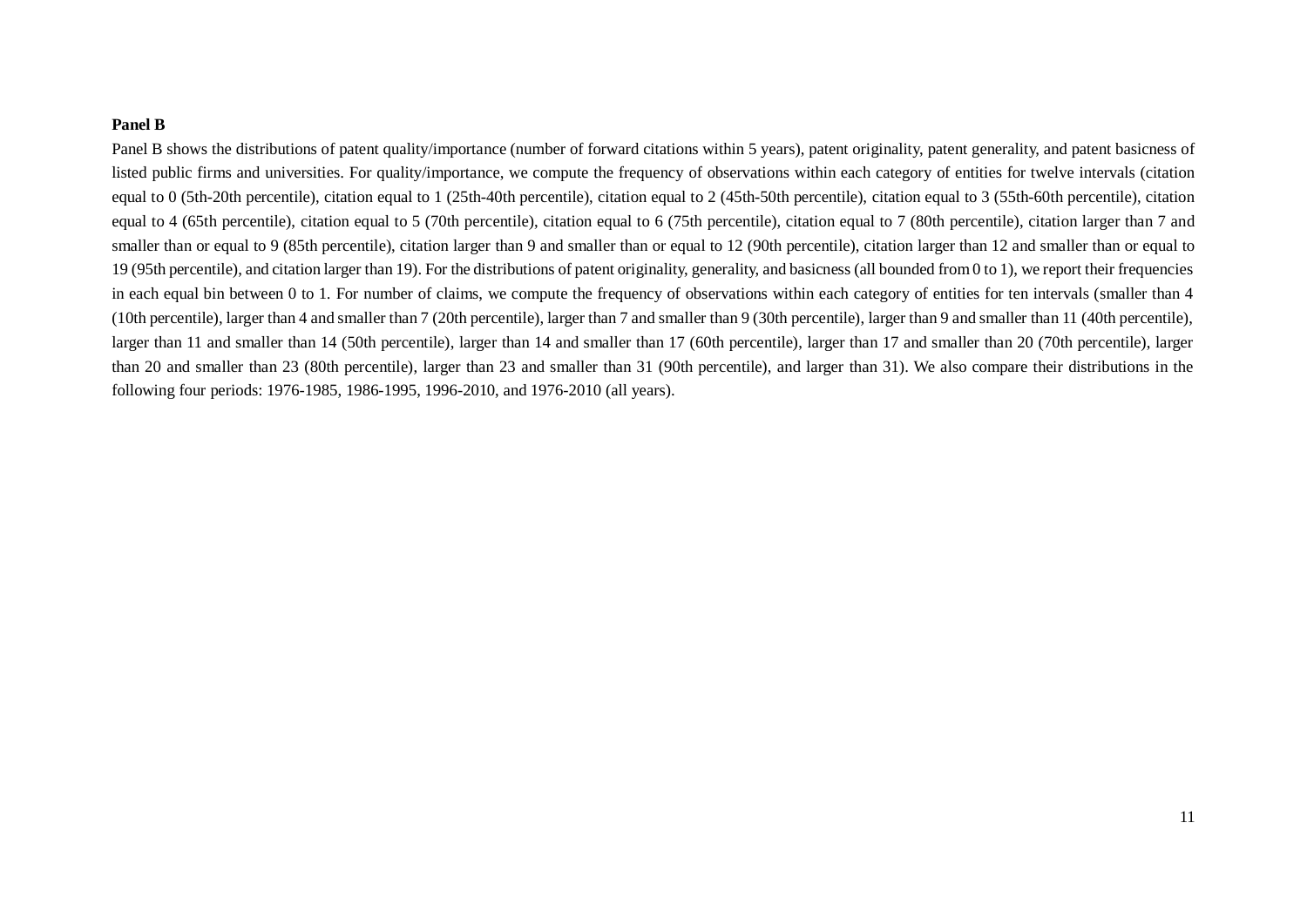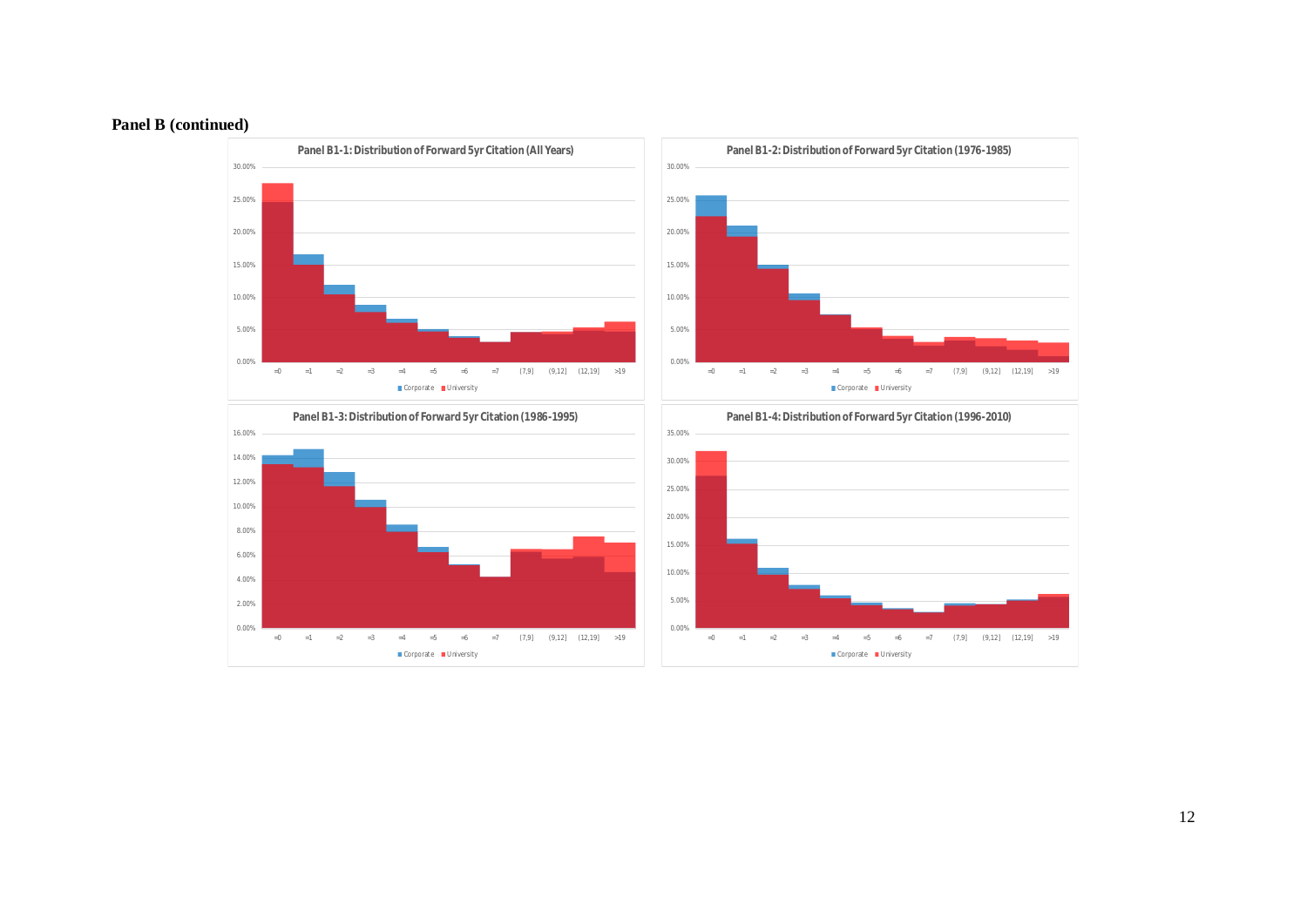



13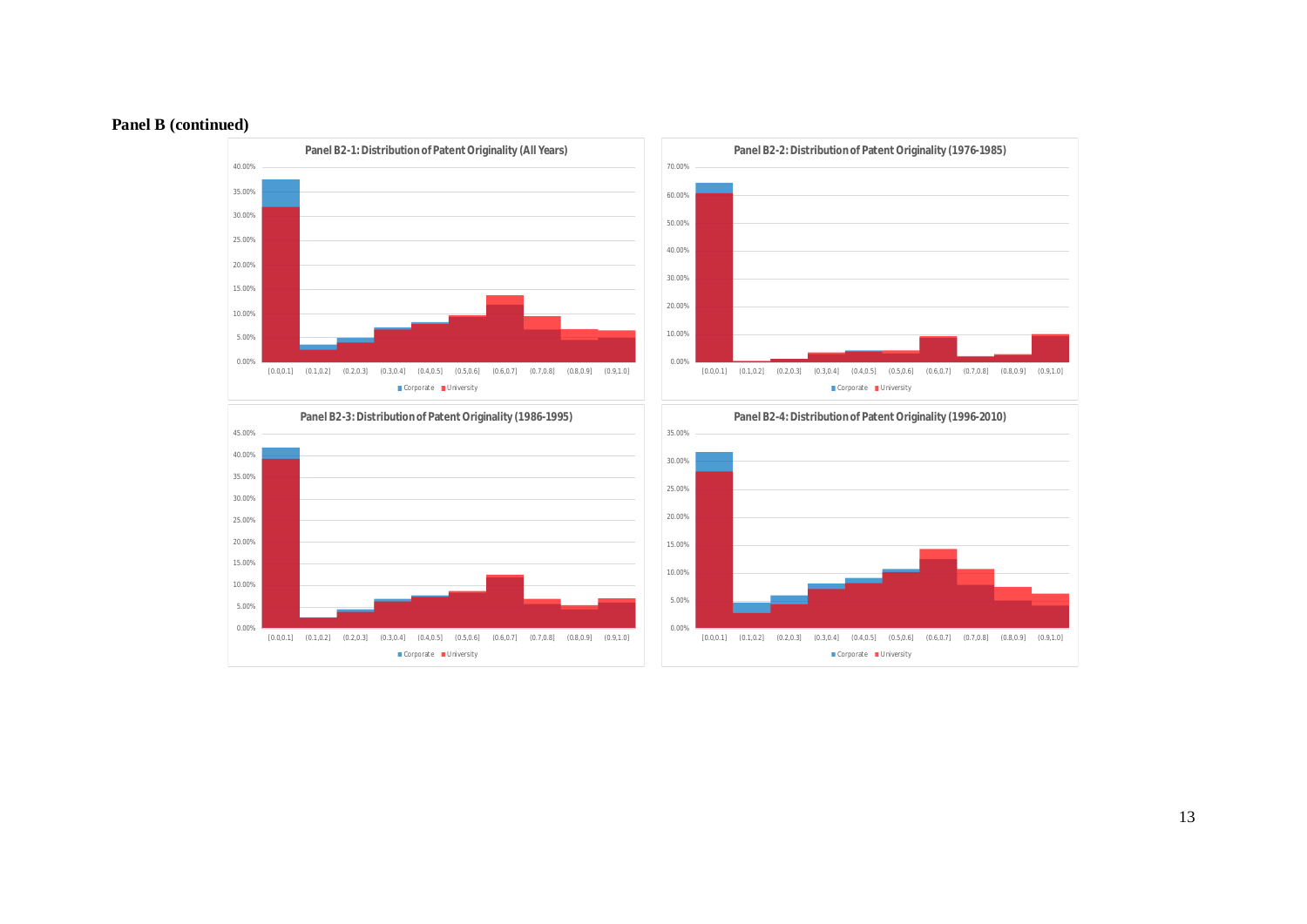

14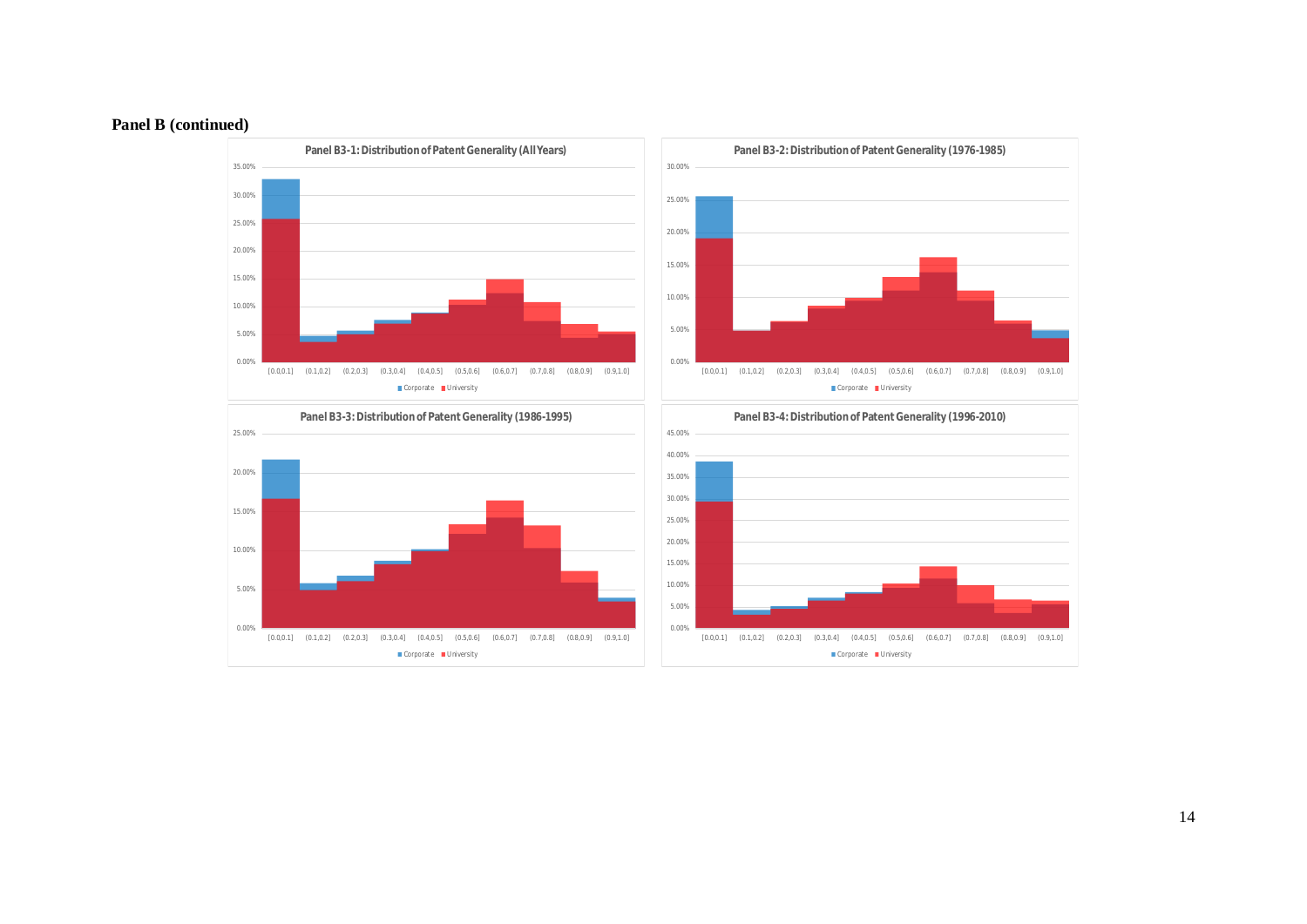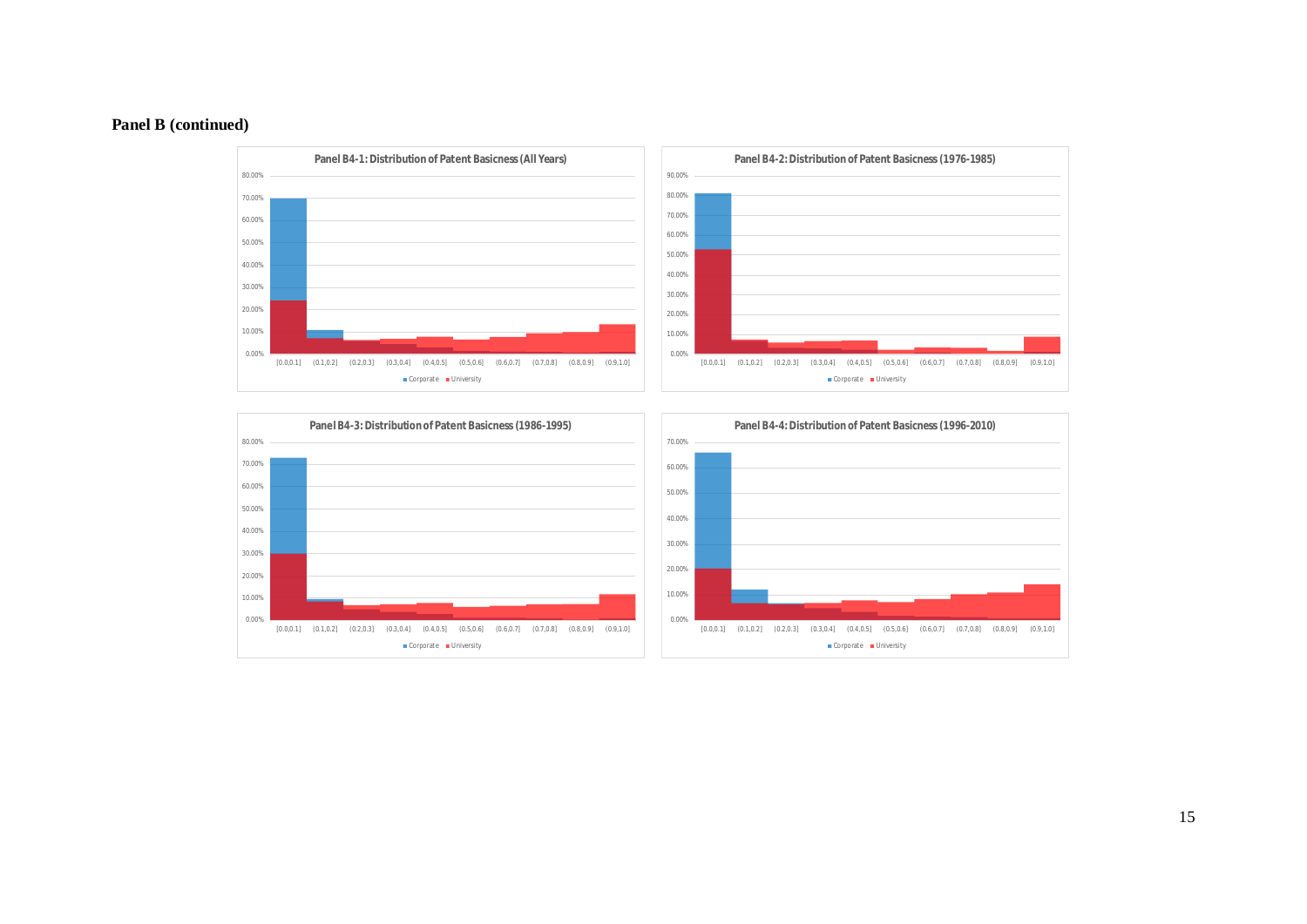

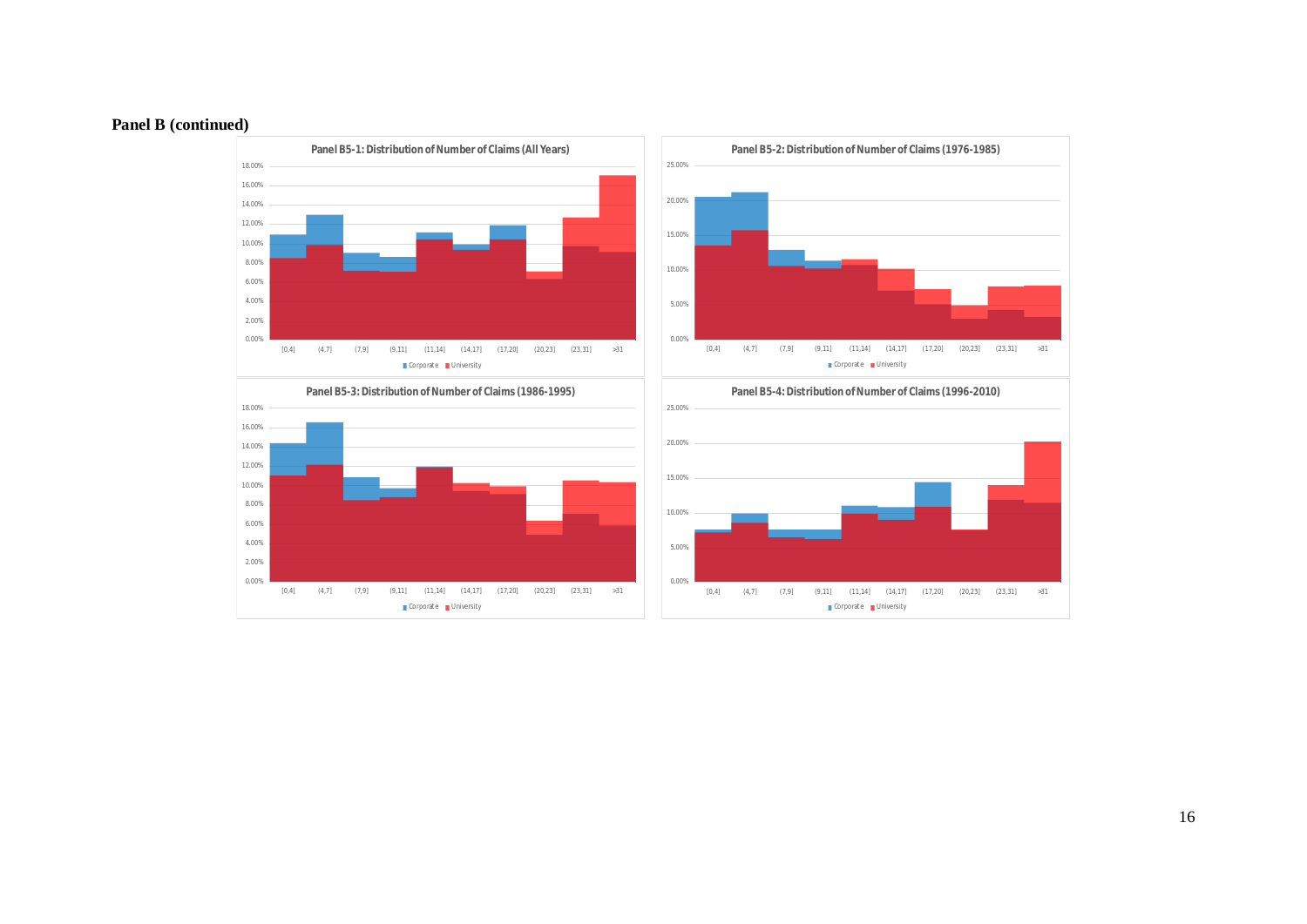# **Panel C**

Panel C compares the number of patents granted in each subcategory of listed public firms and universities. Percentages are reported within each category of entities. We also compare their distributions in the following four periods: 1976-1985, 1986-1995, 1996-2010, and 1976-2010 (all years). A Kolmogorov-Smirnov test confirms that distributions of patent counts across subcategories are statistically different (p-value<0.01) between universities and public firms.

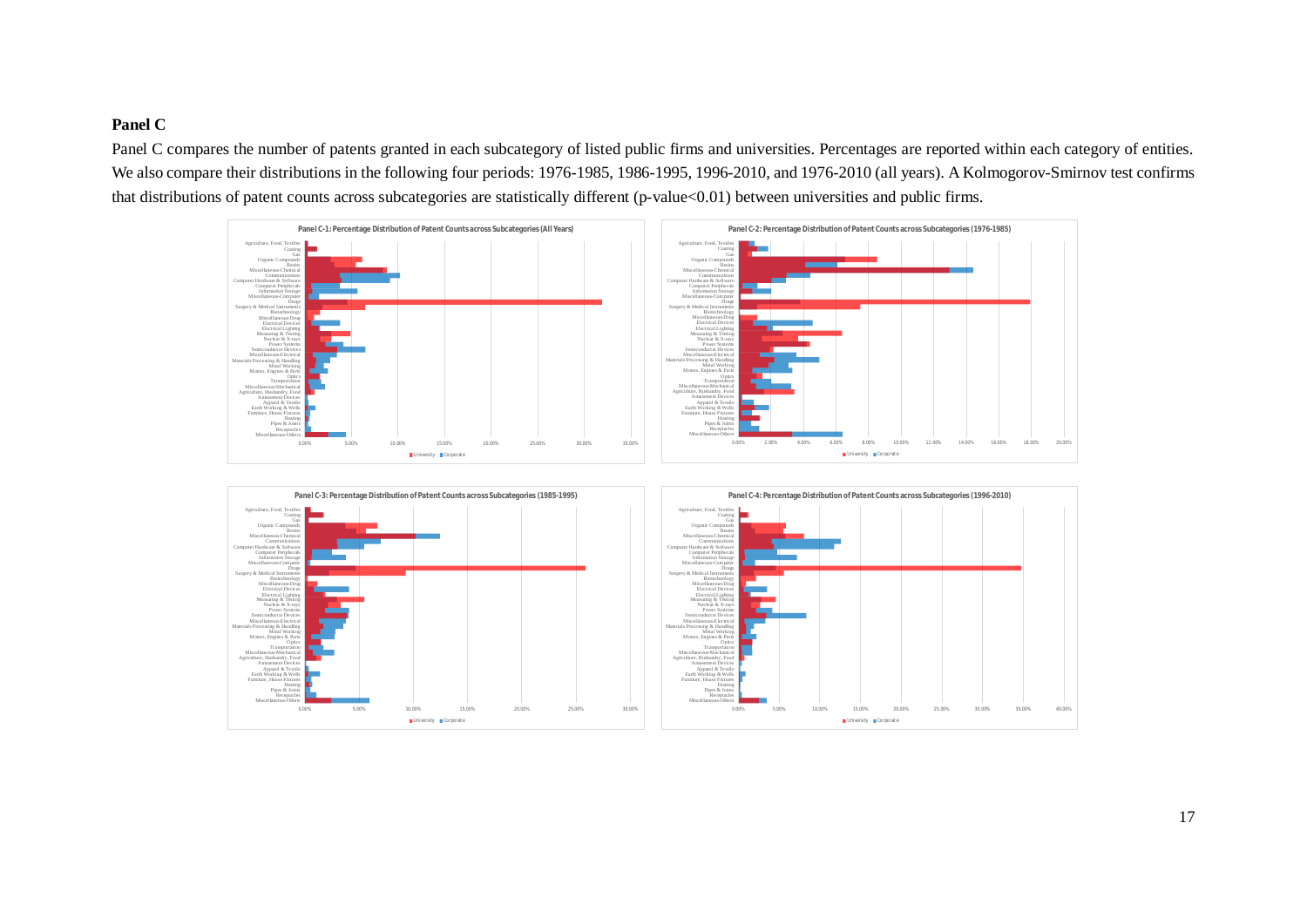# **Panel D**

Panel D reports the mean patent quality/importance (number of forward citations within 5 years) in each subcategory within each category of entities (i.e., public firm and university). We report the statistical significance of the difference between corporates and universities in each subcategory with two-sample t-test. \*\*\*, \*\*, \* indicate significance levels of 1%, 5%, and 10%, respectively. We also compare their distributions in the following four periods: 1976-1985, 1986-1995, 1996-2010, and 1976-2010 (all years).

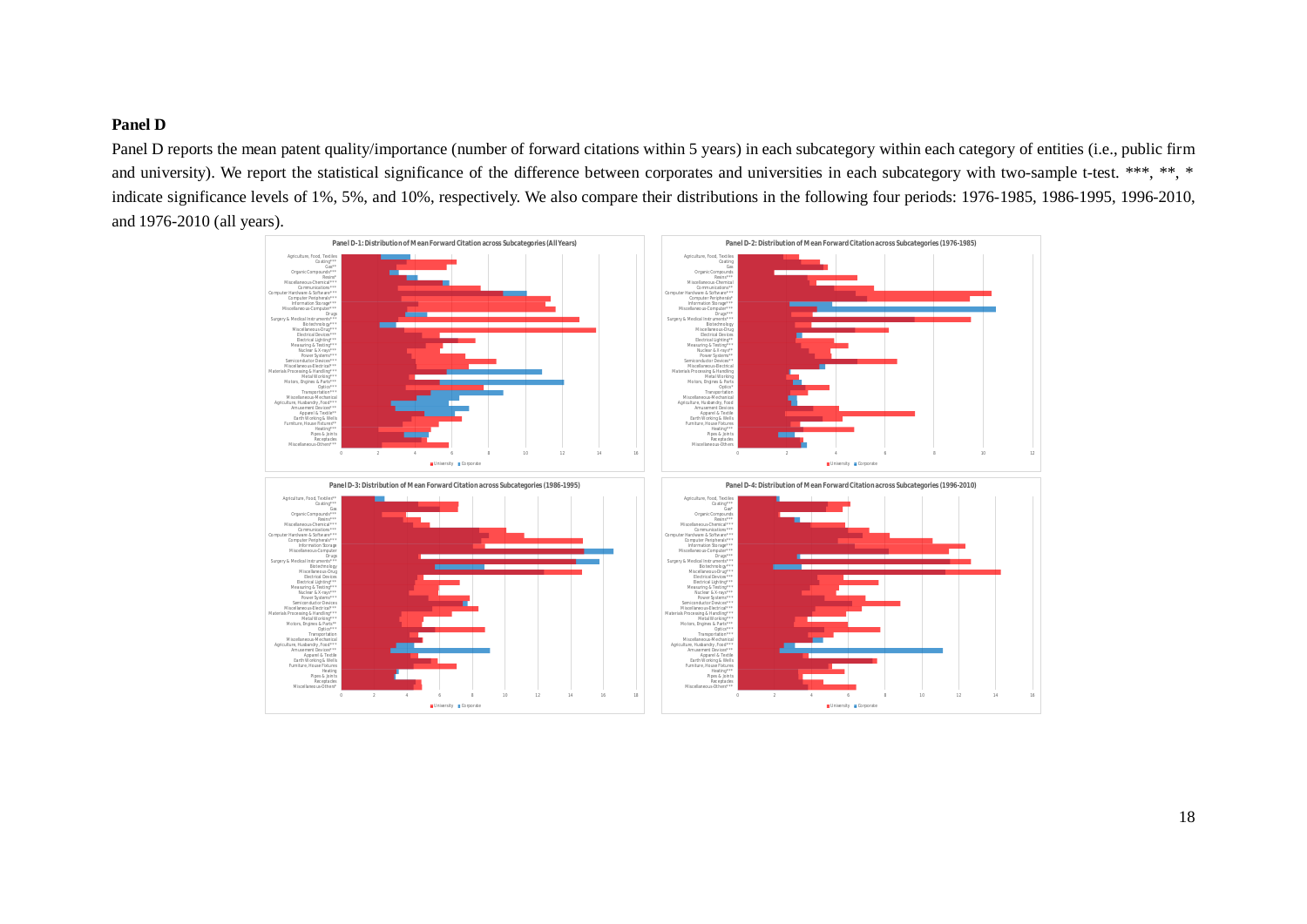# **Panel E**

Panel E reports the mean patent originality (one minus the HHI of citations given to other patents over patent subcategories) in each subcategory within each category of entities (i.e., corporate and university). We test the statistical significance of the difference between corporates and universities in each subcategory with two-sample t-test. \*\*\*, \*\*, \* indicate significance levels of 1%, 5%, and 10%, respectively. We also compare their distributions in the following four periods: 1976-1985, 1986- 1995, 1996-2010, and 1976-2010 (all years).

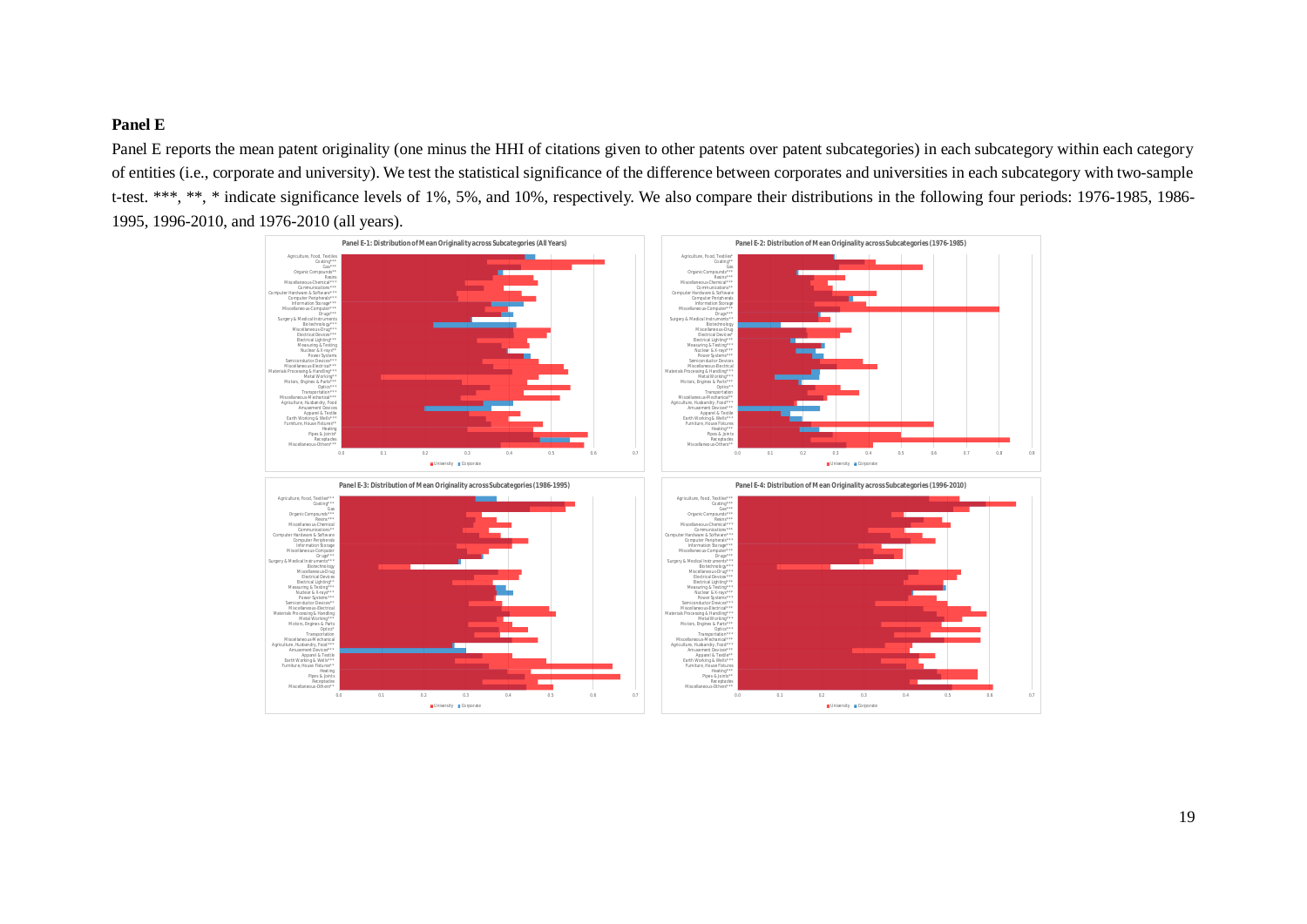# **Panel F**

Panel F reports the mean patent generality (one minus the HHI of citations received from other patents over patent subcategories) in each subcategory within each category of entities (public firm and university). We report the statistical significance of the difference between public firms and universities in each subcategory with two-sample t-test. \*\*\*, \*\*, \* indicate significance levels of 1%, 5%, and 10%, respectively. We also report their distributions in the following four periods: 1976-1985, 1986-1995, 1996-2010, and 1976-2010 (all years).

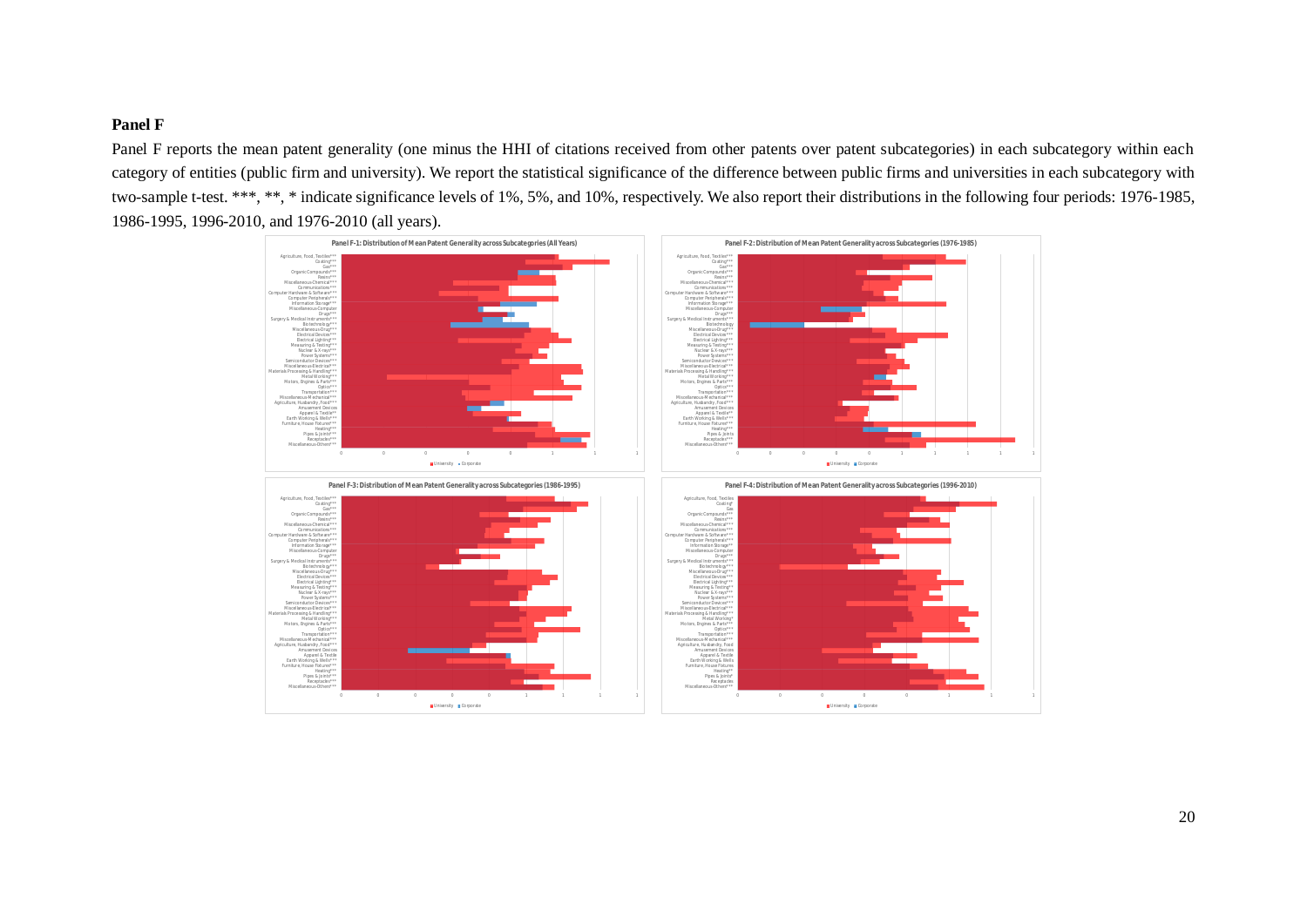# **Panel G**

Panel G reports the mean patent basicness (the ratio of the number of references to prior "non-patent documents" divided by the total references) in each subcategory within each category of entities (public firm and university). We report the statistical significance of the difference between public firms and universities in each subcategory with two-sample t-test. \*\*\*, \*\*, \* indicate significance levels of 1%, 5%, and 10%, respectively. We also report their distributions in the following four periods: 1976-1985, 1986-1995, 1996-2010, and 1976-2010 (all years).

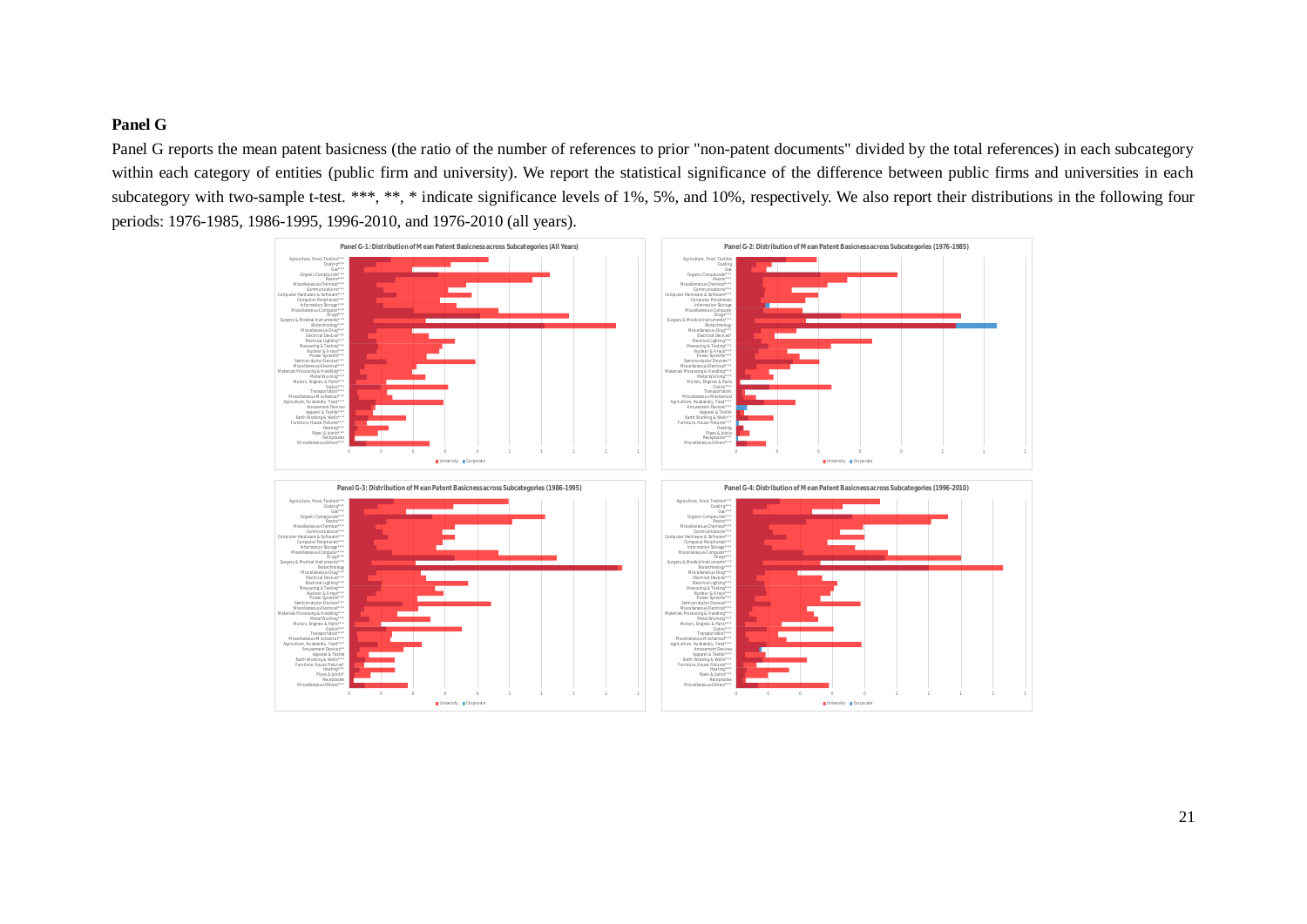# **Panel H**

Panel H reports the mean number of claims in each subcategory within each category of entities (public firm and university). We report the statistical significance of the difference between public firms and universities in each subcategory with two-sample t-test. \*\*\*, \*\*, \* indicate significance levels of 1%, 5%, and 10%, respectively. We also report their distributions in the following four periods: 1976-1985, 1986-1995, 1996-2010, and 1976-2010 (all years).



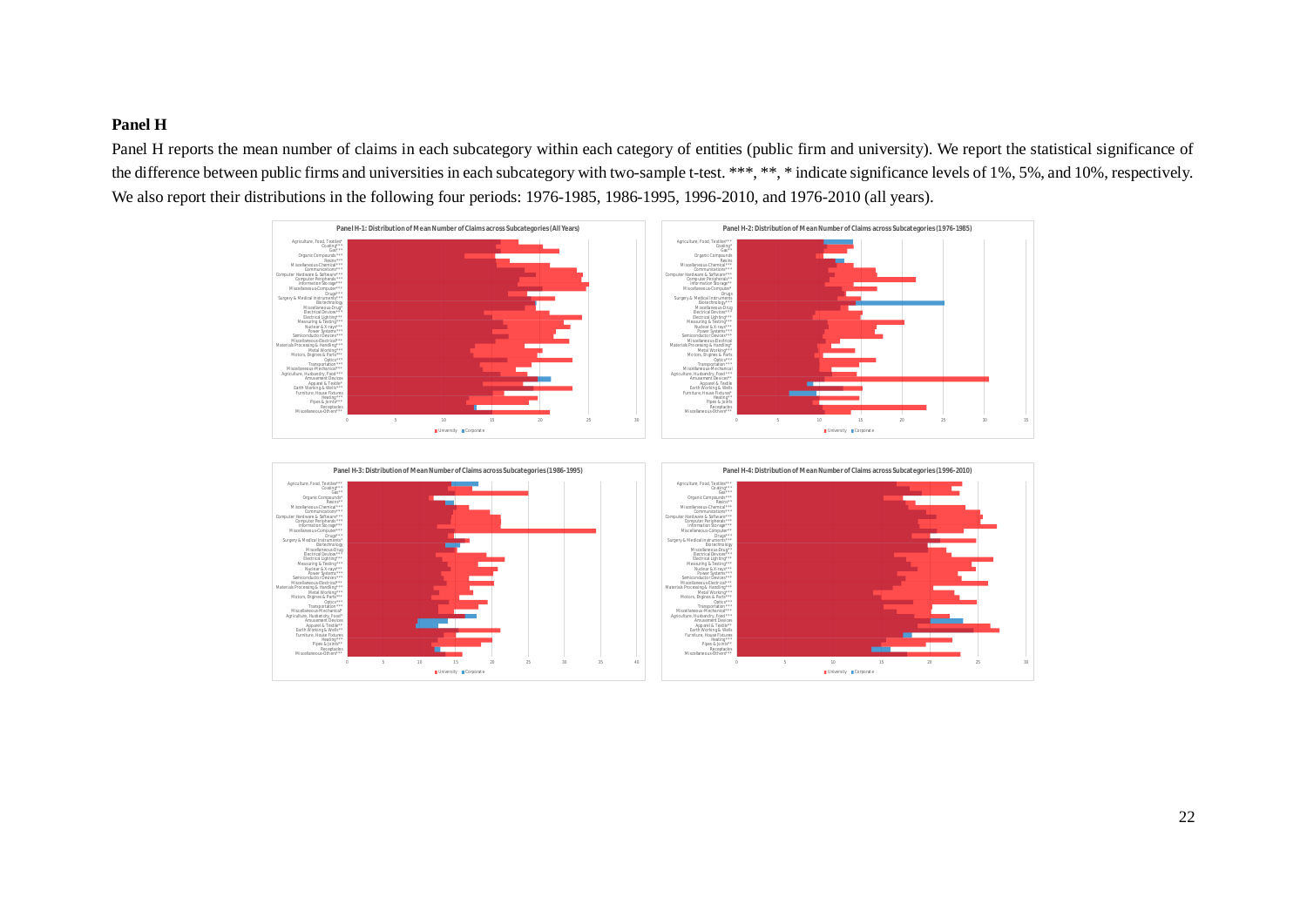|                  | Panel A: A Linear-Linear Form |                |                |                |            | Panel B: A Log-Log Form |                |                |             |             |
|------------------|-------------------------------|----------------|----------------|----------------|------------|-------------------------|----------------|----------------|-------------|-------------|
|                  | (1)                           | (2)            | (3)            | (4)            | (5)        | (1)                     | (2)            | (3)            | (4)         | (5)         |
| PatVal(Match)    | $0.1257***$                   | $0.0732**$     | $0.0818***$    | $0.0745**$     | $0.0707**$ | $0.3300***$             | $0.1332***$    | $0.1555***$    | $0.1298***$ | $0.0680*$   |
|                  | (0.0282)                      | (0.0293)       | (0.0296)       | (0.0294)       | (0.0328)   | (0.0229)                | (0.0309)       | (0.0306)       | (0.0309)    | (0.0352)    |
| Originality      | $---$                         | $- - - -$      | 7.1332         | $-2.5401$      | $-0.6788$  | ----                    | ----           | $0.3328**$     | 0.1318      | 0.0918      |
|                  | $--- -$                       | $--- -$        | (4.7958)       | (5.4978)       | (5.7697)   | ----                    | ----           | (0.1631)       | (0.1691)    | (0.1726)    |
| <b>Basicness</b> | ----                          | ----           | 7.3647**       | $-8.7723$      | $-5.6456$  | ----                    | ----           | 0.0469         | $-0.3583**$ | $-0.3828**$ |
|                  | -----                         | ----           | (2.9846)       | (5.4723)       | (5.8622)   | ----                    | ----           | (0.1359)       | (0.1689)    | (0.1757)    |
| Claims           | ----                          | ----           | 0.0172         | $-0.1249$      | $-0.0977$  | ----                    | ----           | $0.1806***$    | $-0.0025$   | $-0.0123$   |
|                  | ----                          | ----           | (0.1283)       | (0.1335)       | (0.1398)   | ----                    | ----           | (0.0484)       | (0.0666)    | (0.0662)    |
| Constant         | ----                          | 8.8002***      | ----           | 16.6618***     | ----       | ----                    | $0.6134***$    | ----           | $0.8230***$ | ----        |
|                  | $---$                         | (1.6542)       | $- - - -$      | (4.7528)       | ----       | ----                    | (0.0689)       | ----           | (0.2078)    | $- - - -$   |
| #Obs             | 663                           | 663            | 663            | 663            | 663        | 663                     | 663            | 663            | 663         | 663         |
| R <sub>2</sub>   | 0.0292                        | 0.0093         | 0.0567         | 0.0145         | 0.1298     | 0.2394                  | 0.0273         | 0.3119         | 0.0376      | 0.4046      |
| Year FE          | N <sub>O</sub>                | N <sub>O</sub> | NO.            | N <sub>O</sub> | <b>YES</b> | N <sub>O</sub>          | N <sub>O</sub> | N <sub>O</sub> | NO.         | <b>YES</b>  |
| SubCat FE        | NO                            | N <sub>O</sub> | N <sub>O</sub> | NO             | <b>YES</b> | N <sub>O</sub>          | N <sub>O</sub> | NO             | NO.         | <b>YES</b>  |

# **Table OA.II: Market-Based Patent Value and Actual University Patent Revenue in the Sub-category of Drug.**

We run the same regressions as in Table V but in the sample of patents in the drug subcategory.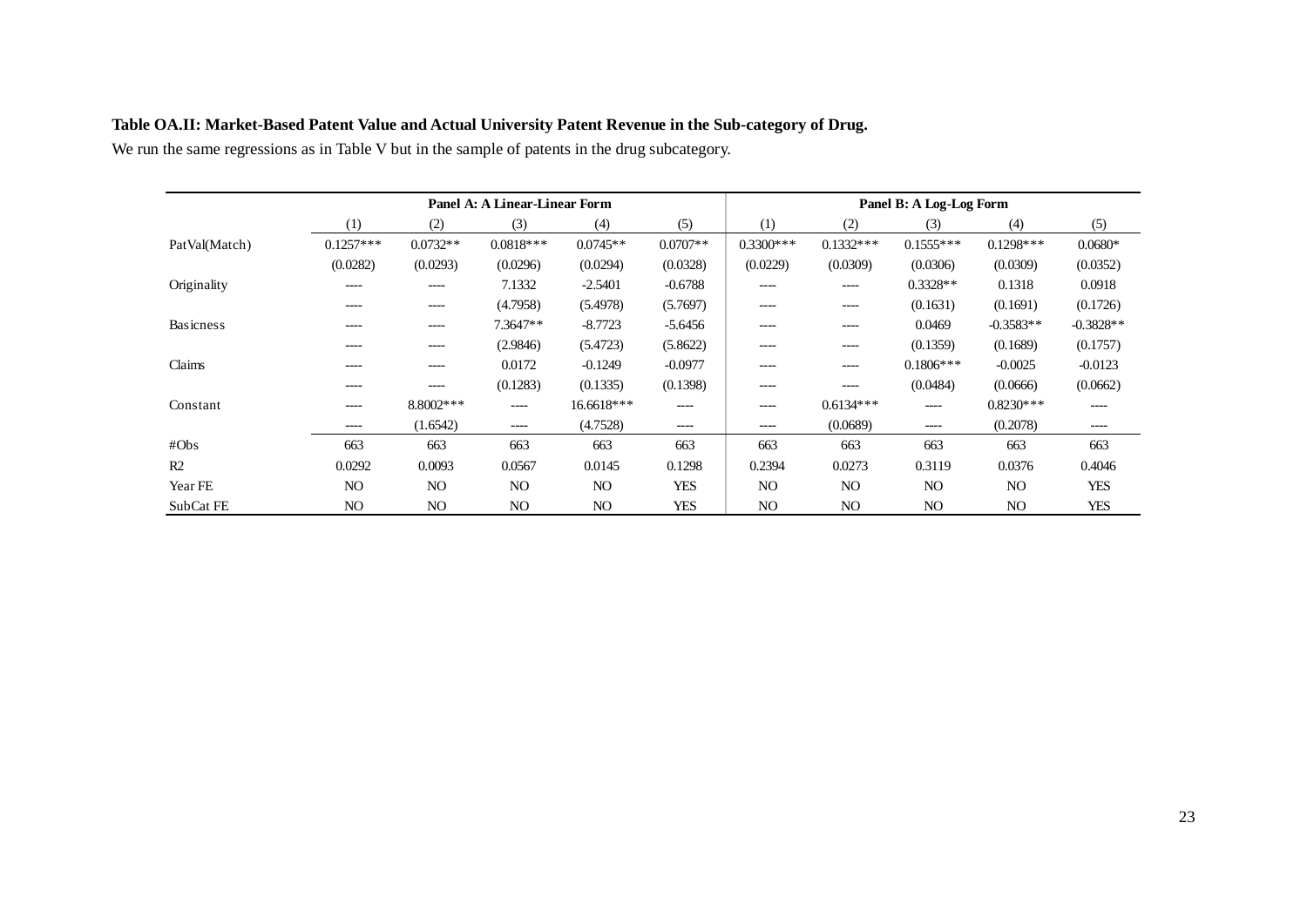# **Table OA.III: U.S. Universities and Their PDPASSs.**

We manually match the university names with their PDPASSs using the assignee file (1976-2006) of the NBER patent data. We first examine the NBER patent assignee name file, focus on the assignees in the category of "U.S. University," and manually harmonize the PDPASSs for each university. To ensure full coverage, we search the university names in other categories and extract their PDPASSs. For example, Purdue Research Foundation of the Purdue University is in the category of "U.S. Institute." Our resulting sample is 362 universities.

| uni_code       | Name                                     | <b>PDPASS</b> | uni_code | Name                            | <b>PDPASS</b> |
|----------------|------------------------------------------|---------------|----------|---------------------------------|---------------|
| U1             | <b>ACAD OF APPLIED SCI</b>               | 10205990      | U223     | SPELMAN COLLEGE                 | 12847735      |
| U1             | ACAD OF APPLIED SCI                      | 12177703      | U224     | SPRINGFIELD COLLEGE             | 11833736      |
| U <sub>2</sub> | <b>ALABAMA A&amp;M UNIV</b>              | 13099221      | U225     | <b>ST JOHNS UNIV</b>            | 10597806      |
| U3             | ALCORN STATE UNIV                        | 13218771      | U226     | <b>ST LOUIS UNIV</b>            | 10383391      |
| U4             | <b>ALFRED UNIV</b>                       | 10262334      | U226     | <b>ST LOUIS UNIV</b>            | 12224461      |
| U4             | <b>ALFRED UNIV</b>                       | 11071946      | U226     | <b>ST LOUIS UNIV</b>            | 12307452      |
| U5             | <b>ALKANSAS STATE UNIV</b>               | 12905751      | U227     | STANFORD UNIV                   | 10052880      |
| U6             | <b>ALVERNO COLLEGE</b>                   | 12751071      | U227     | STANFORD UNIV                   | 10085770      |
| U7             | AMBASSADOR COLLEGE                       | 11367305      | U227     | STANFORD UNIV                   | 12589299      |
| U9             | AMERICAN LANGUAGE ACAD                   | 11110495      | U227     | STANFORD UNIV                   | 12959736      |
| U10            | <b>AMERICAN UNIV</b>                     | 10562759      | U227     | STANFORD UNIV                   | 13083418      |
| U11            | AMERICAN UNIV OF TECHNOLOGY              | 10287189      | U227     | STANFORD UNIV                   | 13141479      |
| U12            | AMHERST COLLEGE                          | 12598036      | U227     | STANFORD UNIV                   | 21027770      |
| U13            | APPALACHAIN STATE UNIV                   | 11883123      | U227     | STANFORD UNIV                   | 21478343      |
| U14            | ARIZONA STATE UNIV                       | 10586414      | U227     | STANFORD UNIV                   | 22274727      |
| U14            | ARIZONA STATE UNIV                       | 10916444      | U228     | STARMARK ANIMAL BEHAVIOR CENTER | 12706967      |
| U14            | <b>ARIZONA STATE UNIV</b>                | 11750489      | U229     | STATE UNIV OF NEW YORK          | 10457174      |
| U14            | ARIZONA STATE UNIV                       | 13118987      | U229     | STATE UNIV OF NEW YORK          | 10506876      |
| U15            | ART CENT COLLEGE OF DESIGN               | 12846166      | U229     | STATE UNIV OF NEW YORK          | 12494736      |
| U16            | ASSOCIATION OF AMERICAN UNIVERSITIES     | 11678831      | U229     | STATE UNIV OF NEW YORK          | 13107693      |
| U17            | AT STILL UNIV OF HEALTH SCI              | 12672896      | U229     | STATE UNIV OF NEW YORK          | 13117389      |
| U18            | <b>AUBURN UNIV</b>                       | 10206900      | U229     | STATE UNIV OF NEW YORK          | 21917944      |
| U18            | <b>AUBURN UNIV</b>                       | 10996882      | U230     | STEPHEN F AUSTIN STATE UNIV     | $-16787$      |
| U18            | <b>AUBURN UNIV</b>                       | 11012600      | U231     | STEVENS INST OF TECH            | 11021612      |
| U19            | <b>AVIATION SUPPLIES &amp; ACADEMICS</b> | 10931538      | U231     | STEVENS INST OF TECH            | 22918193      |
| U20            | <b>BALL STATE UNIV</b>                   | 12544684      | U232     | <b>SYRACUSE UNIV</b>            | 10230164      |
| U21            | BAYLOR COLLEGE OF MEDICINE               | 11671697      | U232     | <b>SYRACUSE UNIV</b>            | 10625734      |
| U22            | BAYLOR UNIV                              | 11130200      | U233     | TEMPLE UNIV                     | 10843583      |
| U22            | <b>BAYLOR UNIV</b>                       | 11141078      | U233     | TEMPLE UNIV                     | 22503640      |
| U22            | <b>BAYLOR UNIV</b>                       | 12374742      | U233     | TEMPLE UNIV                     | 22912002      |
| U22            | <b>BAYLOR UNIV</b>                       | 12840679      | U234     | TENNESSEE TECHNOLOGICAL UNIV    | 12667795      |
| U23            | <b>BEMIDJI STATE UNIV</b>                | 11414638      | U235     | TEXAS A&M UNIV                  | 10834168      |
| U24            | BLIND FAITH SCHOOL OF MUSIC & ART        | 13121340      | U235     | TEXAS A&M UNIV                  | 11616790      |
| U25            | <b>BOISE STATE UNIV</b>                  | 12792627      | U235     | TEXAS A&M UNIV                  | 21698632      |
| U26            | <b>BOSTON COLLEGE</b>                    | 11266208      | U235     | <b>TEXAS A&amp;M UNIV</b>       | 21991443      |
| U27            | <b>BOSTON UNIV</b>                       | 10676948      | U235     | <b>TEXAS A&amp;M UNIV</b>       | 22579636      |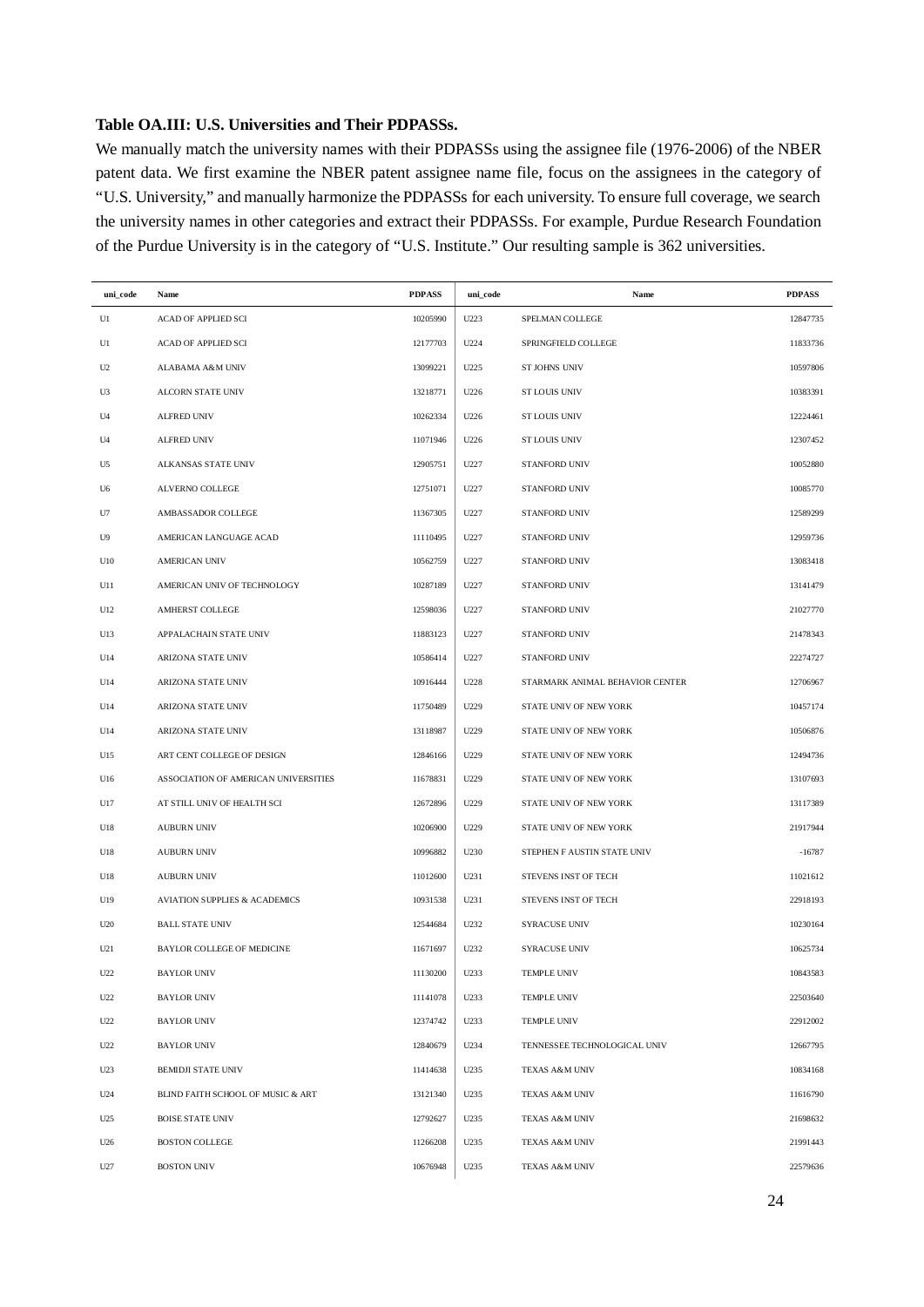| U27 | <b>BOSTON UNIV</b>                | 11282111 | U236 | TEXAS CHRISTIAN UNIV                  | 12881011 |
|-----|-----------------------------------|----------|------|---------------------------------------|----------|
| U27 | <b>BOSTON UNIV</b>                | 12923205 | U237 | TEXAS LUTHERAN UNIV                   | 13060087 |
| U28 | <b>BOWIE STATE UNIV</b>           | 23055717 | U238 | TEXAS STATE UNIV                      | 23152176 |
| U29 | <b>BOWLING GREEN STATE UNIV</b>   | 10931188 | U239 | <b>TEXAS TECH UNIV</b>                | 10666462 |
| U30 | <b>BRADLEY UNIV</b>               | 11765786 | U239 | TEXAS TECH UNIV                       | 12864691 |
| U31 | <b>BRANDEIS UNIV</b>              | 11614407 | U239 | TEXAS TECH UNIV                       | 12970897 |
| U32 | <b>BRIGHAM YOUNG UNIV</b>         | 11208780 | U239 | TEXAS TECH UNIV                       | 13003183 |
| U33 | <b>BROWN UNIV</b>                 | 10659299 | U239 | TEXAS TECH UNIV                       | 22359003 |
| U33 | <b>BROWN UNIV</b>                 | 10810030 | U239 | <b>TEXAS TECH UNIV</b>                | 22400311 |
| U33 | <b>BROWN UNIV</b>                 | 12039323 | U239 | TEXAS TECH UNIV                       | 22464759 |
| U34 | BRYN MAWR COLLEGE                 | 12172060 | U240 | TEXAS WESLEYAN UNIV                   | 11255546 |
| U35 | CALIFORNIA INST OF TECH           | 10212849 | U241 | THOMAS JEFFERSON UNIV                 | 12233242 |
| U35 | CALIFORNIA INST OF TECH           | 10968828 | U242 | TOURO COLLEGE                         | 11068476 |
| U35 | CALIFORNIA INST OF TECH           | 11532066 | U243 | <b>TOWSON UNIV</b>                    | 21216599 |
| U35 | CALIFORNIA INST OF TECH           | 12756450 | U244 | TRINITY UNIV                          | 11402737 |
| U35 | <b>CALIFORNIA INST OF TECH</b>    | 12962121 | U245 | <b>TROY UNIV</b>                      | 12127624 |
| U35 | CALIFORNIA INST OF TECH           | 13108675 | U246 | TRUMAN STATE UNIV                     | 12676105 |
| U35 | CALIFORNIA INST OF TECH           | 13208934 | U247 | <b>TUFTS UNIV</b>                     | 10178972 |
| U35 | CALIFORNIA INST OF TECH           | 20961588 | U247 | TUFTS UNIV                            | 11184034 |
| U36 | CALIFORNIA POLYTECHNIC STATE UNIV | 10266866 | U247 | TUFTS UNIV                            | 11598631 |
| U37 | CALIFORNIA STATE UNIV             | 10932917 | U247 | <b>TUFTS UNIV</b>                     | 11880040 |
| U37 | CALIFORNIA STATE UNIV             | 11328517 | U247 | <b>TUFTS UNIV</b>                     | 21959307 |
| U37 | CALIFORNIA STATE UNIV             | 11635555 | U248 | TULANE UNIV                           | 10893927 |
| U37 | CALIFORNIA STATE UNIV             | 21564750 | U248 | TULANE UNIV                           | 11014189 |
| U38 | CALVIN COLLEGE                    | 12084416 | U248 | TULANE UNIV                           | 11487378 |
| U39 | CARGENIE MELLON UNIV              | 10545965 | U248 | TULANE UNIV                           | 22101801 |
| U40 | CARROLL COLLEGE                   | 22293949 | U248 | TULANE UNIV                           | 22495964 |
| U41 | CASE WESTERN RESERVE UNIV         | 11702110 | U249 | <b>TUSKEGEE UNIV</b>                  | 10960490 |
| U41 | CASE WESTERN RESERVE UNIV         | 11991624 | U250 | UNIFORMED SERVICES UNIV OF HEALTH SCI | 12454297 |
| U41 | CASE WESTERN RESERVE UNIV         | 21727241 | U250 | UNIFORMED SERVICES UNIV OF HEALTH SCI | 22680937 |
| U41 | CASE WESTERN RESERVE UNIV         | 22823322 | U250 | UNIFORMED SERVICES UNIV OF HEALTH SCI | 22743534 |
| U41 | CASE WESTERN RESERVE UNIV         | 23106232 | U251 | UNION UNIV                            | 10971488 |
| U42 | CATHOLIC UNIV OF AMERICA          | 11381523 | U252 | UNITY SCHOOL OF CHRISTIANITY          | 11313193 |
| U43 | CENT MICHIGAN UNIV                | 12906223 | U253 | UNIV ADVANCED BIO IMAGING ASSOCIATES  | 11979661 |
| U44 | CENTENARY COLLEGE OF LOUISIANA    | 22391824 | U254 | UNIV CENT DEL CARIBE                  | 22589357 |
| U45 | CHAPMAN COLLEGE                   | 10829901 | U255 | UNIV CORP FOR ATMOSPHERE RES          | 11451045 |
| U46 | CITY UNIV OF NEW YORK             | 10878585 | U256 | UNIV HEALTHS YSTEM CONSORTIUM         | 13103470 |
| U46 | CITY UNIV OF NEW YORK             | 11242285 | U257 | UNIV OF AKRON                         | 11037269 |
| U46 | CITY UNIV OF NEW YORK             | 11370797 | U258 | UNIV OF ALABAMA                       | 10049068 |
| U46 | CITY UNIV OF NEW YORK             | 11736050 | U258 | UNIV OF ALABAMA                       | 10685560 |
| U46 | CITY UNIV OF NEW YORK             | 13138208 | U258 | UNIV OF ALABAMA                       | 11185055 |
| U47 | <b>CLARK UNIV</b>                 | 11748183 | U258 | UNIV OF ALABAMA                       | 13060486 |
| U48 | <b>CLARKSON UNIV</b>              | 11418797 | U258 | UNIV OF ALABAMA                       | 20728027 |
| U49 | <b>CLEMSON UNIV</b>               | 12487493 | U258 | UNIV OF ALABAMA                       | 21259067 |
|     |                                   |          |      |                                       |          |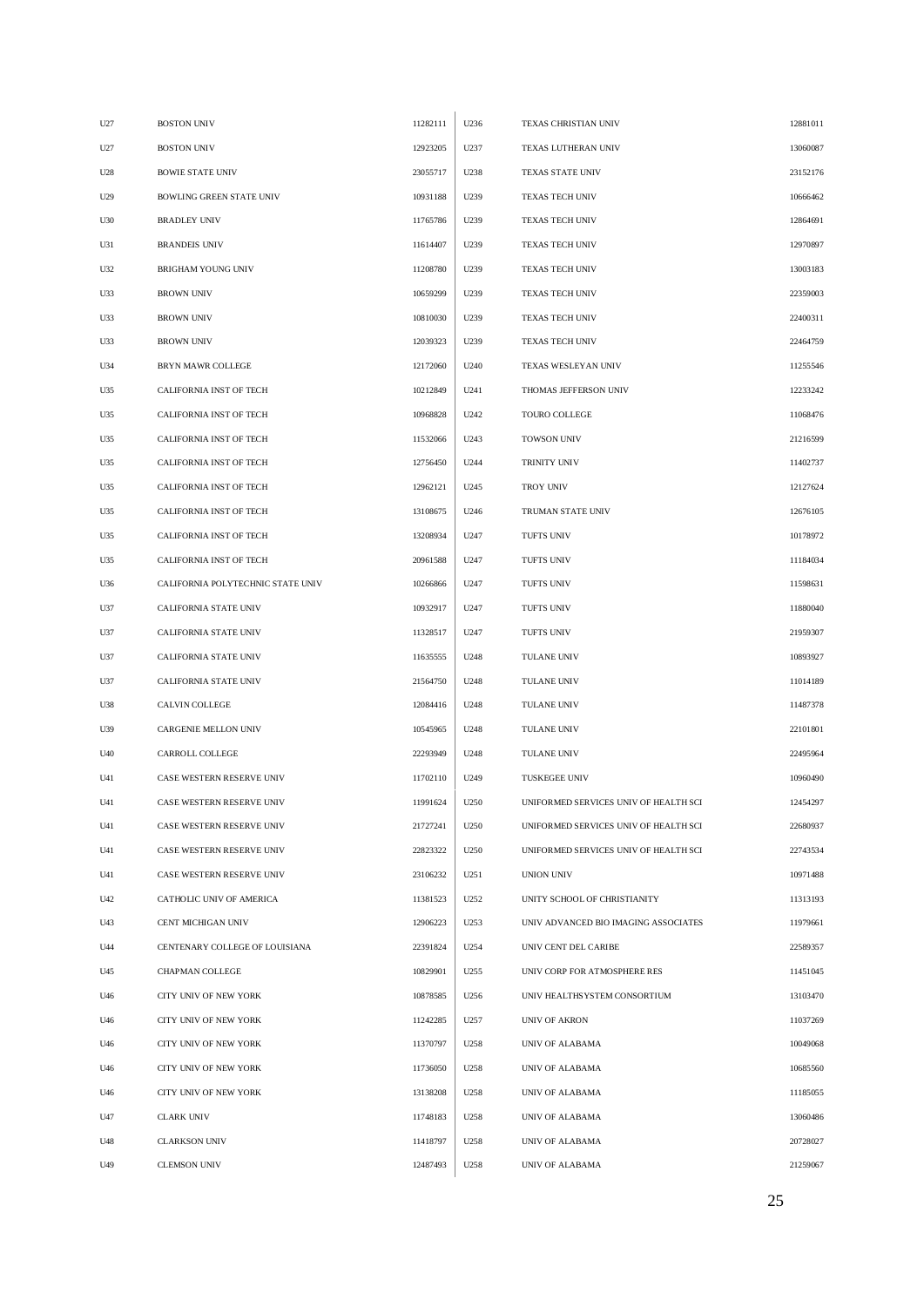| U49 | <b>CLEMSON UNIV</b>                           | 12648438 | U258 | UNIV OF ALABAMA         | 22090093 |
|-----|-----------------------------------------------|----------|------|-------------------------|----------|
| U50 | CLEVELAND STATE UNIV                          | 12475096 | U259 | UNIV OF ALASKA          | 11456796 |
| U51 | COCKERILL SAMBRE CAMPUS UNIV DU SART TILMAN   | 22132506 | U260 | <b>UNIV OF ARIZONA</b>  | 10298599 |
| U52 | COLLEGE OF AMERICAN PATHOLOGISTS              | 12538533 | U260 | <b>UNIV OF ARIZONA</b>  | 10586414 |
| U53 | <b>COLLEGE OF HOLY CROSS</b>                  | 12462375 | U260 | <b>UNIV OF ARIZONA</b>  | 11043586 |
| U54 | COLLEGE OF MEDICINE & DENTISTRY OF NEW JERSEY | 10429743 | U260 | UNIV OF ARIZONA         | 11750489 |
| U55 | COLLEGE OF NEW JERSEY                         | 11597056 | U260 | UNIV OF ARIZONA         | 11821347 |
| U56 | <b>COLLEGE OF WILLIAM &amp; MARY</b>          | 12230512 | U260 | UNIV OF ARIZONA         | 12975849 |
| U57 | COLLEGE PARK IND INC                          | 11258570 | U260 | UNIV OF ARIZONA         | 13092071 |
| U58 | COLLEGE SAVINGS BANK                          | 10822055 | U260 | <b>UNIV OF ARIZONA</b>  | 22358845 |
| U59 | COLORADO SCHOOL OF MINES                      | 11039458 | U261 | <b>UNIV OF ARKANSAS</b> | $-19842$ |
| U60 | COLORADO STATE UNIV                           | 10703054 | U261 | UNIV OF ARKANSAS        | $-18135$ |
| U60 | <b>COLORADO STATE UNIV</b>                    | 22142825 | U261 | <b>UNIV OF ARKANSAS</b> | 10320721 |
| U60 | COLORADO STATE UNIV                           | 23194527 | U261 | UNIV OF ARKANSAS        | 11210319 |
| U61 | <b>COLUMBIA UNIV</b>                          | $-3449$  | U261 | <b>UNIV OF ARKANSAS</b> | 11979879 |
| U61 | <b>COLUMBIA UNIV</b>                          | 10561876 | U261 | UNIV OF ARKANSAS        | 13183790 |
| U61 | <b>COLUMBIA UNIV</b>                          | 12510710 | U262 | UNIV OF BALTIMORE       | 13030169 |
| U61 | <b>COLUMBIA UNIV</b>                          | 13060440 | U263 | UNIV OF CALIFORNIA      | 10207181 |
| U61 | <b>COLUMBIA UNIV</b>                          | 21275191 | U263 | UNIV OF CALIFORNIA      | 10574877 |
| U61 | <b>COLUMBIA UNIV</b>                          | 21708108 | U263 | UNIV OF CALIFORNIA      | 11275757 |
| U61 | <b>COLUMBIA UNIV</b>                          | 21841668 | U263 | UNIV OF CALIFORNIA      | 11403026 |
| U61 | <b>COLUMBIA UNIV</b>                          | 22032616 | U263 | UNIV OF CALIFORNIA      | 11491547 |
| U61 | <b>COLUMBIA UNIV</b>                          | 22745935 | U263 | UNIV OF CALIFORNIA      | 11835845 |
| U62 | <b>CORNELL UNIV</b>                           | 10061102 | U263 | UNIV OF CALIFORNIA      | 12965526 |
| U62 | <b>CORNELL UNIV</b>                           | 10075544 | U263 | UNIV OF CALIFORNIA      | 13011309 |
| U62 | <b>CORNELL UNIV</b>                           | 13114994 | U263 | UNIV OF CALIFORNIA      | 13031273 |
| U62 | <b>CORNELL UNIV</b>                           | 22439140 | U263 | UNIV OF CALIFORNIA      | 13096429 |
| U63 | <b>CREIGHTON UNIV</b>                         | 11404632 | U263 | UNIV OF CALIFORNIA      | 13130981 |
| U63 | <b>CREIGHTON UNIV</b>                         | 11483474 | U263 | UNIV OF CALIFORNIA      | 13153610 |
| U63 | <b>CREIGHTON UNIV</b>                         | 22870461 | U263 | UNIV OF CALIFORNIA      | 21880971 |
| U64 | DARTMOUTH COLLEGE                             | 10398824 | U263 | UNIV OF CALIFORNIA      | 22128483 |
| U64 | DARTMOUTH COLLEGE                             | 13074801 | U263 | UNIV OF CALIFORNIA      | 23213594 |
| U64 | DARTMOUTH COLLEGE                             | 23184628 | U263 | UNIV OF CALIFORNIA      | 23253509 |
| U65 | DAVIDSON COLLEGE                              | 10510509 | U264 | UNIV OF CENT FLORIDA    | 11719517 |
| U66 | DENVER PUBLIC SCHOOLS                         | 11622732 | U264 | UNIV OF CENT FLORIDA    | 13073164 |
| U67 | DOWLING COLLEGE                               | 11963203 | U264 | UNIV OF CENT FLORIDA    | 13099239 |
| U68 | DREXEL UNIV                                   | 10954865 | U265 | UNIV OF CHICAGO         | 10154594 |
| U68 | DREXEL UNIV                                   | 11315969 | U265 | UNIV OF CHICAGO         | 11423007 |
| U68 | DREXEL UNIV                                   | 11765555 | U265 | UNIV OF CHICAGO         | 12796484 |
| U68 | DREXEL UNIV                                   | 11940708 | U265 | UNIV OF CHICAGO         | 13062601 |
| U68 | DREXEL UNIV                                   | 13118803 | U265 | UNIV OF CHICAGO         | 21343459 |
| U68 | DREXEL UNIV                                   | 21467059 | U266 | UNIV OF CINCINNATI      | 10041121 |
| U69 | DUGUESNE UNIV                                 | 11269645 | U266 | UNIV OF CINCINNATI      | 10622190 |
| U70 | DUKE UNIV                                     | 10381645 | U266 | UNIV OF CINCINNATI      | 21616788 |
|     |                                               |          |      |                         |          |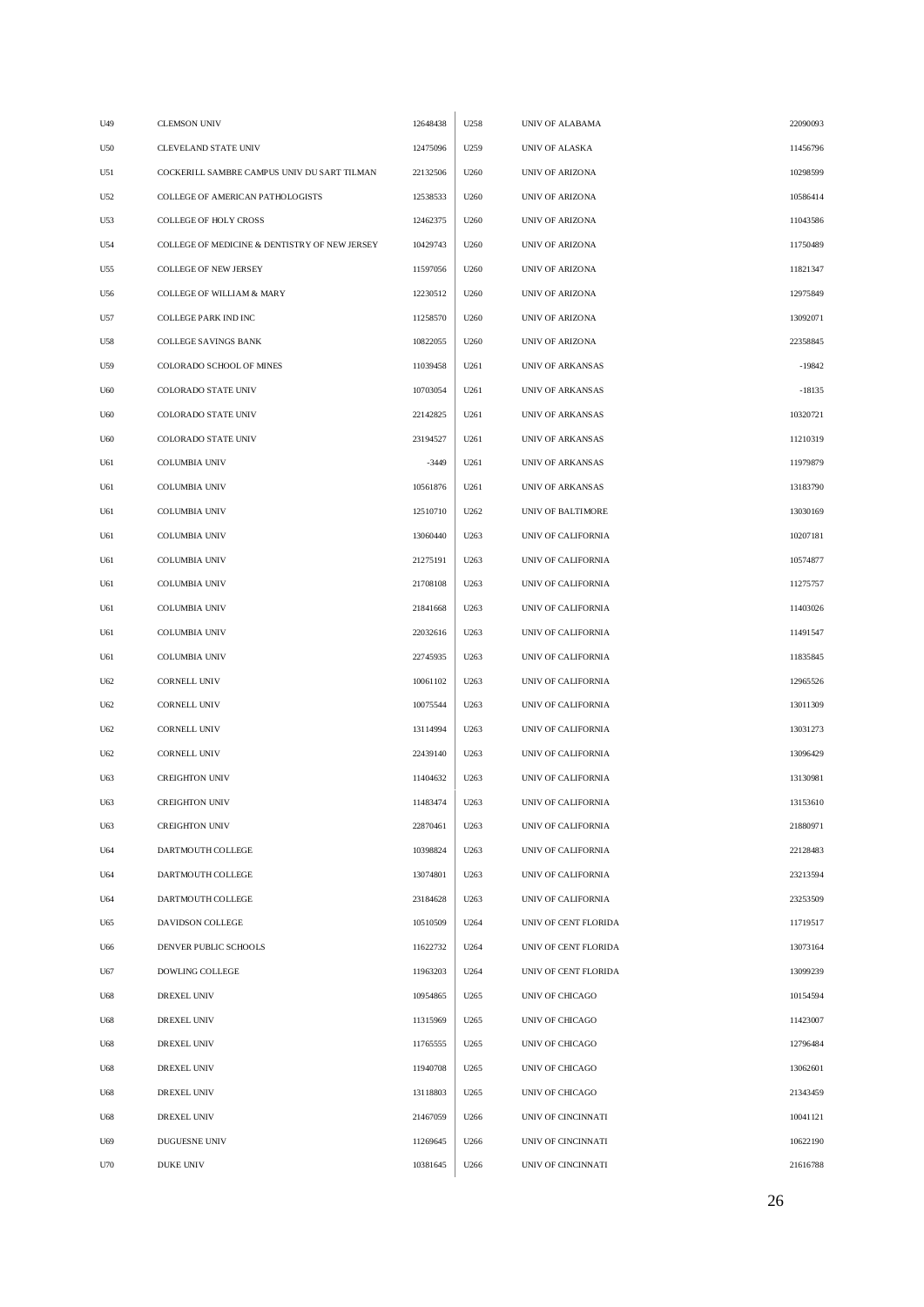| U70        | <b>DUKE UNIV</b>                | 10811240 | U267 | UNIV OF COLORADO       | 11023299 |
|------------|---------------------------------|----------|------|------------------------|----------|
| U70        | <b>DUKE UNIV</b>                | 11118479 | U267 | UNIV OF COLORADO       | 11481253 |
| U70        | <b>DUKE UNIV</b>                | 11914519 | U267 | UNIV OF COLORADO       | 12265471 |
| U70        | <b>DUKE UNIV</b>                | 22672650 | U267 | UNIV OF COLORADO       | 13125454 |
| U70        | <b>DUKE UNIV</b>                | 31462732 | U267 | UNIV OF COLORADO       | 13131054 |
| U71        | EAST CAROLINA UNIV              | 12187351 | U268 | UNIV OF CONNECTICUT    | 10685585 |
| U71        | EAST CAROLINA UNIV              | 22093804 | U268 | UNIV OF CONNECTICUT    | 11231993 |
| U72        | EAST TENNESSEE STATE UNIV       | 10799878 | U268 | UNIV OF CONNECTICUT    | 12551316 |
| U73        | EASTERN MICHIGAN UNIV           | 11659189 | U269 | <b>UNIV OF DAYTON</b>  | 11580808 |
| U74        | EASTERN VIRGINIA MED SCHOOL     | 10776979 | U270 | UNIV OF DELAWARE       | 10967975 |
| U74        | EASTERN VIRGINIA MED SCHOOL     | 11290554 | U271 | UNIV OF DENVER         | 10531434 |
| U74        | EASTERN VIRGINIA MED SCHOOL     | 11568736 | U272 | UNIV OF DETROIT MERCY  | 22210580 |
| U74        | EASTERN VIRGINIA MED SCHOOL     | 13248021 | U273 | <b>UNIV OF FLORIDA</b> | 10062206 |
| U74        | EASTERN VIRGINIA MED SCHOOL     | 21158600 | U273 | UNIV OF FLORIDA        | 11645650 |
| U74        | EASTERN VIRGINIA MED SCHOOL     | 21940531 | U273 | UNIV OF FLORIDA        | 11914084 |
| U74        | EASTERN VIRGINIA MED SCHOOL     | 22381251 | U273 | UNIV OF FLORIDA        | 12304022 |
| U75        | EASTERN WASHINGTON UNIV         | 12794799 | U273 | UNIV OF FLORIDA        | 12940121 |
| U76        | <b>EMORY UNIV</b>               | 11907114 | U273 | UNIV OF FLORIDA        | 13067084 |
| U76        | <b>EMORY UNIV</b>               | 12952537 | U273 | UNIV OF FLORIDA        | 21531655 |
| U76        | <b>EMORY UNIV</b>               | 13153100 | U273 | UNIV OF FLORIDA        | 22795882 |
| U76        | <b>EMORY UNIV</b>               | 21940314 | U274 | UNIV OF GEORGIA        | 10709716 |
| U77        | ERSKINE COLLEGE                 | 12208271 | U274 | UNIV OF GEORGIA        | 10743899 |
| U78        | <b>FAIRFIELD UNIV</b>           | 10326534 | U274 | UNIV OF GEORGIA        | 20980632 |
| U79        | FERRIS STATE UNIV               | 12744811 | U274 | UNIV OF GEORGIA        | 21024097 |
| U80        | FLORIDA A&M UNIV                | 10688530 | U274 | UNIV OF GEORGIA        | 31292804 |
| U81        | FLORIDA ATLANTIC UNIV           | 11374602 | U275 | UNIV OF HARTFORD       | 11289490 |
| U81        | FLORIDA ATLANTIC UNIV           | 11397556 | U276 | UNIV OF HAWAII         | 10643212 |
| U82        | FLORIDA INST OF TECH            | 11653616 | U276 | <b>UNIV OF HAWAII</b>  | 11798517 |
| U82        | FLORIDA INST OF TECH            | 21264587 | U277 | UNIV OF HEALTH SCI     | 10832755 |
| U83        | FLORIDA INT UNIV                | 11351849 | U278 | UNIV OF HOUSTON        | 10359318 |
| <b>U84</b> | <b>FLORIDA STATE UNIV</b>       | 10572253 | U278 | UNIV OF HOUSTON        | 11083253 |
| U85        | FORDHAM UNIV                    | 12483494 | U278 | UNIV OF HOUSTON        | 11826512 |
| U86        | FORMAN SCHOOL                   | 12512261 | U278 | UNIV OF HOUSTON        | 11973901 |
| U87        | FORT VALLEY STATE COLLEGE       | 10945959 | U278 | UNIV OF HOUSTON        | 12008832 |
| U88        | FRANCISCAN UNIV OF STEUBENVILLE | 12857699 | U278 | UNIV OF HOUSTON        | 12950314 |
| U89        | <b>GEORGE MASON UNIV</b>        | 12053388 | U278 | UNIV OF HOUSTON        | 21504424 |
| U89        | <b>GEORGE MASON UNIV</b>        | 13160830 | U279 | UNIV OF IDAHO          | 10495969 |
| U90        | GEORGE WASHINGTON UNIV          | 10643340 | U280 | UNIV OF ILLINOIS       | 10041842 |
| U90        | GEORGE WASHINGTON UNIV          | 11232401 | U280 | UNIV OF ILLINOIS       | 10568328 |
| U91        | <b>GEORGETOWN UNIV</b>          | 10420768 | U280 | UNIV OF ILLINOIS       | 13082277 |
| U91        | <b>GEORGETOWN UNIV</b>          | 23160283 | U280 | UNIV OF ILLINOIS       | 13176072 |
| U92        | <b>GEORGIA INST OF TECH</b>     | 10245256 | U280 | UNIV OF ILLINOIS       | 13209235 |
| U92        | <b>GEORGIA INST OF TECH</b>     | 11201574 | U280 | UNIV OF ILLINOIS       | 21997696 |
| U92        | <b>GEORGIA INST OF TECH</b>     | 11907114 | U280 | UNIV OF ILLINOIS       | 23017867 |
|            |                                 |          |      |                        |          |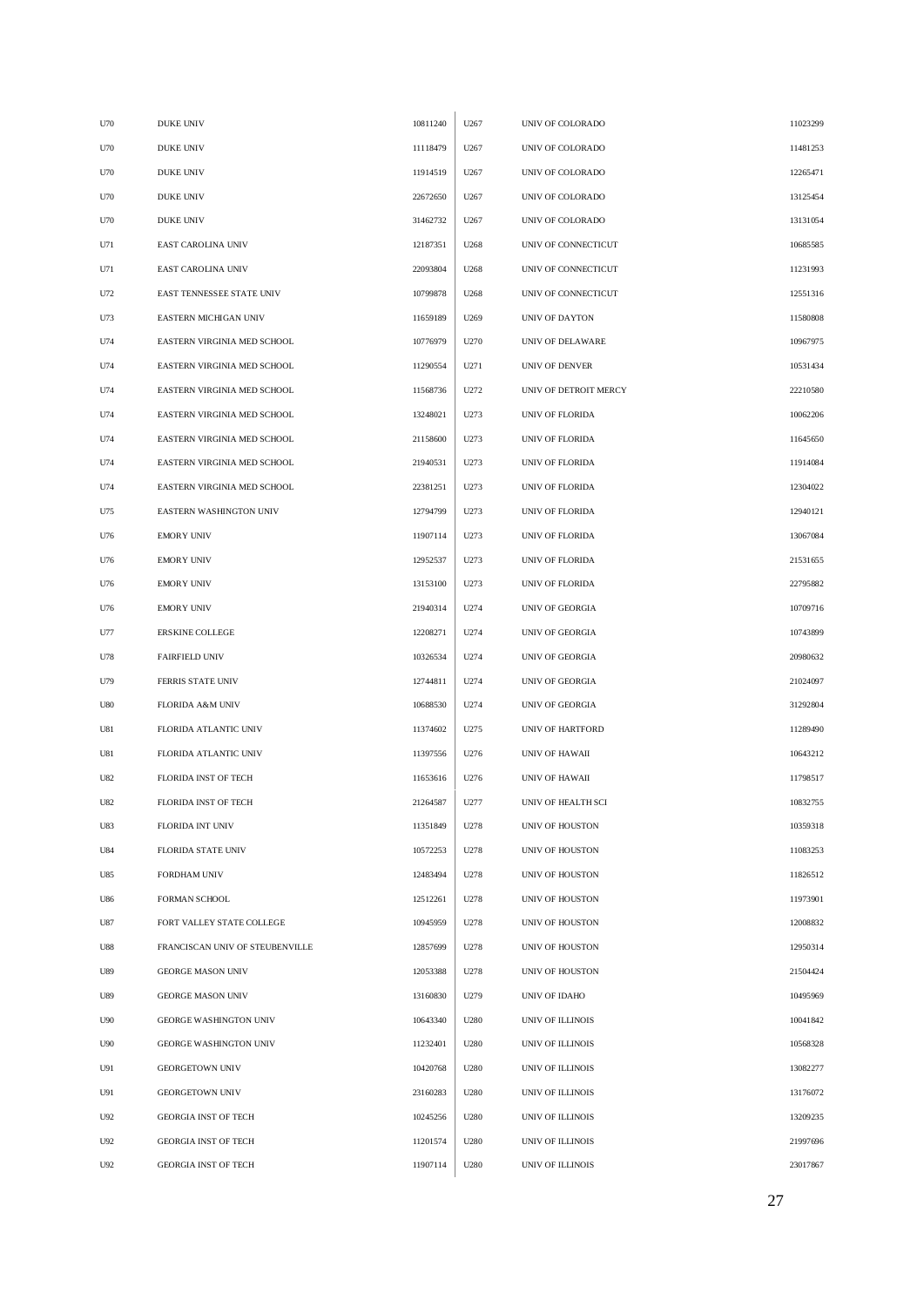| U92  | <b>GEORGIA INST OF TECH</b>           | 12242425 | U281 | UNIV OF IOWA          | 10062450 |
|------|---------------------------------------|----------|------|-----------------------|----------|
| U92  | <b>GEORGIA INST OF TECH</b>           | 13168377 | U281 | UNIV OF IOWA          | 10430486 |
| U92  | <b>GEORGIA INST OF TECH</b>           | 13189746 | U281 | UNIV OF IOWA          | 13108782 |
| U92  | <b>GEORGIA INST OF TECH</b>           | 21544042 | U281 | UNIV OF IOWA          | 13212573 |
| U93  | <b>GEORGIA REGENTS UNIV</b>           | 10495486 | U281 | UNIV OF IOWA          | 21559317 |
| U94  | <b>GEORGIA STATE UNIV</b>             | 11063676 | U281 | UNIV OF IOWA          | 21619052 |
| U94  | <b>GEORGIA STATE UNIV</b>             | 13058237 | U281 | UNIV OF IOWA          | 22019136 |
| U94  | <b>GEORGIA STATE UNIV</b>             | 31917686 | U281 | UNIV OF IOWA          | 22148979 |
| U94  | <b>GEORGIA STATE UNIV</b>             | 32072969 | U282 | UNIV OF KANSAS        | 10077203 |
| U95  | <b>GLOBAL PETROLEUM RESOUCES INST</b> | 10834168 | U282 | <b>UNIV OF KANSAS</b> | 10144154 |
| U96  | <b>GONZAGA UNIV</b>                   | 10148287 | U282 | <b>UNIV OF KANSAS</b> | 10764366 |
| U97  | GOSHEN COLLEGE                        | 10490341 | U282 | UNIV OF KANSAS        | 11157105 |
| U98  | GRAND VALLEY STATE UNIV               | 11530764 | U282 | UNIV OF KANSAS        | 11652313 |
| U99  | HAMPSHIRE COLLEGE                     | 12134308 | U282 | <b>UNIV OF KANSAS</b> | 12422786 |
| U100 | <b>HAMPTON UNIV</b>                   | 12750799 | U283 | UNIV OF KENTUCKY      | 10367449 |
| U101 | HARVARD UNIV                          | 10441766 | U283 | UNIV OF KENTUCKY      | 11623208 |
| U101 | <b>HARVARD UNIV</b>                   | 10669916 | U283 | UNIV OF KENTUCKY      | 13166469 |
| U101 | HARVARD UNIV                          | 11644197 | U283 | UNIV OF KENTUCKY      | 21124944 |
| U101 | HARVARD UNIV                          | 13092079 | U283 | UNIV OF KENTUCKY      | 22503627 |
| U101 | HARVARD UNIV                          | 21754150 | U283 | UNIV OF KENTUCKY      | 22630049 |
| U101 | HARVARD UNIV                          | 21836318 | U283 | UNIV OF KENTUCKY      | 22731487 |
| U101 | HARVARD UNIV                          | 22120144 | U284 | UNIV OF LOUISIANA     | 10906343 |
| U101 | HARVARD UNIV                          | 23194752 | U284 | UNIV OF LOUISIANA     | 12681831 |
| U101 | HARVARD UNIV                          | 31904374 | U285 | UNIV OF LOUISVILLE    | 10317341 |
| U102 | HATHAWAY BROWN SCHOOL                 | 12723620 | U285 | UNIV OF LOUISVILLE    | 11059353 |
| U103 | HOFSTRA UNIV                          | 21517215 | U285 | UNIV OF LOUISVILLE    | 11298212 |
| U104 | HONOLULU UNIV                         | 12479573 | U285 | UNIV OF LOUISVILLE    | 13062808 |
| U105 | HOWARD UNIV                           | 11630148 | U286 | UNIV OF MAINE         | 10640468 |
| U106 | HUMBOLDT STATE UNIV                   | 12503249 | U287 | UNIV OF MARYLAND      | 11191953 |
| U107 | <b>IDAHO STATE UNIV</b>               | 12717588 | U287 | UNIV OF MARYLAND      | 11358284 |
| U108 | <b>ILLINOIS INST OF TECH</b>          | 11788448 | U287 | UNIV OF MARYLAND      | 11632204 |
| U109 | <b>ILLINOIS STATE UNIV</b>            | 10949075 | U287 | UNIV OF MARYLAND      | 11714398 |
| U110 | <b>INDIANA UNIV</b>                   | 10592322 | U287 | UNIV OF MARYLAND      | 12256952 |
| U110 | INDIANA UNIV                          | 11793501 | U287 | UNIV OF MARYLAND      | 13133766 |
| U110 | <b>INDIANA UNIV</b>                   | 12961647 | U287 | UNIV OF MARYLAND      | 13138078 |
| U110 | <b>INDIANA UNIV</b>                   | 21779511 | U287 | UNIV OF MARYLAND      | 23091698 |
| U111 | <b>IOWA STATE UNIV</b>                | $-19842$ | U288 | UNIV OF MASSACHUSETTS | 10644545 |
| U111 | <b>IOWA STATE UNIV</b>                | 10241419 | U288 | UNIV OF MASSACHUSETTS | 11043142 |
| U111 | <b>IOWA STATE UNIV</b>                | 12637792 | U288 | UNIV OF MASSACHUSETTS | 11078564 |
| U111 | <b>IOWA STATE UNIV</b>                | 13166241 | U288 | UNIV OF MASSACHUSETTS | 11159519 |
| U111 | <b>IOWA STATE UNIV</b>                | 21589443 | U288 | UNIV OF MASSACHUSETTS | 11249757 |
| U111 | <b>IOWA STATE UNIV</b>                | 22014247 | U288 | UNIV OF MASSACHUSETTS | 11533895 |
| U112 | ITHACA COLLEGE                        | 32157288 | U288 | UNIV OF MASSACHUSETTS | 11947081 |
| U113 | JACKSON STATE UNIV                    | 12641196 | U288 | UNIV OF MASSACHUSETTS | 11979607 |
|      |                                       |          |      |                       |          |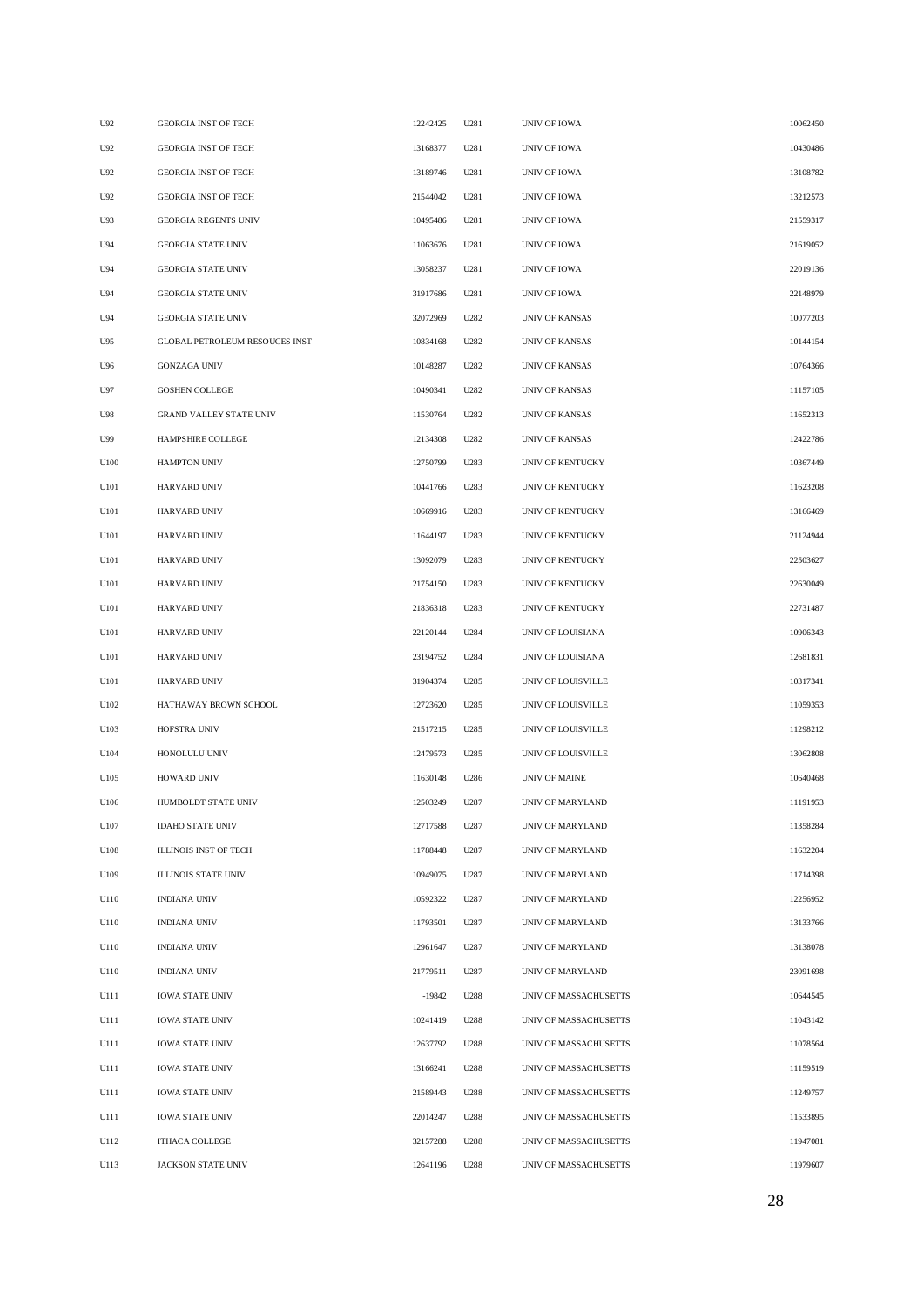| U114 | JACKSONVILLE STATE UNIV        | 12606791 | U288 | UNIV OF MASSACHUSETTS                     | 12673072 |
|------|--------------------------------|----------|------|-------------------------------------------|----------|
| U115 | <b>JAMES MADISON UNIV</b>      | 12217658 | U288 | UNIV OF MASSACHUSETTS                     | 22669651 |
| U116 | JIT INST OF TECH INC           | 11540480 | U288 | UNIV OF MASSACHUSETTS                     | 32465352 |
| U117 | JOHN COSTANZA INST OF TECH     | $-19842$ | U289 | UNIV OF MEDICINE & DENISTRY OF NEW JERSEY | 10805756 |
| U117 | JOHN COSTANZA INST OF TECH     | 12298980 | U289 | UNIV OF MEDICINE & DENISTRY OF NEW JERSEY | 13081942 |
| U118 | JOHNS HOPKINS UNIV             | 10272382 | U289 | UNIV OF MEDICINE & DENISTRY OF NEW JERSEY | 13179673 |
| U118 | JOHNS HOPKINS UNIV             | 11701894 | U289 | UNIV OF MEDICINE & DENISTRY OF NEW JERSEY | 22823702 |
| U118 | <b>JOHNS HOPKINS UNIV</b>      | 21796135 | U290 | <b>UNIV OF MEMPHIS</b>                    | 11618897 |
| U119 | JOHNSON & WALES UNIV           | 11079610 | U290 | <b>UNIV OF MEMPHIS</b>                    | 11701534 |
| U120 | <b>JORDAN COLLEGE</b>          | 10335223 | U291 | UNIV OF MIAMI                             | 10488380 |
| U121 | KANSAS STATE UNIV              | 10144154 | U291 | UNIV OF MIAMI                             | 10759815 |
| U121 | KANSAS STATE UNIV              | 11312062 | U291 | UNIV OF MIAMI                             | 12362255 |
| U121 | KANSAS STATE UNIV              | 22576010 | U291 | UNIV OF MIAMI                             | 22730154 |
| U122 | <b>KENT STATE UNIV</b>         | 11421533 | U292 | UNIV OF MICHIGAN                          | 10633647 |
| U123 | KIRKWOOD COMMUNITY COLLEGE     | 11093484 | U292 | UNIV OF MICHIGAN                          | 10986768 |
| U124 | LAWRENCE TECHNOLOGICAL UNIV    | 11231979 | U293 | UNIV OF MINNESOTA                         | 10088481 |
| U124 | LAWRENCE TECHNOLOGICAL UNIV    | 12267391 | U293 | UNIV OF MINNESOTA                         | 11296379 |
| U124 | LAWRENCE TECHNOLOGICAL UNIV    | 12890518 | U293 | UNIV OF MINNESOTA                         | 12952537 |
| U125 | LE TOURNEAU UNIV               | 10926566 | U293 | UNIV OF MINNESOTA                         | 13174559 |
| U126 | <b>LEHIGH UNIV</b>             | 11235848 | U293 | UNIV OF MINNESOTA                         | 13243336 |
| U126 | <b>LEHIGH UNIV</b>             | 12652233 | U293 | UNIV OF MINNESOTA                         | 21341069 |
| U127 | LIFE CHIROPRACTIC COLLEGE WEST | 10343025 | U293 | UNIV OF MINNESOTA                         | 22906363 |
| U128 | LOMA LINDA UNIV                | 11515547 | U294 | UNIV OF MISSISSIPPI                       | 10973250 |
| U128 | LOMA LINDA UNIV                | 11564411 | U294 | UNIV OF MISSISSIPPI                       | 12115690 |
| U128 | LOMA LINDA UNIV                | 12803206 | U295 | <b>UNIV OF MISSOURI</b>                   | 11007415 |
| U129 | LOUISANA STATE UNIV            | 10140805 | U295 | UNIV OF MISSOURI                          | 21097646 |
| U129 | <b>LOUISANA STATE UNIV</b>     | 11062023 | U296 | UNIV OF MONTANA                           | 10691564 |
| U129 | LOUISANA STATE UNIV            | 11627788 | U297 | UNIV OF NEBRASKA                          | 10109390 |
| U129 | LOUISANA STATE UNIV            | 11947081 | U297 | UNIV OF NEBRASKA                          | 12997875 |
| U129 | LOUISANA STATE UNIV            | 12966870 | U297 | UNIV OF NEBRASKA                          | 13156532 |
| U129 | <b>LOUISANA STATE UNIV</b>     | 13009436 | U297 | UNIV OF NEBRASKA                          | 33202059 |
| U129 | LOUISANA STATE UNIV            | 13166469 | U298 | UNIV OF NEVADA                            | 10237009 |
| U129 | LOUISANA STATE UNIV            | 13209300 | U298 | UNIV OF NEVADA                            | 11703838 |
| U129 | LOUISANA STATE UNIV            | 21195745 | U298 | UNIV OF NEVADA                            | 13071491 |
| U129 | LOUISANA STATE UNIV            | 21685347 | U298 | UNIV OF NEVADA                            | 13109172 |
| U129 | LOUISANA STATE UNIV            | 21735512 | U298 | UNIV OF NEVADA                            | 21844711 |
| U129 | LOUISANA STATE UNIV            | 21952168 | U298 | UNIV OF NEVADA                            | 21958662 |
| U129 | LOUISANA STATE UNIV            | 22154284 | U298 | UNIV OF NEVADA                            | 22186847 |
| U129 | LOUISANA STATE UNIV            | 22637947 | U298 | UNIV OF NEVADA                            | 22808133 |
| U129 | LOUISANA STATE UNIV            | 43036639 | U298 | UNIV OF NEVADA                            | 22814869 |
| U130 | LOUISIANA TECH UNIV            | 10126534 | U298 | UNIV OF NEVADA                            | 22887683 |
| U130 | LOUISIANA TECH UNIV            | 12813408 | U298 | UNIV OF NEVADA                            | 23202059 |
| U130 | LOUISIANA TECH UNIV            | 13190783 | U299 | UNIV OF NEW HAMPSHIRE                     | 11724210 |
| U130 | LOUISIANA TECH UNIV            | 23072046 | U299 | UNIV OF NEW HAMPSHIRE                     | 22689966 |
|      |                                |          |      |                                           |          |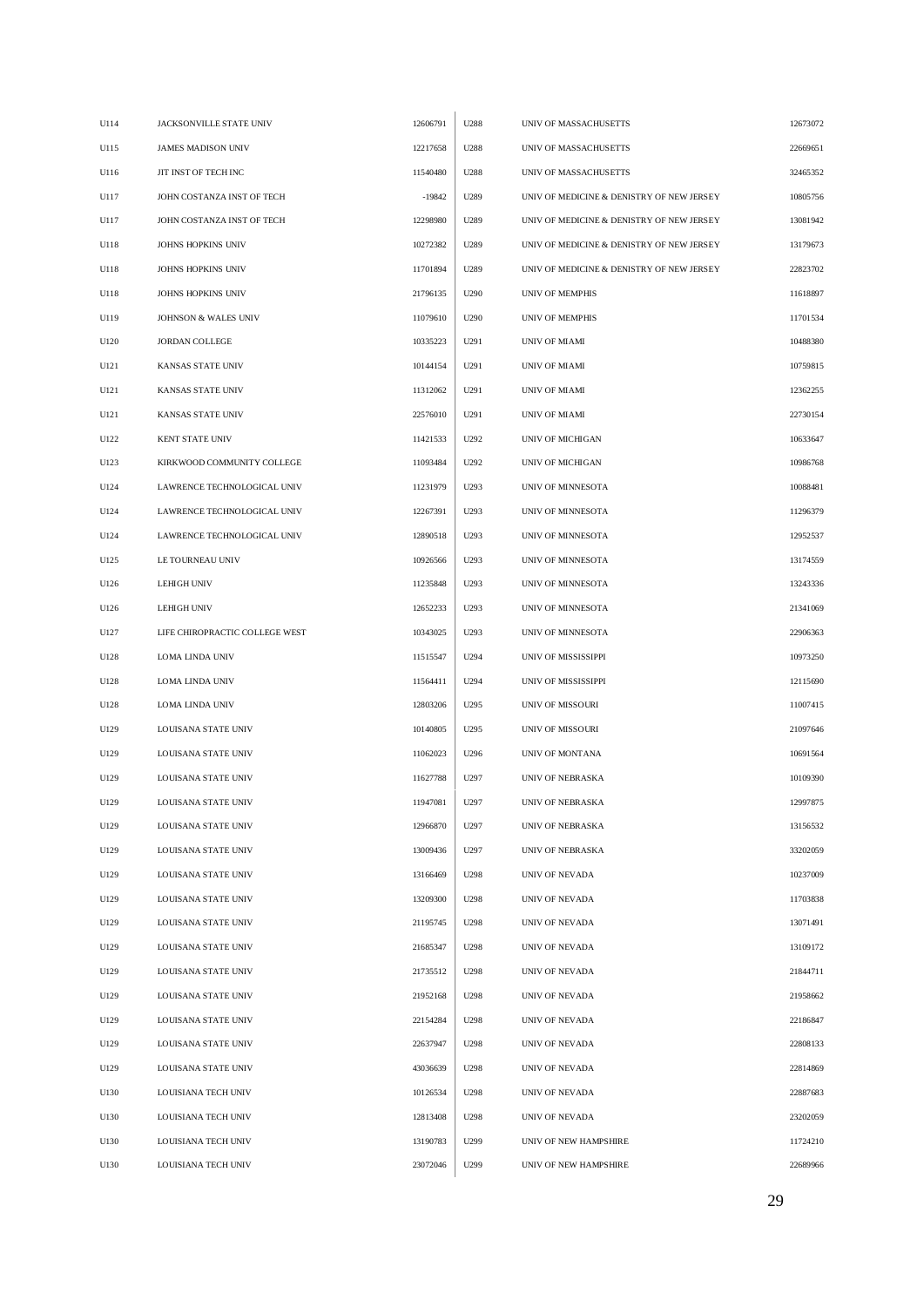| U131 | LOYOLA UNIV CHICAGO                 | 11947185 | U300 | UNIV OF NEW MEXICO     | 10913424 |
|------|-------------------------------------|----------|------|------------------------|----------|
| U132 | LOYOLA UNIV MARYLAND                | 11561939 | U300 | UNIV OF NEW MEXICO     | 12773626 |
| U133 | MACOMB INTERMEDIATE SCHOOL DISTRICT | 12317057 | U300 | UNIV OF NEW MEXICO     | 22240157 |
| U134 | MARION COUNTY SCHOOL BOARD          | 11775373 | U301 | UNIV OF NEW ORLEANS    | 11437146 |
| U135 | MARQUETTE UNIV                      | 10660599 | U301 | UNIV OF NEW ORLEANS    | 12416380 |
| U136 | <b>MARSHALL UNIV</b>                | 11841525 | U301 | UNIV OF NEW ORLEANS    | 12452671 |
| U137 | MASSACHUSETTS INST OF TECH          | 10669916 | U302 | UNIV OF NORTH CARLOINA | 10478431 |
| U137 | MASSACHUSETTS INST OF TECH          | 11527095 | U302 | UNIV OF NORTH CARLOINA | 11068582 |
| U137 | MASSACHUSETTS INST OF TECH          | 11947081 | U302 | UNIV OF NORTH CARLOINA | 21292761 |
| U137 | MASSACHUSETTS INST OF TECH          | 12641479 | U302 | UNIV OF NORTH CARLOINA | 21616739 |
| U137 | MASSACHUSETTS INST OF TECH          | 12991382 | U302 | UNIV OF NORTH CARLOINA | 21946714 |
| U137 | MASSACHUSETTS INST OF TECH          | 13006194 | U302 | UNIV OF NORTH CARLOINA | 22104572 |
| U137 | MASSACHUSETTS INST OF TECH          | 13106289 | U302 | UNIV OF NORTH CARLOINA | 22160569 |
| U137 | MASSACHUSETTS INST OF TECH          | 22536443 | U302 | UNIV OF NORTH CARLOINA | 23027322 |
| U137 | MASSACHUSETTS INST OF TECH          | 22576921 | U302 | UNIV OF NORTH CARLOINA | 23126469 |
| U137 | MASSACHUSETTS INST OF TECH          | 22955839 | U303 | UNIV OF NORTH DAKOTA   | 11031073 |
| U138 | MCNEESE STATE UNIV                  | 12702967 | U303 | UNIV OF NORTH DAKOTA   | 11354521 |
| U139 | MED COLLEGE OF WISCONSIN            | 10580239 | U303 | UNIV OF NORTH DAKOTA   | 11877098 |
| U139 | MED COLLEGE OF WISCONSIN            | 10820459 | U303 | UNIV OF NORTH DAKOTA   | 12520107 |
| U140 | MED UNIV OF SOUTH CAROLINA          | 10995833 | U304 | UNIV OF NORTH FLORIDA  | 12458745 |
| U141 | MEHARRY MED COLLEGE                 | 13126305 | U305 | UNIV OF NORTH TEXAS    | 10740277 |
| U142 | <b>MERCER UNIV</b>                  | 12595514 | U305 | UNIV OF NORTH TEXAS    | 11784144 |
| U142 | <b>MERCER UNIV</b>                  | 12655110 | U305 | UNIV OF NORTH TEXAS    | 12290304 |
| U143 | MIAMI UNIV                          | 10834376 | U306 | UNIV OF NORTHERN IOWA  | 10669932 |
| U143 | MIAMI UNIV                          | 12555248 | U307 | UNIV OF NOTRE DAME     | 10098786 |
| U144 | MICHIGAN STATE UNIV                 | 10194972 | U307 | UNIV OF NOTRE DAME     | 11206968 |
| U144 | MICHIGAN STATE UNIV                 | 13020373 | U308 | UNIV OF OKLAHOMA       | 10699216 |
| U144 | <b>MICHIGAN STATE UNIV</b>          | 13205811 | U309 | <b>UNIV OF OREGON</b>  | 10199918 |
| U145 | MICHIGAN TECH UNIV                  | 10077900 | U309 | UNIV OF OREGON         | 10461110 |
| U146 | MILWAUKEE SCHOOL OF ENG             | 12409581 | U309 | <b>UNIV OF OREGON</b>  | 21141378 |
| U147 | MINNESOTA STATE UNIV                | 11729349 | U309 | UNIV OF OREGON         | 22250176 |
| U148 | MISSISSIPPI STATE UNIV              | 11300457 | U310 | UNIV OF PACIFIC        | 10069498 |
| U148 | MISSISSIPPI STATE UNIV              | 11640190 | U311 | UNIV OF PENNSYLVANIA   | 10553405 |
| U148 | MISSISSIPPI STATE UNIV              | 12603782 | U311 | UNIV OF PENNSYLVANIA   | 21448010 |
| U148 | MISSISSIPPI STATE UNIV              | 22458885 | U311 | UNIV OF PENNSYLVANIA   | 22163973 |
| U149 | MISSOURI STATE UNIV                 | 12562207 | U311 | UNIV OF PENNSYLVANIA   | 22529353 |
| U150 | MONTANA STATE UNIV                  | 10309530 | U311 | UNIV OF PENNSYLVANIA   | 41937492 |
| U150 | MONTANA STATE UNIV                  | 10442746 | U312 | UNIV OF PITTSBURGH     | 10816904 |
| U150 | MONTANA STATE UNIV                  | 10507582 | U312 | UNIV OF PITTSBURGH     | 11580909 |
| U150 | MONTANA STATE UNIV                  | 12730146 | U312 | UNIV OF PITTSBURGH     | 13038211 |
| U151 | MONTCLAIR STATE COLLEGE             | 10998921 | U312 | UNIV OF PITTSBURGH     | 13098395 |
| U152 | MOREHOUSE SCHOOL OF MEDICINE        | 22229917 | U312 | UNIV OF PITTSBURGH     | 13157514 |
| U153 | NEW JERSEY INST OF TECH             | 10367156 | U312 | UNIV OF PITTSBURGH     | 13159719 |
| U153 | NEW JERSEY INST OF TECH             | 10630367 | U312 | UNIV OF PITTSBURGH     | 22651595 |
|      |                                     |          |      |                        |          |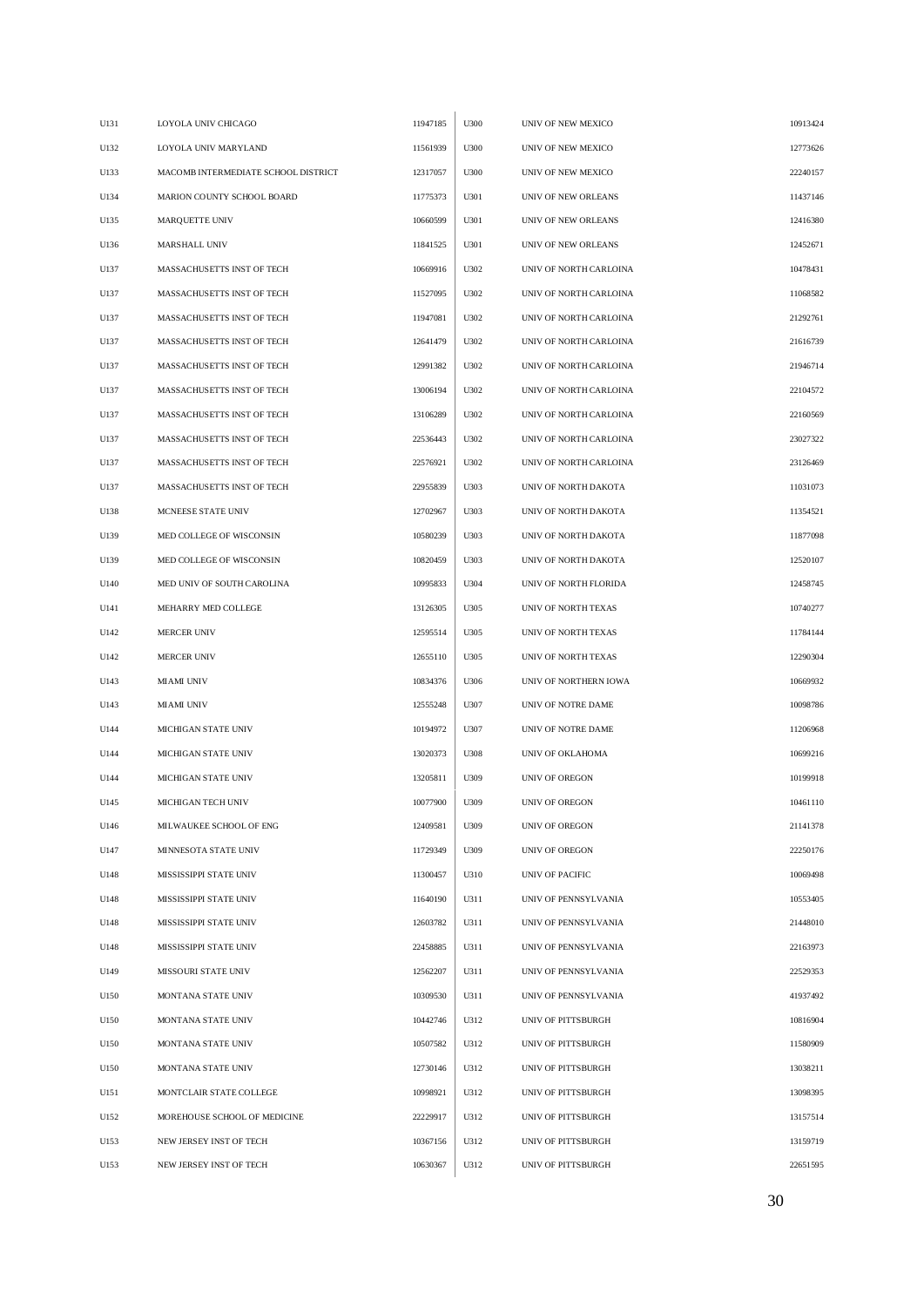| U154 | NEW MEXICO HIGHLANDS UNIV     | 13174959 | U312 | UNIV OF PITTSBURGH           | 22834880 |
|------|-------------------------------|----------|------|------------------------------|----------|
| U156 | NEW MEXICO STATE UNIV         | 10477157 | U313 | UNIV OF PORTLAND             | 12519096 |
| U156 | NEW MEXICO STATE UNIV         | 11784545 | U314 | UNIV OF PUERTO RICO          | 11159294 |
| U155 | NEW MEXICO TECH               | 10707696 | U315 | UNIV OF RHODE ISLAND         | 10211036 |
| U155 | NEW MEXICO TECH               | 10710305 | U315 | UNIV OF RHODE ISLAND         | 10332373 |
| U157 | NEW YORK CHIROPRACTIC COLLEGE | 11001730 | U315 | UNIV OF RHODE ISLAND         | 11401123 |
| U158 | NEW YORK INST OF TECH         | 10323560 | U316 | UNIV OF ROCHESTER            | 10813351 |
| U159 | NEW YORK MED COLLEGE          | 11880029 | U316 | UNIV OF ROCHESTER            | 21383171 |
| U160 | <b>NEW YORK UNIV</b>          | 10225626 | U316 | UNIV OF ROCHESTER            | 23216874 |
| U160 | NEW YORK UNIV                 | 10935256 | U316 | UNIV OF ROCHESTER            | 32265471 |
| U160 | NEW YORK UNIV                 | 11038949 | U317 | UNIV OF SCI IN PHILADELPHIA  | 12403630 |
| U160 | <b>NEW YORK UNIV</b>          | 11853445 | U318 | UNIV OF SCRANTON             | 11695871 |
| U160 | NEW YORK UNIV                 | 12839335 | U319 | UNIV OF SOUTH ALABAMA        | 10685560 |
| U160 | <b>NEW YORK UNIV</b>          | 13241582 | U320 | UNIV OF SOUTH CAROLINA       | 10464990 |
| U161 | NICHOLLS STATE UNIV           | 12274275 | U320 | UNIV OF SOUTH CAROLINA       | 11249621 |
| U162 | NORTH CAROLINA A&T STATE UNIV | 12268714 | U320 | UNIV OF SOUTH CAROLINA       | 12753388 |
| U163 | NORTH CAROLINA CENT UNIV      | 11099366 | U320 | UNIV OF SOUTH CAROLINA       | 23046248 |
| U164 | NORTH CAROLINA STATE UNIV     | 10559924 | U321 | UNIV OF SOUTH FLORDIA        | 11233875 |
| U164 | NORTH CAROLINA STATE UNIV     | 11506123 | U321 | UNIV OF SOUTH FLORDIA        | 22073133 |
| U164 | NORTH CAROLINA STATE UNIV     | 13226041 | U321 | UNIV OF SOUTH FLORDIA        | 22669149 |
| U164 | NORTH CAROLINA STATE UNIV     | 23129971 | U322 | UNIV OF SOUTHERN CALIFORNIA  | 10578763 |
| U165 | NORTH DAKOTA STATE UNIV       | 10566870 | U322 | UNIV OF SOUTHERN CALIFORNIA  | 12328900 |
| U165 | NORTH DAKOTA STATE UNIV       | 10923756 | U322 | UNIV OF SOUTHERN CALIFORNIA  | 12758297 |
| U165 | NORTH DAKOTA STATE UNIV       | 11143192 | U322 | UNIV OF SOUTHERN CALIFORNIA  | 21438481 |
| U165 | NORTH DAKOTA STATE UNIV       | 12042637 | U323 | UNIV OF SOUTHERN MISSISSIPPI | 11695908 |
| U165 | NORTH DAKOTA STATE UNIV       | 22032783 | U323 | UNIV OF SOUTHERN MISSISSIPPI | 13039998 |
| U166 | NORTHEASTERN OHIO MED UNIV    | 11520028 | U324 | UNIV OF TENNESSEE            | 10395128 |
| U167 | NORTHEASTERN UNIV             | 11750270 | U324 | UNIV OF TENNESSEE            | 11073675 |
| U168 | NORTHERN ARIZONA UNIV         | 10586414 | U324 | UNIV OF TENNESSEE            | 11302430 |
| U168 | NORTHERN ARIZONA UNIV         | 11750489 | U324 | UNIV OF TENNESSEE            | 12727218 |
| U168 | NORTHERN ARIZONA UNIV         | 13126467 | U324 | UNIV OF TENNESSEE            | 12955536 |
| U169 | NORTHERN ILLINOIS UNIV        | 11371840 | U324 | UNIV OF TENNESSEE            | 21028705 |
| U169 | NORTHERN ILLINOIS UNIV        | 22044652 | U324 | UNIV OF TENNESSEE            | 21683109 |
| U170 | NORTHWEST MISSOURI STATE UNIV | 12249694 | U325 | UNIV OF TEXAS                | 10179127 |
| U171 | NORTHWESTERN POLYTECHNIC UNIV | 10901441 | U325 | UNIV OF TEXAS                | 11586204 |
| U172 | NORTHWESTERN UNIV             | 10265747 | U325 | UNIV OF TEXAS                | 12098212 |
| U172 | NORTHWESTERN UNIV             | 10935258 | U325 | UNIV OF TEXAS                | 13056214 |
| U172 | NORTHWESTERN UNIV             | 11495704 | U325 | UNIV OF TEXAS                | 13094961 |
| U172 | NORTHWESTERN UNIV             | 12057950 | U325 | UNIV OF TEXAS                | 13143500 |
| U172 | NORTHWESTERN UNIV             | 21478822 | U325 | UNIV OF TEXAS                | 20941968 |
| U172 | NORTHWESTERN UNIV             | 21802904 | U325 | UNIV OF TEXAS                | 21683220 |
| U173 | NOVA SOUTHEASTERN UNIV        | 10706233 | U325 | UNIV OF TEXAS                | 21722946 |
| U173 | NOVA SOUTHEASTERN UNIV        | 12380965 | U325 | UNIV OF TEXAS                | 22038636 |
| U174 | OAK RIDGE ASSOC UNIVERSITIES  | 10926602 | U325 | UNIV OF TEXAS                | 22101963 |
|      |                               |          |      |                              |          |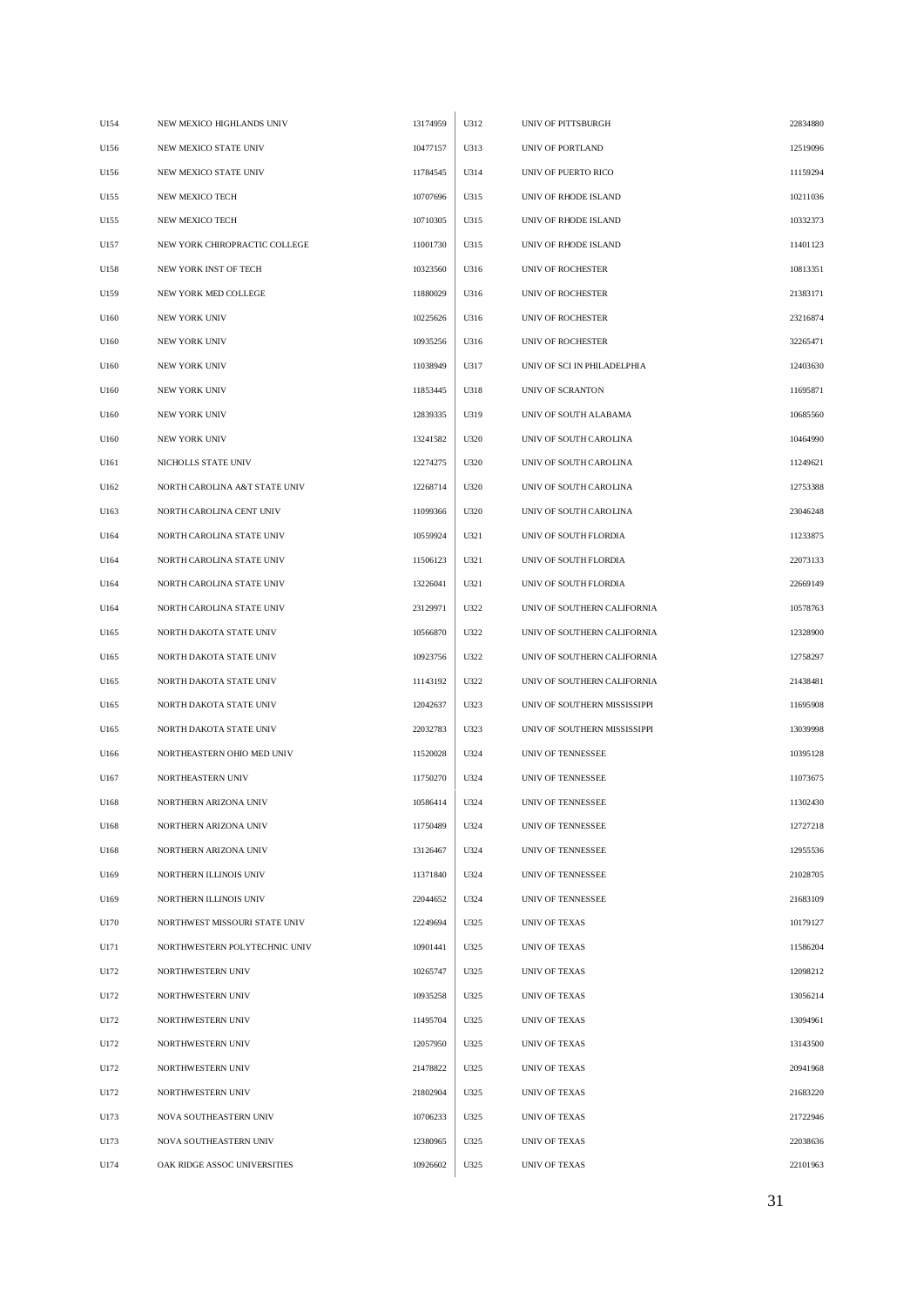| U174 | OAK RIDGE ASSOC UNIVERSITIES                 | 10933394 | U325 | <b>UNIV OF TEXAS</b>         | 22232724 |
|------|----------------------------------------------|----------|------|------------------------------|----------|
| U175 | OAKLAND UNIV                                 | 12935463 | U325 | UNIV OF TEXAS                | 22265484 |
| U176 | OHIO NORTHERN UNIV                           | 11589089 | U325 | UNIV OF TEXAS                | 22656893 |
| U177 | <b>OHIO STATE UNIV</b>                       | 10875627 | U325 | UNIV OF TEXAS                | 22727731 |
| U177 | OHIO STATE UNIV                              | 11671339 | U325 | <b>UNIV OF TEXAS</b>         | 31946946 |
| U177 | OHIO STATE UNIV                              | 13062757 | U326 | UNIV OF TOLEDO               | 10651445 |
| U177 | <b>OHIO STATE UNIV</b>                       | 13085082 | U326 | UNIV OF TOLEDO               | 11209129 |
| U177 | OHIO STATE UNIV                              | 22412940 | U327 | UNIV OF TULSA                | 11783568 |
| U177 | <b>OHIO STATE UNIV</b>                       | 22662337 | U328 | UNIV OF UTAH                 | 10266457 |
| U178 | OHIO UNIV                                    | 11132407 | U328 | UNIV OF UTAH                 | 10424292 |
| U178 | <b>OHIO UNIV</b>                             | 23101755 | U328 | UNIV OF UTAH                 | 11973831 |
| U179 | OKLAHOMA STATE UNIV                          | 10042480 | U328 | UNIV OF UTAH                 | 12979735 |
| U179 | OKLAHOMA STATE UNIV                          | 10708257 | U328 | UNIV OF UTAH                 | 13058323 |
| U179 | OKLAHOMA STATE UNIV                          | 21419483 | U329 | UNIV OF VERMONT              | 10941045 |
| U180 | OLD DOMINION UNIV                            | 10367573 | U329 | UNIV OF VERMONT              | 11313813 |
| U180 | OLD DOMINION UNIV                            | 12618692 | U329 | <b>UNIV OF VERMONT</b>       | 21128253 |
| U181 | OREGON HEALTH SCI UNIV                       | 11075430 | U329 | UNIV OF VERMONT              | 22014112 |
| U181 | OREGON HEALTH SCI UNIV                       | 11223730 | U330 | UNIV OF VIRGINIA             | $-19842$ |
| U181 | OREGON HEALTH SCI UNIV                       | 11602038 | U330 | <b>UNIV OF VIRGINIA</b>      | 10170460 |
| U181 | OREGON HEALTH SCI UNIV                       | 21729163 | U330 | UNIV OF VIRGINIA             | 10261198 |
| U181 | OREGON HEALTH SCI UNIV                       | 21752368 | U330 | UNIV OF VIRGINIA             | 11045478 |
| U182 | OREGON STATE UNIV                            | $-19842$ | U331 | UNIV OF WASHINGTON           | 10239303 |
| U182 | OREGON STATE UNIV                            | 10242939 | U331 | UNIV OF WASHINGTON           | 10886396 |
| U182 | OREGON STATE UNIV                            | 10382255 | U331 | <b>UNIV OF WASHINGTON</b>    | 11277015 |
| U182 | OREGON STATE UNIV                            | 10461110 | U331 | UNIV OF WASHINGTON           | 11534084 |
| U182 | OREGON STATE UNIV                            | 13150579 | U331 | UNIV OF WASHINGTON           | 13062709 |
| U182 | OREGON STATE UNIV                            | 21632142 | U331 | UNIV OF WASHINGTON           | 21940712 |
| U182 | OREGON STATE UNIV                            | 21710031 | U332 | UNIV OF WEST FLORIDA         | 11606937 |
| U182 | OREGON STATE UNIV                            | 22595588 | U333 | UNIV OF WISCONSIN            | $-18138$ |
| U183 | PACE UNIV                                    | 12564893 | U333 | UNIV OF WISCONSIN            | 10758279 |
| U184 | PENN STATE UNIV                              | 10126251 | U333 | UNIV OF WISCONSIN            | 11011139 |
| U184 | PENN STATE UNIV                              | 10880590 | U333 | UNIV OF WISCONSIN            | 11091862 |
| U184 | PENN STATE UNIV                              | 11381814 | U333 | UNIV OF WISCONSIN            | 11186941 |
| U184 | PENN STATE UNIV                              | 12069216 | U333 | UNIV OF WISCONSIN            | 13174902 |
| U184 | PENN STATE UNIV                              | 12242850 | U333 | UNIV OF WISCONSIN            | 13205491 |
| U184 | PENN STATE UNIV                              | 12547753 | U333 | UNIV OF WISCONSIN            | 13241558 |
| U184 | PENN STATE UNIV                              | 13142419 | U333 | UNIV OF WISCONSIN            | 22391743 |
| U184 | PENN STATE UNIV                              | 21368573 | U333 | UNIV OF WISCONSIN            | 52256503 |
| U185 | PEPPERDINE UNIV                              | 11608189 | U334 | UNIV OF WYOMING              | 11661065 |
| U186 | PHILADELPHIA COLLEGE OF OSTEOPATHIC MEDICINE | 10268206 | U334 | UNIV OF WYOMING              | 11835948 |
| U186 | PHILADELPHIA COLLEGE OF OSTEOPATHIC MEDICINE | 11687112 | U335 | UNIVERSITIES SPACE RES ASSOC | 12108009 |
| U187 | PITTSBURG STATE UNIV                         | 12673354 | U336 | UTAH STATE UNIV              | 10102878 |
| U188 | POLYTEC PACKAGING                            | 11348040 | U336 | UTAH STATE UNIV              | 11777166 |
| U189 | PORTLAND STATE UNIV                          | 10547299 | U337 | VALDOSTA STATE UNIV          | 12122456 |
|      |                                              |          |      |                              |          |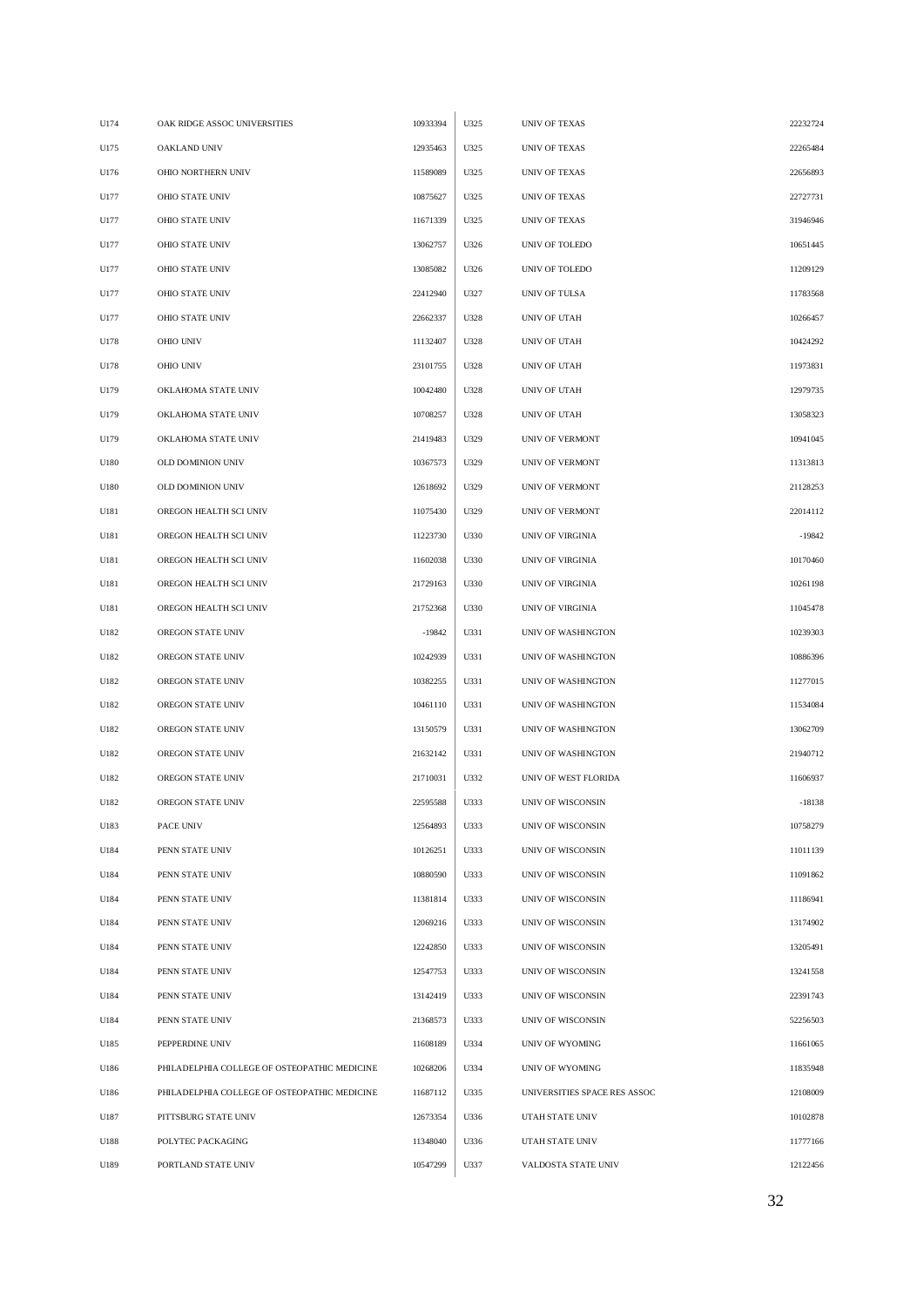| U189 | PORTLAND STATE UNIV                     | 12059871 | U338 | VANDERBILT UNIV                              | 10427180 |
|------|-----------------------------------------|----------|------|----------------------------------------------|----------|
| U189 | PORTLAND STATE UNIV                     | 13142317 | U338 | VANDERBILT UNIV                              | 11800654 |
| U190 | PRINCETON UNIV                          | 10982333 | U338 | VANDERBILT UNIV                              | 12958157 |
| U190 | PRINCETON UNIV                          | 12941661 | U338 | VANDERBILT UNIV                              | 13241160 |
| U190 | PRINCETON UNIV                          | 13051753 | U338 | VANDERBILT UNIV                              | 22085597 |
| U190 | PRINCETON UNIV                          | 13153412 | U338 | VANDERBILT UNIV                              | 22540680 |
| U190 | PRINCETON UNIV                          | 13202451 | U339 | VAUGHN COLLEGE OF AERONAUTICS AND TECHNOLOGY | 10967685 |
| U190 | PRINCETON UNIV                          | 21645396 | U340 | VILLANOVA UNIV                               | 10113411 |
| U191 | PURDUE UNIV                             | 10035219 | U341 | VIRGINIA COMMONWEALTH UNIV                   | 11421012 |
| U191 | PURDUE UNIV                             | 10366981 | U341 | VIRGINIA COMMONWEALTH UNIV                   | 11710180 |
| U191 | PURDUE UNIV                             | 10398726 | U342 | VIRGINIA STATE UNIV                          | 11788508 |
| U191 | PURDUE UNIV                             | 10537031 | U343 | <b>VIRGINIA TECH</b>                         | 10039044 |
| U191 | PURDUE UNIV                             | 11901537 | U343 | <b>VIRGINIA TECH</b>                         | 11187277 |
| U191 | PURDUE UNIV                             | 32065493 | U343 | <b>VIRGINIA TECH</b>                         | 11198954 |
| U192 | REED COLLEGE                            | 23011649 | U343 | <b>VIRGINIA TECH</b>                         | 12551167 |
| U193 | <b>REGIS COLLEGE</b>                    | 10943971 | U343 | <b>VIRGINIA TECH</b>                         | 12790182 |
| U194 | RENSSELAER POLYTECHIN INST              | 10403068 | U343 | <b>VIRGINIA TECH</b>                         | 12942141 |
| U194 | RENSSELAER POLYTECHIN INST              | 22673373 | U343 | <b>VIRGINIA TECH</b>                         | 21187277 |
| U195 | <b>RICE UNIV</b>                        | 12224373 | U343 | <b>VIRGINIA TECH</b>                         | 21231411 |
| U195 | <b>RICE UNIV</b>                        | 12969084 | U343 | <b>VIRGINIA TECH</b>                         | 21542029 |
| U195 | <b>RICE UNIV</b>                        | 13148999 | U343 | <b>VIRGINIA TECH</b>                         | 21917775 |
| U195 | <b>RICE UNIV</b>                        | 13238100 | U343 | <b>VIRGINIA TECH</b>                         | 22113740 |
| U195 | <b>RICE UNIV</b>                        | 22555676 | U344 | WABASH COLLEGE                               | 10622914 |
| U196 | ROANOKE COLLEGE                         | 10866925 | U345 | WAKE FOREST UNIV                             | 10806683 |
| U197 | ROCHESTER INST OF TECH                  | 12641750 | U345 | WAKE FOREST UNIV                             | 11643499 |
| U198 | ROCKEFELLER UNIV                        | 11196703 | U345 | <b>WAKE FOREST UNIV</b>                      | 12301988 |
| U199 | ROCKHURST UNIV                          | 12065608 | U345 | WAKE FOREST UNIV                             | 12624616 |
| U200 | ROSALIND FRANKLIN UNIV                  | 21741747 | U345 | <b>WAKE FOREST UNIV</b>                      | 13108395 |
| U201 | ROSE HULMAN INST OF TECH                | 12759972 | U346 | WASHINGTON STATE UNIV                        | 11522428 |
| U202 | <b>RUSH UNIV</b>                        | 12713330 | U347 | WASHINGTON UNIV ST LOUIS                     | 10035548 |
| U202 | <b>RUSH UNIV</b>                        | 13101393 | U347 | WASHINGTON UNIV ST LOUIS                     | 10775140 |
| U203 | <b>RUTGERS UNIV</b>                     | 10045993 | U347 | WASHINGTON UNIV ST LOUIS                     | 12448185 |
| U203 | <b>RUTGERS UNIV</b>                     | 10088481 | U347 | WASHINGTON UNIV ST LOUIS                     | 12941559 |
| U203 | <b>RUTGERS UNIV</b>                     | 11102710 | U347 | WASHINGTON UNIV ST LOUIS                     | 22526196 |
| U203 | <b>RUTGERS UNIV</b>                     | 11231993 | U348 | WAYNE STATE UNIV                             | 10427180 |
| U203 | <b>RUTGERS UNIV</b>                     | 13133618 | U348 | WAYNE STATE UNIV                             | 10847404 |
| U203 | <b>RUTGERS UNIV</b>                     | 13156493 | U348 | WAYNE STATE UNIV                             | 31739712 |
| U203 | <b>RUTGERS UNIV</b>                     | 13178411 | U349 | WEBER STATE UNIV                             | 11896922 |
| U203 | <b>RUTGERS UNIV</b>                     | 22265502 | U350 | WELLESLEY COLLEGE                            | 12407978 |
| U204 | SACRAMENTO CITY UNIFIED SCHOOL DISTRICT | 13118155 | U351 | WEST VIRGINIA UNIV                           | 11146459 |
| U205 | SAGINAW VALLEY STATE UNIV               | 10883133 | U351 | WEST VIRGINIA UNIV                           | 12644624 |
| U206 | <b>SALEM INT UNIV</b>                   | 12840486 | U352 | WESTERN ILLINOIS UNIV                        | 13033405 |
| U207 | <b>SALISBURY UNIV</b>                   | 11612069 | U353 | WESTERN KENTUCKY UNIV                        | 12663898 |
| U208 | SAN DIEGO STATE UNIV                    | 12407625 | U354 | WESTERN MICHIGAN UNIV                        | 11903740 |
|      |                                         |          |      |                                              |          |